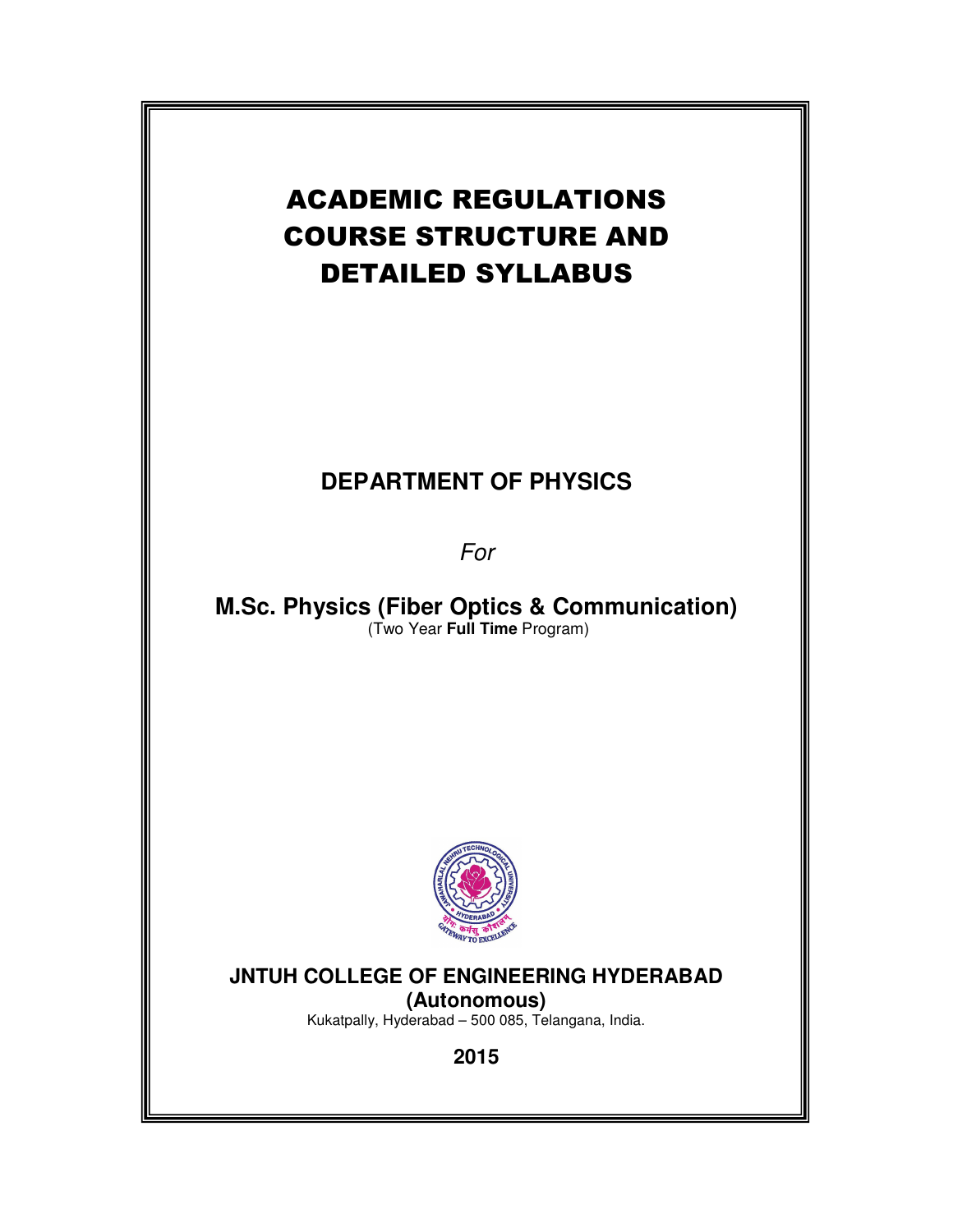

### **JAWAHARLAL NEHRU TECHNOLOGICAL UNIVERSITY HYDERABAD COLLEGE OF ENGINEERING HYDERABAD (AUTONOMOUS) Kukatpally, Hyderabad – 500 085**

### ACADEMIC REGULATIONS 2015 For CBCS Based M.Sc (Regular/Full Time) Program (Effective for the students admitted into I year from the Academic Year 2015**-16** and onwards)

### **1.0 Post-Graduate Degree Program in M.Sc (PGP in M.Sc):**

JNTUH offers 2 Year (4 Semesters) full-time **Master of Science** (M.Sc) Degree Programs, under Choice Based Credit System (CBCS) at its Constituent Autonomous College - JNTUH College of Engineering Hyderabad with effect from the Academic Year 2015 - 16 onwards.

### **2.0 Eligibility for Admission:**

- 2.1 Admissions to the PGPs shall be made subject to the eligibility, qualifications and specializations prescribed by JNTUH College of Engineering Hyderabad, JNT University Hyderabad, for each Specialization under each M.Sc. Program, from time to time.
- 2.2 Admission to the PGP shall be made either on the basis of an Entrance Test conducted by the Jawaharlal Nehru Technological University Hyderabad / on the basis of any other order of merit approved by the University, subject to reservations as prescribed by the Government from time to time.
- 2.3 The medium of instructions for all PG Programmes will be ENGLISH only.

### **3.0 M.Sc Program Structure:**

- 3.1 The M.Sc Program in Physics, Chemistry and Mathematics of JNTUH-CEH are of Semester Pattern, with 4 Semesters constituting 2 Academic Years, each Academic Year having TWO Semesters (First/Odd and Second/Even Semesters). Each Semester shall be of 22 Weeks duration (inclusive of Examinations), with a minimum of 90 Instructional Days per Semester.
- 3.2 UGC/ AICTE specified Definitions/ Descriptions are adopted appropriately for various terms and abbreviations used in these PGP - Academic Regulations.

### 3.2.1 **Semester Scheme:**

Each Semester having - 'Continuous Internal Evaluation (CIE)' and 'Semester End Examination (SEE)'. Choice Based Credit System (CBCS) and Credit Based Semester System (CBSS) as denoted are taken as 'references' for the present set of Regulations. The terms 'SUBJECT' or 'COURSE' imply the same meaning here, and refer to 'Theory Subject', or 'Lab Course', or 'Design/ Drawing Subject', or 'Seminar', or 'Comprehensive Viva', or 'Project', as the case may be.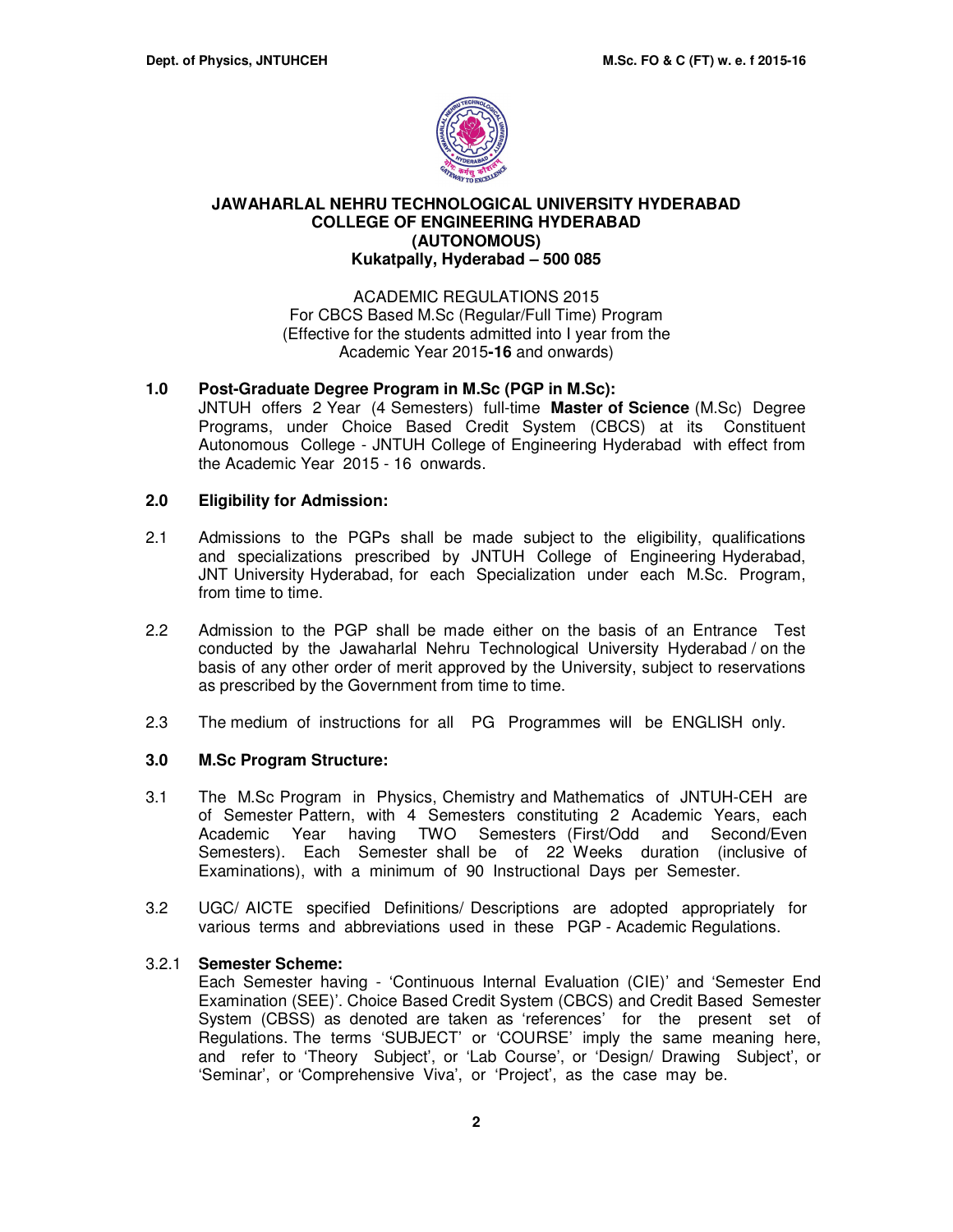### 3.2.2 **Credit Courses:**

All Subjects (or Courses) are to be registered by a student in a Semester to earn Credits. Credits shall be assigned to each Subject/ Course in a L: T: P: C (Lecture Periods: Tutorial Periods: Practicals Periods : Credits) Structure, based on the following general pattern.

### 3.2.3 **Course Nomenclature:**

The curriculum nomenclature or Course structure grouping for M.Sc Degree Program is as listed below

Each subject is assigned certain number of credits as specified below.

| <b>Theory Subjects</b>    | 4 Periods / Week | 3 or 4 Credits |
|---------------------------|------------------|----------------|
| <b>Practical subjects</b> | 6 Periods / Week | 2 Credits      |
| <b>Practical subjects</b> | 8 Periods / Week | 3 Credits      |
| Seminar                   | 2 Periods / Week | 1 Credit       |
| Project                   |                  | 3 or 4 Credits |
|                           |                  |                |

(Each period will be of 50 minutes duration)

### **4.0 Course Work:**

- 4.1 A Student, after securing admission, shall pursue and complete the M.Sc PGP in a minimum period of 2 Academic Years (4 Semesters), and within a maximum period of 4 Academic Years (starting from the Date of Commencement of I Year).
- 4.2 Each student shall Register for and Secure the specified number of Credits required for the completion of the PGP and Award of the M.Sc Degree in respective Branch with the chosen Specialization.
- 4.3 I Year is structured to provide typically 22 Credits (22 C) in each of the I , II and III Semesters, and IV Semester comprises of 24 Credits (24 C), totaling to 90 Credits (90 C) for the entire M.Sc Program.

### **5.0 Course Registration:**

5.1 A 'Faculty Advisor' shall be assigned to each M.Sc Program with respective Specialization, who will advise the Students about the M.Sc Program Specialization, its Course Structure and Curriculum, Choice/ Option for Subjects/ Courses, based on his competence, progress, pre-requisites and interest.

#### **6.0 Attendance Requirements:**

- 6.1 A Student shall be eligible to appear for the End Semester Examination (SEE) of any Subject, if he acquires a minimum of 75% of attendance in that Subject for that Semester.
- 6.2 A Student's Seminar Report and Seminar Presentation shall be eligible for evaluation, only if he ensures a minimum of 75% of his attendance in Seminar Presentation Classes during that Semester.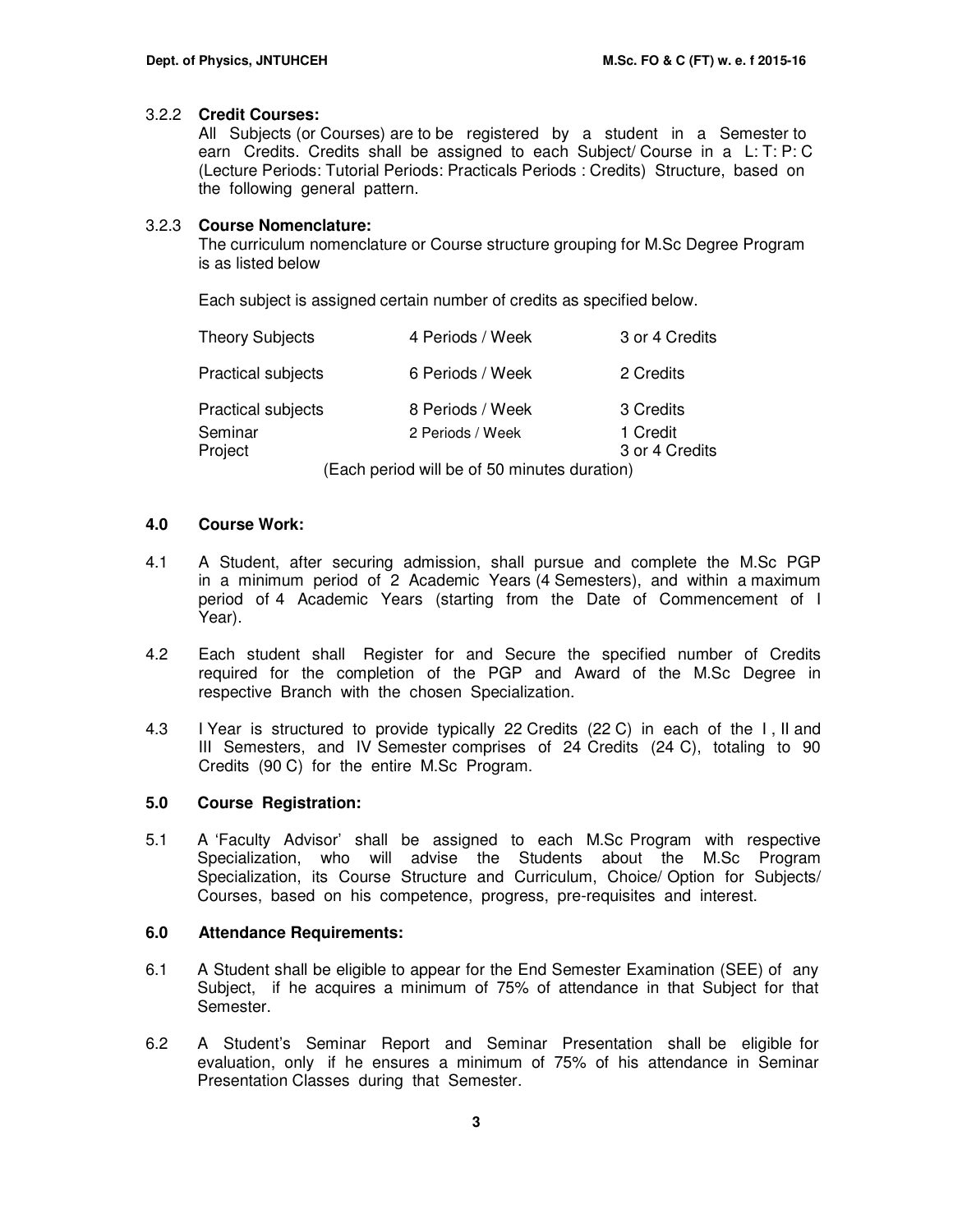- 6.3 Condoning of shortage of attendance up to 10% (65% and above, and below 75%) in each Subject or Seminar of a Semester may be granted by the College Academic Council on genuine and valid grounds, based on the Student's representation with supporting evidence.
- 6.4 A stipulated fee per Subject/Seminar shall be payable towards condoning of shortage of attendance.
- 6.5 Shortage of Attendance below 65% in any Subject/Seminar shall in NO case be condoned.
- 6.6 A Student, whose shortage of attendance is not condoned in any Subject(s) or Seminar in any Semester, is considered as 'Detained in that Subject(s)/ Seminar', and is not eligible to take End Examination(s) of such Subject(s) (and in case of Seminars, his Seminar Report or Presentation are not eligible for evaluation) in that Semester; and he has to seek Re-registration for those Subject(s)/Seminar in subsequent Semesters, and attend the same as and when offered.

### **7.0 Academic Requirements:**

The following Academic Requirements have to be satisfied, in addition to the Attendance Requirements mentioned in Item No. 6**.** 

- 7.1 A Student shall be deemed to have satisfied the Academic Requirements and earned the Credits allotted to each Subject/ Course, if he secures not less than 40% Marks (28 out of 70 Marks) in the End Semester Examination, and a minimum of 50% of Marks in the sum total of the CIE (Continuous Internal Evaluation) and SEE (Semester End Examination) taken together; in terms of Letter Grades, this implies securing B Grade or above in that Subject.
- 7.2A Student shall be deemed to have satisfied the Academic Requirements and earned the Credits allotted to - Seminar, and Comprehensive Viva-voce, if he secures not less than 50% of the total Marks to be awarded for each. The Student would be treated as failed, if he - (i) does not attend the Comprehensive Viva-voce as per the schedule given, or (ii) does not present the Seminar as required, or (ii) secures less than 50% of Marks ( < 50 Marks) in Seminar/ Comprehensive Viva-voce evaluations. She/ he may reappear for comprehensive viva where it is scheduled again; For seminar, he has to reappear in the next subsequent Semesters, as and when scheduled.
- 7.3 A Student shall register for all Subjects covering 90 Credits as specified and listed in the Course Structure for the chosen PGP Specialization, put up all the Attendance and Academic requirements for securing 90 Credits obtaining a minimum of B Grade or above in each Subject, and 'earn all 90 Credits securing SGPA ≥ 5.0 (in each Semester) and final CGPA (ie., CGPA at the end of PGP)  $\geq$  5.0, to successfully complete the PGP.
- 7.4 Marks and Letter Grades obtained in all those Subjects covering the above specified 90 Credits alone shall be considered for the calculation of final CGPA, which shall be indicated in the Grade Card of II Year II Semester.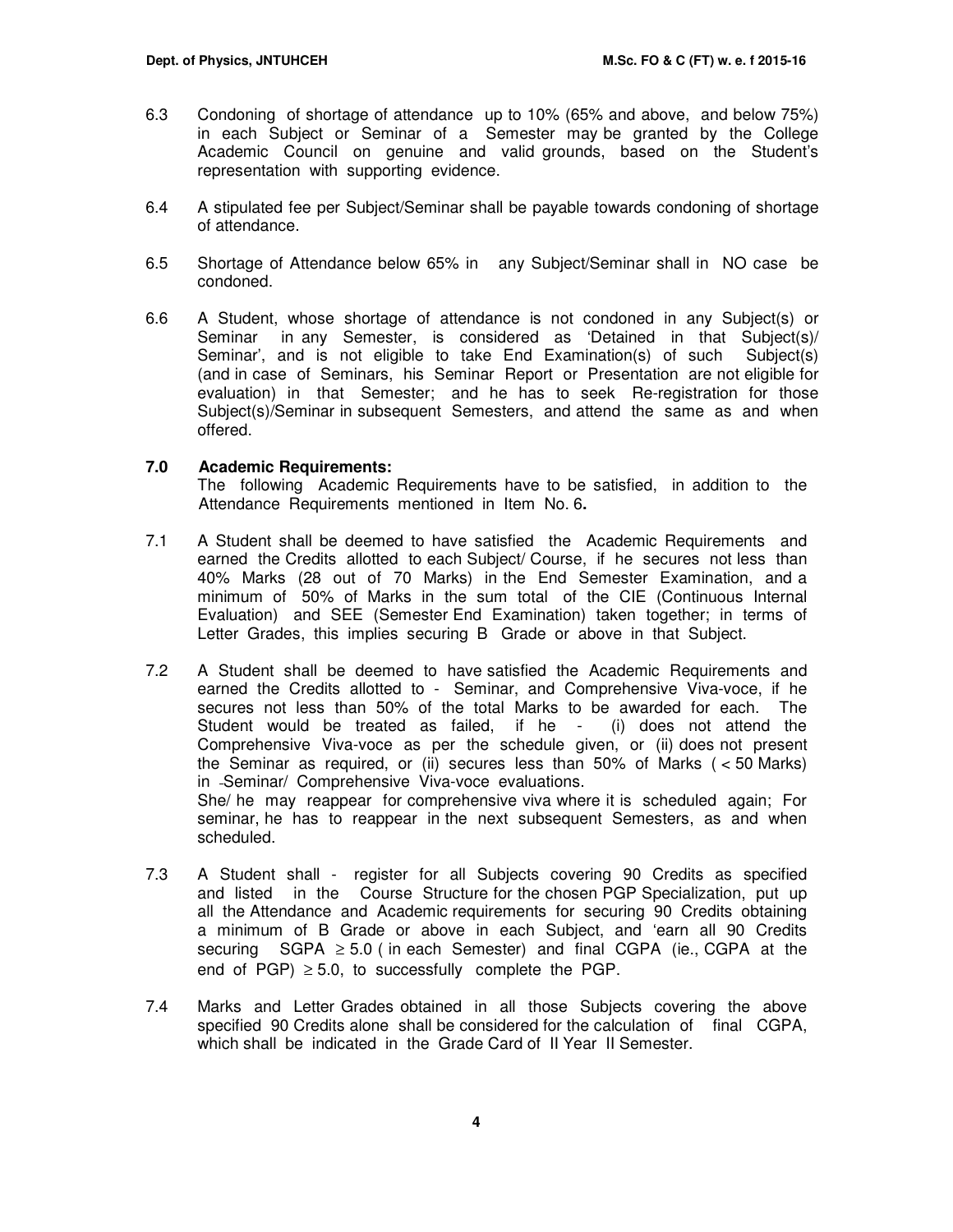- 7.5 Students who fail to earn 90 Credits as per the specified Course Structure, and as indicated above, within 4 Academic Years from the Date of Commencement of their I Year, shall forfeit their seats in M.Sc Program and their admissions shall stand cancelled.
- 7.6 When a Student is detained due to shortage of attendance in any Subject(s)/Seminar in any Semester, no Grade Allotment will be done for such Subject(s)/Seminar, and SGPA/ CGPA calculations of that Semester will not include the performance evaluations of such Subject(s)/Seminar in which he got detained. However, he becomes eligible for re-registration of such Subject(s)/Seminar (in which he got detained) in the subsequent Semester(s), as and when next offered, with the Academic Regulations of the Batch into which he gets readmitted, by paying the stipulated fees per Subject. In all these re-registration cases, the Student shall have to secure a fresh set of Internal Marks (CIE) and End Semester Examination Marks (SEE) for performance evaluation in such Subject(s), and subsequent SGPA/ CGPA calculations.
- 7.7 A Student eligible to appear in the End Semester Examination in any Subject, but absent at it or failed (failing to secure B Grade or above), may reappear for that Subject at the supplementary examination as and when conducted. In such cases, his Internal Marks (CIE) assessed earlier for that Subject/ Course will be carried over, and added to the marks to be obtained in the supplementary examination, for evaluating his performance in that Subject.

### **8.0 Evaluation - Distribution and Weightage of Marks:**

- 8.1 The performance of a Student in each Semester shall be evaluated Subject-wise (irrespective of Credits assigned) with a maximum of 100 Marks for Theory, Practicals and 50 marks for Seminar.
- 8.2 a) For Theory Subjects, CIE Marks shall comprise of Mid-Term Examination Marks (for 25 Marks), and Assignment Marks (for 5 Marks) for total of 30 marks. b) During the Semester, there shall be 2 Mid-Term examinations. Each Mid-Term examination shall be for 25 Marks (with 120 minutes duration). The better performance out of these two Mid-Term Examinations shall be considered for the award of 25 Marks.
- 8.3 For Practical Subjects, there shall be a Continuous Internal Evaluation (CIE) during the Semester for 30 Internal Marks, and 70 Marks are assigned for Lab./Practicals End Semester Examination (SEE). Out of the 30 Marks for Internals, day-to-day work assessment in the laboratory shall be evaluated for 20 Marks; and the performance in an internal Lab./Practical Test shall be evaluated for 10 marks. The SEE for Lab./ Practicals shall be conducted at the end of the Semester by the concerned Lab. Teacher and another faculty member of the same Department as assigned by the Head of the Department.
- 8.4 There shall be a Seminar Presentation in I Semester II Semester and III Semester. For the Seminar, the Student shall collect the information on a specialized topic, and submit to the Department which shall be evaluated by a Departmental committee consisting of the Head of the Department and two faculty members both appointed by HOD at the time of Seminar Presentation. The Seminar Presentation shall be evaluated for 50 Marks. There shall be no SEE or External Examination for There shall be no SEE or External Examination for Seminar.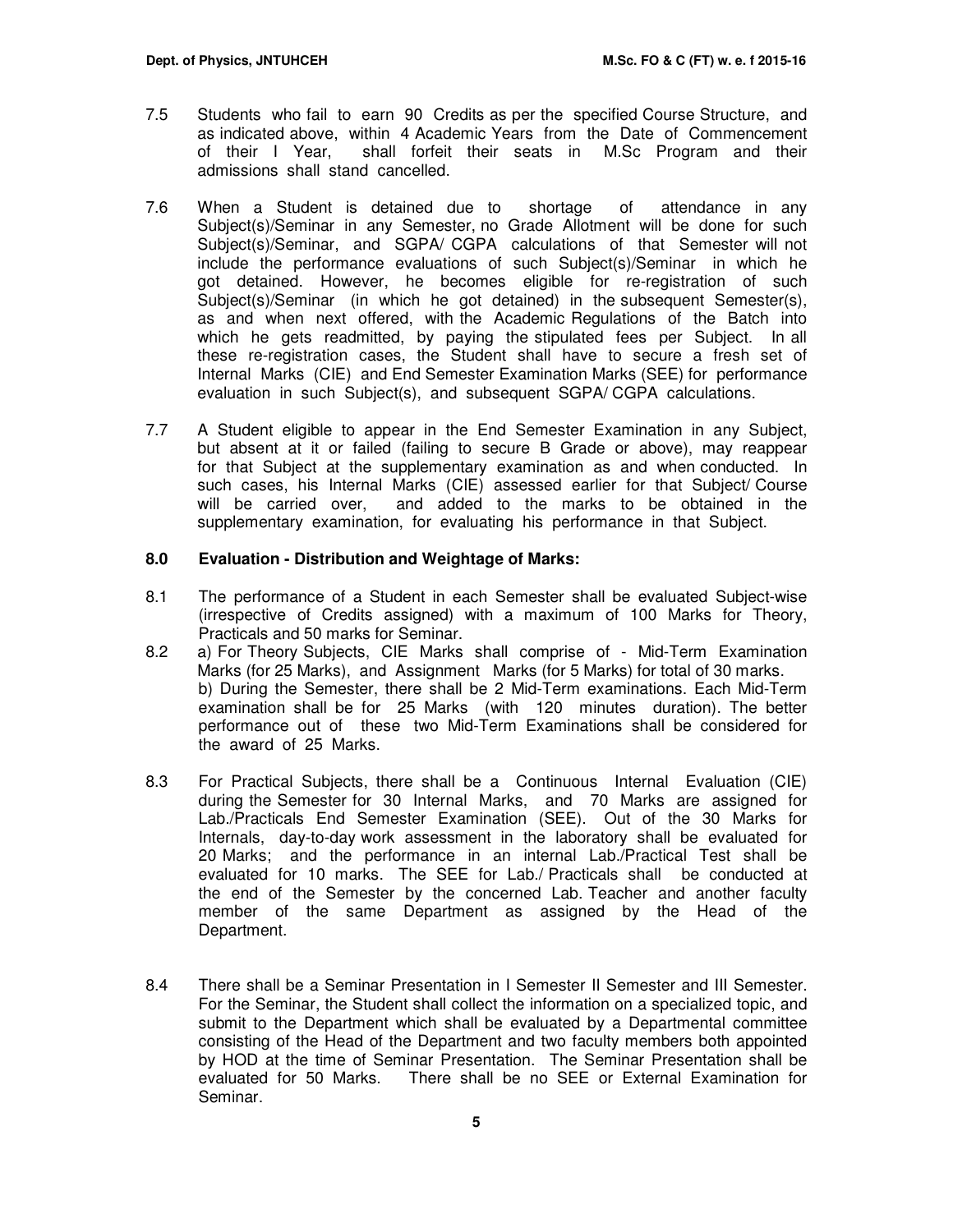- 8.5 a) Every PGP Student shall be required to execute his M.Sc Project, under the guidance of the Supervisor assigned to him by the Head of Department. The PGP Project shall start immediately after the completion of the II Year I Semester, and shall continue through II Year II Semester. The Student shall carry out the literature survey, select an appropriate topic and submit a Project Proposal within 2 weeks (immediately after his II Year I Semester End Examinations), for approval by the Project Review Committee (PRC). The PRC shall be constituted by the Head of Department, and shall consist of the Head of Department, Project Supervisor, and a Senior Faculty Member of the Department both appointed by HOD. The Student shall submit his/ her Project Work Proposal to the PRC, on whose approval he can 'REGISTER for the PG Project'. Every Student must compulsorily register for his M.Sc Project Work, within the 2 weeks of time-frame as specified above. After Registration, the Student shall carry out his work, and continually submit 'a fortnightly progress report' to his Supervisor throughout the Project period. The PRC will monitor the progress of the Project Work Presentation and submission of M.Sc Project Work Report/ Dissertation.
	- b) The PRC shall evaluate the entire performance of the Student and declare the Project Report as 'Satisfactory' or 'Unsatisfactory'.
- 8.6 a) In cases, where the Board declared the Project Work Performance as 'unsatisfactory', the Student is deemed to have failed in the Project Vivavoce Examination, and he has to reappear for the Viva-voce Examination as per the Board recommendations. If he fails in the second Viva-voce Examination also, he will not be considered eligible for the Award of the Degree, unless he is asked to revise and resubmit his Project Work by the Board within a specified time period.

#### **9.0 Re-Admission / Re-Registration:**

### 9.1 **Re-Admission for Discontinued Students:**

Students, who have discontinued the M.Sc Degree Program due to any reasons what so ever, may be considered for 'Readmission' into the same Degree Program (with same specialization) with the Academic Regulations of the Batch into which he gets readmitted, with prior permission from the concerned authorities, subject to Item 4.1.

### **9.2 Re-Registration for Detained Students:**

When any Student is detained in a Subject (s)/ Seminar due to shortage of attendance in any Semester, he may be permitted to re-register for the same Subject in the 'same category' (Core or Elective Group) or equivalent Subject if the same Subject is not available, as suggested by the Board of Studies of that Department, as when offered in the sub-sequent Semester(s), with the Academic Regulations of the Batch into which he seeks re-registration , with prior permission from the concerned authorities, subject to Item 4.1.

#### **10.0 Grading Procedure:**

10.1 Marks will be awarded to indicate the performance of each student in each Theory Subject, or Lab/Practicals, or Seminar, or Project, etc., based on the % marks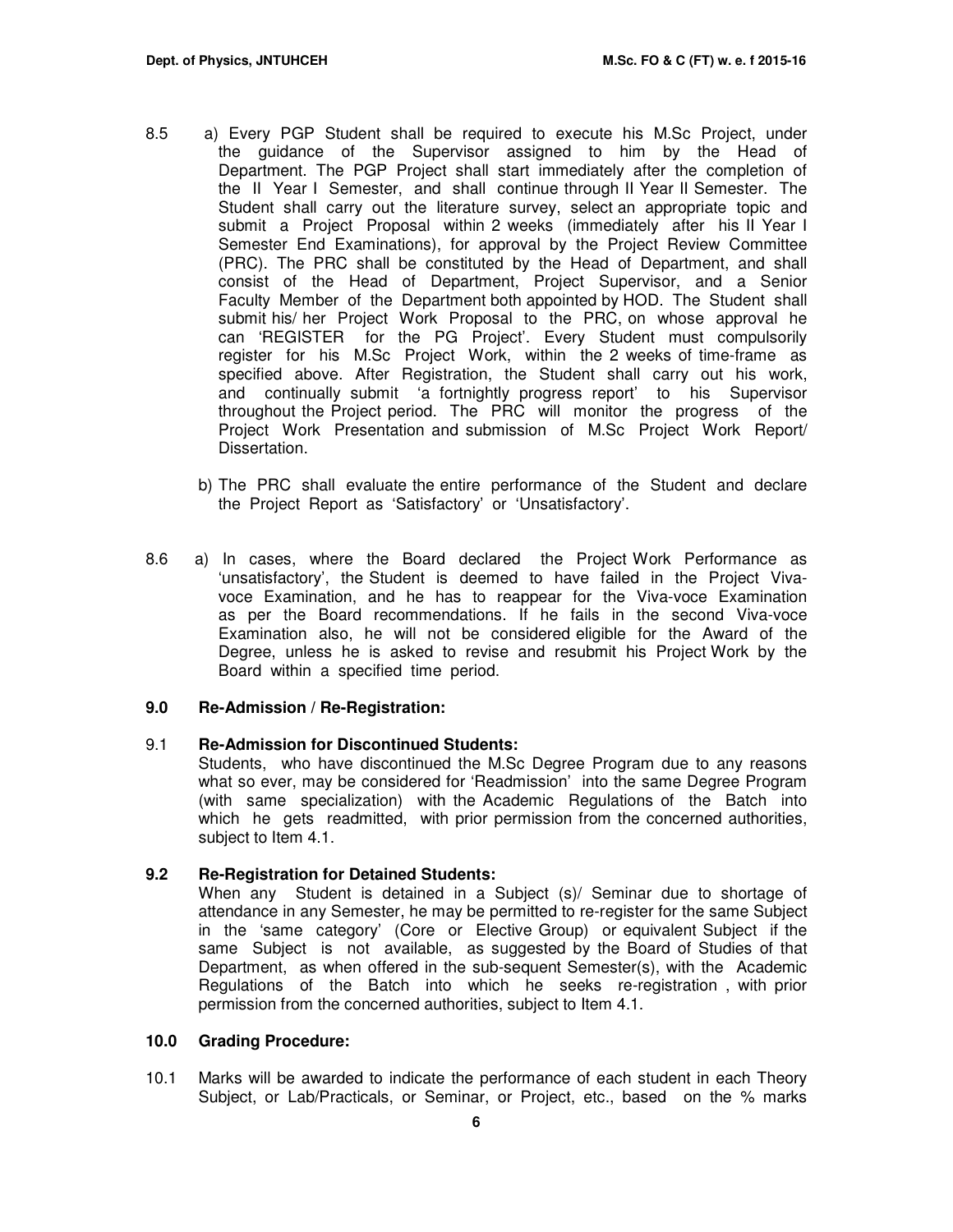obtained in CIE + SEE (Continuous Internal Evaluation + Semester End Examination, both taken together) as specified in Item 6 above, and a corresponding Letter Grade shall be given.

10.2 As a measure of the student's performance, a 10-point Absolute Grading System using the following Letter Grades (UGC Guidelines) and corresponding percentage of marks shall be followed:

| % of Marks Secured (Class       | Letter Grade (UGC | Grade Points |
|---------------------------------|-------------------|--------------|
| <i>Intervals</i> )              | Guidelines)       |              |
| 80% and above                   | ( )               | 10           |
| ( ≥ 80% , ≤ 100% )              | (Outstanding)     |              |
| Below 80% but not less than 70% | $A^+$             | 9            |
| $( \geq 70\% , \leq 80\%)$      | (Excellent)       |              |
| Below 70% but not less than 60% | A                 | 8            |
| $( \geq 60\% , \leq 70\%)$      | (Very Good)       |              |
| Below 60% but not less than 55% | $R^+$             | 7            |
| $( \geq 55\% , \leq 60\%)$      | (Good)            |              |
| Below 55% but not less than 50% | B                 | 6            |
| (≥ 50%, < 55%)                  | (above Average)   |              |
| Below 50%                       | F                 | 0            |
| (< 50%)                         | (FAIL)            |              |
| <b>Absent</b>                   | Ab                | Π            |

- 10.3 A student obtaining F Grade in any Subject shall be considered 'failed' and is be required to reappear as 'Supplementary Candidate' in the Semester End Examination (SEE), as and when offered. In such cases, his Internal Marks (CIE Marks) in those Subjects will remain the same as those he obtained earlier.
- 10.4 A Letter Grade does not imply any specific % of Marks.
- 10.5 A student earns Grade Point (GP) in each Subject/ Course, on the basis of the Letter Grade obtained by him in that Subject/ Course (excluding Mandatory non-credit Courses). Then the corresponding 'Credit Points' (CP) are computed by multiplying the Grade Point with Credits for that particular Subject/ Course.

### **Credit Points (CP) = Grade Point (GP) x Credits …. For a Course**

10.6 The Semester Grade Point Average (SGPA) is calculated by dividing the Sum of Credit Points (ΣCP) secured from ALL Subjects/ Courses registered in a Semester, by the Total Number of Credits registered during that Semester. SGPA is rounded off to TWO Decimal Places. SGPA is thus computed as

## **SGPA** = {  $\sum_{i=1}^{N} C_i$   $G_i$  } / {  $\sum_{i=1}^{N} C_i$  } .... For each Semester,

where 'i' is the Subject indicator index (takes into account all Subjects in a Semester), 'N' is the no. of Subjects 'REGISTERED' for the Semester (as specifically required and listed under the Course Structure of the parent Department),  $\mathbf{C}_i$  is the no. of Credits allotted to the i<sup>th</sup> Subject, and  $G_1$  represents the Grade Points (GP) corresponding to the Letter Grade awarded for that i<sup>th</sup> Subject.

10.7 The Cumulative Grade Point Average (CGPA) is a measure of the overall cumulative performance of a student over all Semesters considered for registration. The CGPA is the ratio of the Total Credit Points secured by a student in ALL registered Courses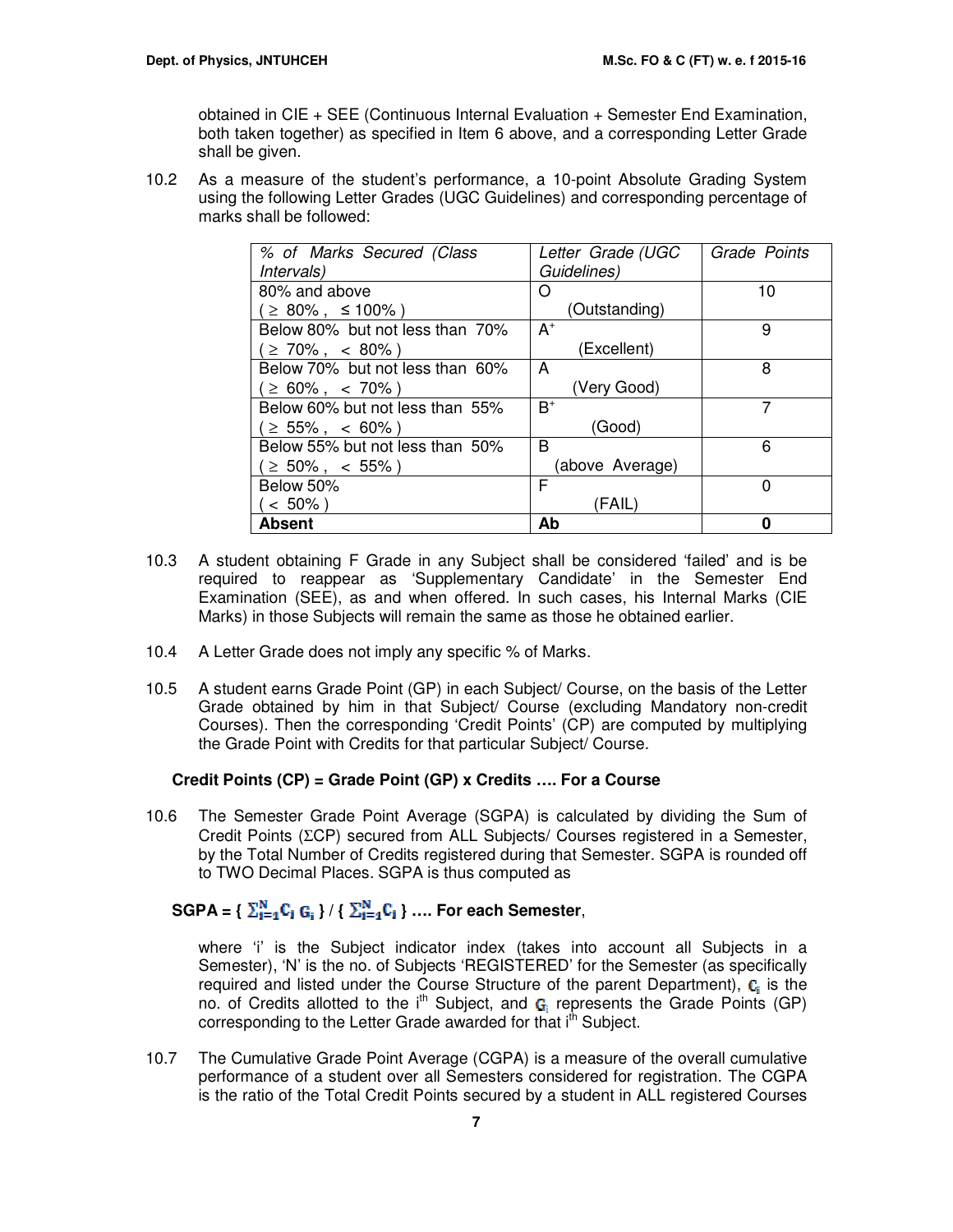in ALL Semesters, and the Total Number of Credits registered in ALL the Semesters. CGPA is rounded off to TWO Decimal Places. CGPA is thus computed from the I Year first semester onwards, at the end of each Semester, as per the formula

### $CGPA = \{ \sum_{i=1}^{M} C_i \ G_i \} / \{ \sum_{i=1}^{M} C_i \} ...$  for all S Semesters registered **(ie., upto and inclusive of S Semesters, S** ≥ **1 )**,

where 'M' is the TOTAL no. of Subjects (as specifically required and listed under the Course Structure of the parent Department) the Student has 'REGISTERED' from the 1<sup>st</sup> Semester onwards upto and inclusive of the Semester S (obviously  $M > N$ ), 'j' is the Subject indicator index (takes into account all Subjects from 1 to S Semesters),  $C_1$ is the no. of Credits allotted to the  $j<sup>th</sup>$  Subject, and  $G_i$  represents the Grade Points (GP) corresponding to the Letter Grade awarded for that j<sup>th</sup> Subject. After registration and completion of I Year I Semester however, the SGPA of that Semester itself may be taken as the CGPA, as there are no cumulative effects.

- 10.8 For Merit Ranking or Comparison Purposes or any other listing, ONLY the 'ROUNDED OFF' values of the CGPAs will be used.
- 10.9 For Calculations listed in Item 10.5 10.8, performance in failed Subjects/ Courses (securing F Grade) will also be taken into account, and the Credits of such Subjects/ Courses will also be included in the multiplications and summations. However, Mandatory Courses will not be taken into consideration.

### 10.10 **Passing Standards :**

- 10.10.1 A student shall be declared successful or 'passed' in a Semester, only when he gets a SGPA  $\geq$  5.00 (at the end of that particular Semester); and a student shall be declared successful or 'passed' in the entire PGP, only when gets a CGPA  $\geq$  5.00; subject to the condition that he secures a GP  $\geq$  6 (B Grade or above) in every registered Subject/ Course in each Semester (during the entire PGP) for the Degree Award, as required.
- 10.10.2 After the completion of each Semester, a Grade Card or Grade Sheet (or Transcript) shall be issued to all the Registered Students of that Semester, indicating the Letter Grades and Credits earned. It will show the details of the Courses Registered (Course Code, Title, No. of Credits, Grade Earned etc.), Credits earned, SGPA, and CGPA.

### **11.0 Declaration of Results:**

- 11.1 Computation of SGPA and CGPA are done using the procedure listed in 10.5  $-10.8.$
- 11.2 For Final % of Marks equivalent to the computed CGPA, the following formula may be used ..

**% of Marks = (CGPA – 0.5) x 10** 

### **12.0 Award of Degree and Class:**

12.1 A Student who registers for all the specified Subjects/ Courses as listed in the Course Structure, satisfies all the Course Requirements, and passes the examinations prescribed in the entire PG Programme (PGP), and secures the required number of **90** Credits (with GP  $\geq$  6.0), shall be declared to have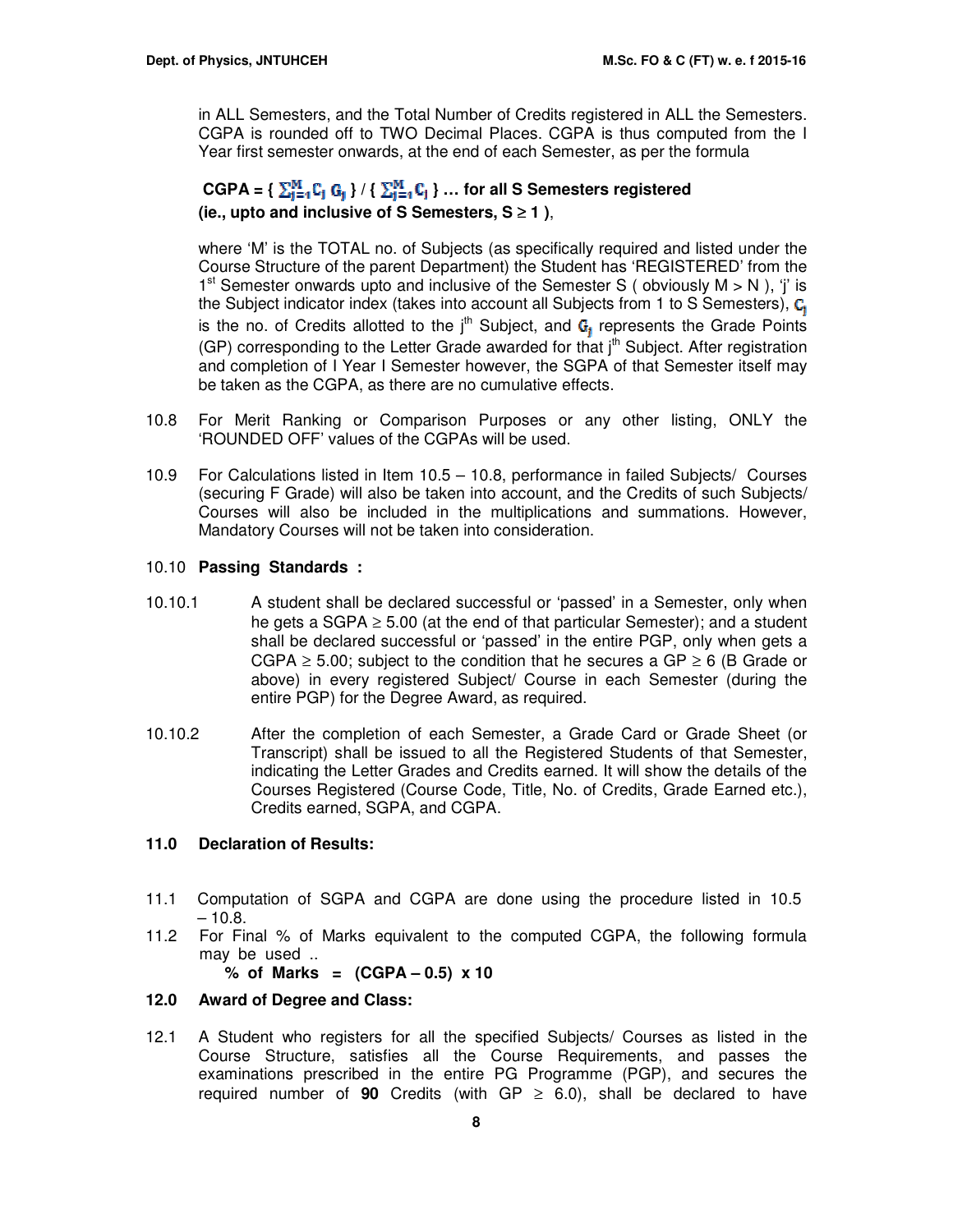'QUALIFIED' for the award of the M.Sc Degree in the chosen specialization as he/ she admitted.

### 12.2 **Award of Class**

After a student has satisfied the requirements prescribed for the completion of the program and is eligible for the award of M. Tech. Degree, he shall be placed in one of the following four classes based on the % CGPA:

| <b>Class Awarded</b>         | <b>CGPA</b>             |
|------------------------------|-------------------------|
| First Class with Distinction | $\geq 7.75$             |
| <b>First Class</b>           | $6.75 \leq CGPA < 7.75$ |
| Second Class                 | $6.0 \leq CGPA < 6.75$  |

12.3 A student with final CGPA (at the end of the PGP) < 6.00 will not be eligible for the Award of Degree.

### **13.0 Withholding of Results:**

13.1 If a Student has not paid fees to University/ College at any stage, or has pending dues against his name due to any reason whatsoever, or if any case of indiscipline is pending against him, the result of the Student may be withheld, and he will not be allowed to go into the next higher Semester. The Award or issue of the Degree may also be withheld in such cases.

### **14.0 Transitory Regulations:**

14.1 A Student - who has discontinued for any reason, or who has been detained for want of attendance as specified, or who has failed after having undergone PGP, may be considered eligible for readmission to the same PGP with same set of Subjects/ Courses (or equivalent Subjects/ Courses as the case may be), and same Professional Electives (or from same set/category of Electives or equivalents as suggested), as and when they are offered (within the timeframe of 4 years from the Date of Commencement of his I Year I Semester).

### **15.0 Student Transfers:**

- 15.1 There shall be no Branch/ Specialization transfers after the completion of Admission Process.
- 15.2 There shall be no transfer among the Constituent Colleges and Units of Jawaharlal Nehru Technological University Hyderabad.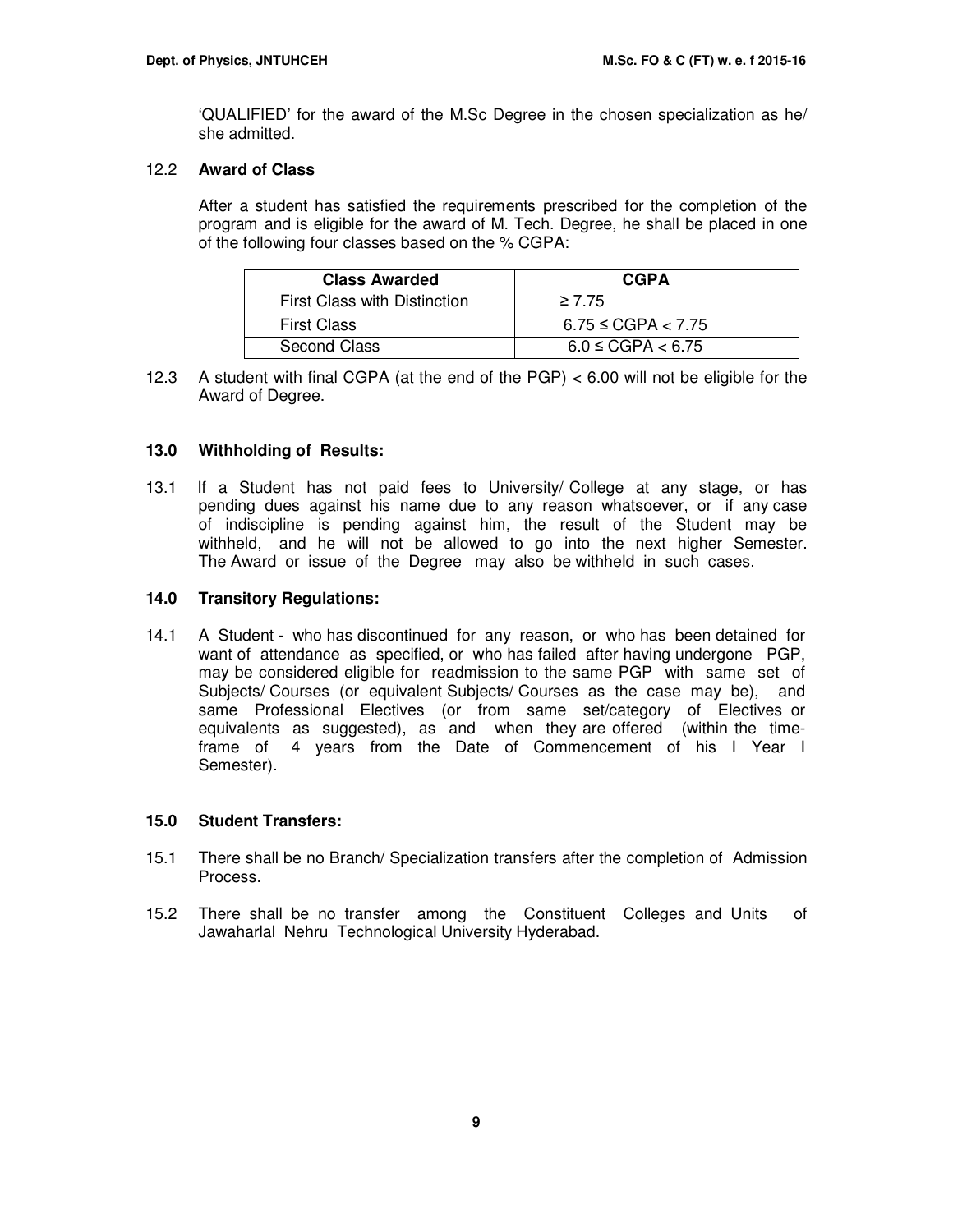|                | <b>Nature of Malpractices</b>                                                                                                                                                                                                                                                                                                                                                                                                                                            | <b>Punishment</b>                                                                                                                                                                                                                                                                                                                                                                                                                                                                                                                                                                                                                                                                                                                                                                                                                |
|----------------|--------------------------------------------------------------------------------------------------------------------------------------------------------------------------------------------------------------------------------------------------------------------------------------------------------------------------------------------------------------------------------------------------------------------------------------------------------------------------|----------------------------------------------------------------------------------------------------------------------------------------------------------------------------------------------------------------------------------------------------------------------------------------------------------------------------------------------------------------------------------------------------------------------------------------------------------------------------------------------------------------------------------------------------------------------------------------------------------------------------------------------------------------------------------------------------------------------------------------------------------------------------------------------------------------------------------|
|                | If the candidate:                                                                                                                                                                                                                                                                                                                                                                                                                                                        |                                                                                                                                                                                                                                                                                                                                                                                                                                                                                                                                                                                                                                                                                                                                                                                                                                  |
| 1(a)           | Possesses or keeps accessible in<br>examination hall, any paper, note<br>book, programmable calculators,<br>Cell phones, pager, palm<br>computers or any other form of<br>material concerned with or related<br>to the subject of the examination<br>(theory or practical) in which he is<br>appearing but has not made use of<br>(material shall include any marks<br>on the body of the candidate which<br>can be used as an aid in the<br>subject of the examination) | Expulsion from the examination hall and<br>cancellation of the performance in that<br>subject only.                                                                                                                                                                                                                                                                                                                                                                                                                                                                                                                                                                                                                                                                                                                              |
| 1(b)           | Gives assistance or guidance or<br>receives it from any other<br>candidate orally or by any other<br>body language methods or<br>communicates through cell<br>phones with any candidate or<br>persons in or outside the exam hall<br>in respect of any matter.                                                                                                                                                                                                           | Expulsion from the examination hall and<br>cancellation of the performance in that<br>subject only of all the candidates involved.<br>In case of an outsider, he will be handed<br>over to the police and a case is registered<br>against him.                                                                                                                                                                                                                                                                                                                                                                                                                                                                                                                                                                                   |
| $\overline{2}$ | Has copied in the examination hall<br>from any paper, book,<br>programmable calculators, palm<br>computers or any other form of<br>material relevant to the subject of<br>the examination (theory or<br>practical) in which the candidate is<br>appearing.                                                                                                                                                                                                               | Expulsion from the examination hall and<br>cancellation of the performance in that<br>subject and all other subjects the candidate<br>has already appeared including practical<br>examinations and project work and shall<br>not be permitted to appear for the<br>remaining examinations of the subjects of<br>that Semester/year.<br>The Hall Ticket of the candidate is to be<br>cancelled.                                                                                                                                                                                                                                                                                                                                                                                                                                   |
| 3              | Impersonates any other candidate<br>in connection with the examination.                                                                                                                                                                                                                                                                                                                                                                                                  | The candidate who has impersonated shall<br>be expelled from examination hall. The<br>candidate is also debarred and forfeits the<br>seat. The performance of the original<br>candidate who has been impersonated,<br>shall be cancelled in all the subjects of the<br>examination (including practicals and<br>project work) already appeared and shall<br>not be allowed to appear for examinations<br>of the remaining subjects of that<br>semester/year. The candidate is also<br>debarred for two consecutive semesters<br>from class work and all examinations. The<br>continuation of the course by the candidate<br>is subject to the academic regulations in<br>connection with forfeiture of seat. If the<br>imposter is an outsider, he will be handed<br>over to the police and a case is registered<br>against him. |
| 4              | Smuggles in the Answer book or                                                                                                                                                                                                                                                                                                                                                                                                                                           | Expulsion from the examination hall and                                                                                                                                                                                                                                                                                                                                                                                                                                                                                                                                                                                                                                                                                                                                                                                          |

### **16. MALPRACTICES RULES:**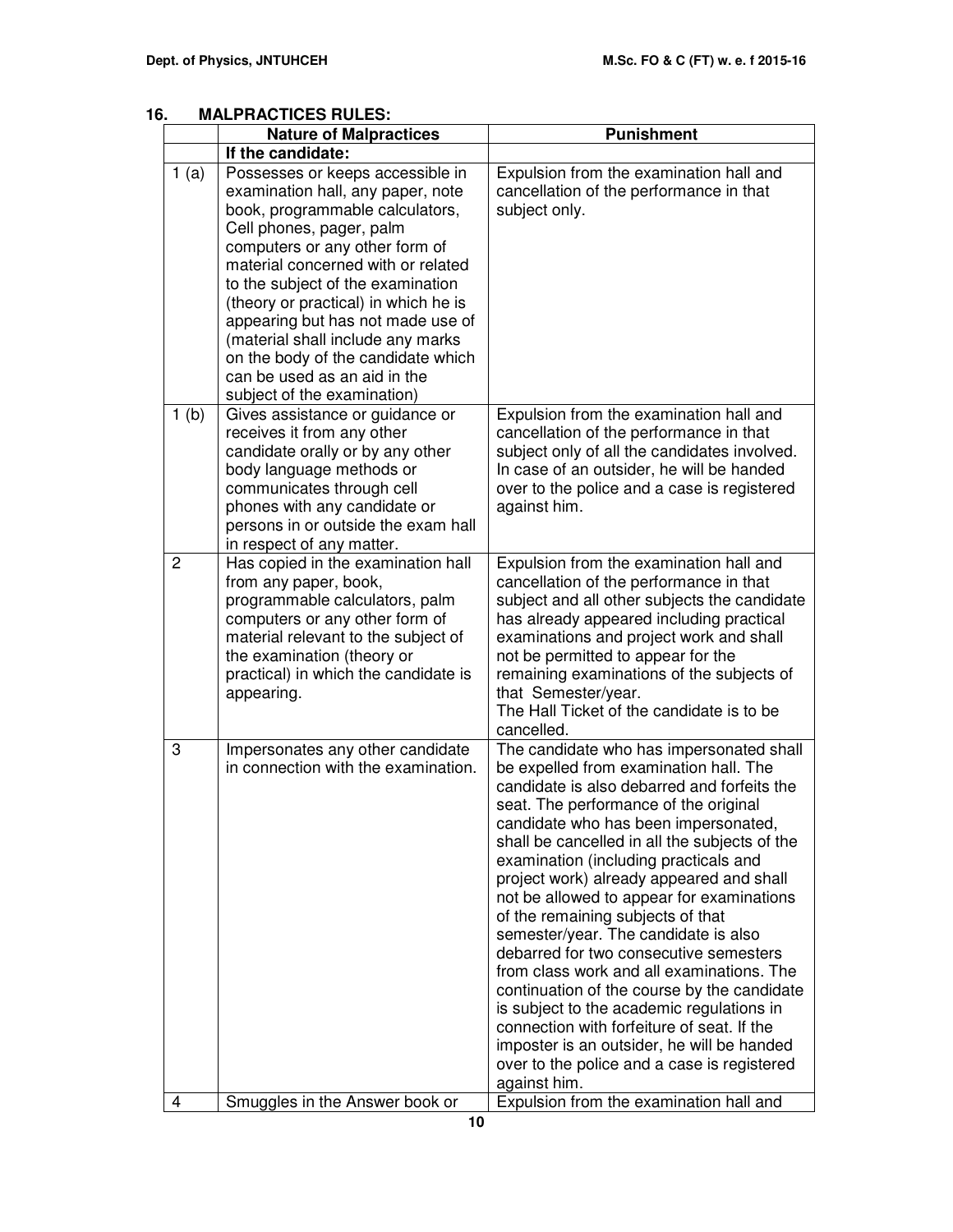|   | additional sheet or takes out or<br>arranges to send out the question<br>paper during the examination or<br>answer book or additional sheet,<br>during or after the examination.                                                                                                                                                                                                                                                                                                                                                                                                                                                                                                                                                                                                                                                                                                                                                                                                                                                                                      | cancellation of performance in that subject<br>and all the other subjects the candidate<br>has already appeared including practical<br>examinations and project work and shall<br>not be permitted for the remaining<br>examinations of the subjects of that<br>semester/year. The candidate is also<br>debarred for two consecutive semesters<br>from class work and all examinations. The<br>continuation of the course by the candidate<br>is subject to the academic regulations in<br>connection with forfeiture of seat. |
|---|-----------------------------------------------------------------------------------------------------------------------------------------------------------------------------------------------------------------------------------------------------------------------------------------------------------------------------------------------------------------------------------------------------------------------------------------------------------------------------------------------------------------------------------------------------------------------------------------------------------------------------------------------------------------------------------------------------------------------------------------------------------------------------------------------------------------------------------------------------------------------------------------------------------------------------------------------------------------------------------------------------------------------------------------------------------------------|--------------------------------------------------------------------------------------------------------------------------------------------------------------------------------------------------------------------------------------------------------------------------------------------------------------------------------------------------------------------------------------------------------------------------------------------------------------------------------------------------------------------------------|
| 5 | Uses objectionable, abusive or<br>offensive language in the answer<br>paper or in letters to the examiners<br>or writes to the examiner<br>requesting him to award pass<br>marks.                                                                                                                                                                                                                                                                                                                                                                                                                                                                                                                                                                                                                                                                                                                                                                                                                                                                                     | Cancellation of the performance in that<br>subject.                                                                                                                                                                                                                                                                                                                                                                                                                                                                            |
| 6 | Refuses to obey the orders of the<br>Chief Superintendent / Assistant -<br>Superintendent / any officer on duty<br>or misbehaves or creates<br>disturbance of any kind in and<br>around the examination hall or<br>organizes a walk out or instigates<br>others to walk out, or threatens the<br>officer-in charge or any person on<br>duty in or outside the examination<br>hall of any injury to his person or to<br>any of his relations whether by<br>words, either spoken or written or<br>by signs or by visible<br>representation, assaults the officer-<br>in-charge, or any person on duty in<br>or outside the examination hall or<br>any of his relations, or indulges in<br>any other act of misconduct or<br>mischief which result in damage to<br>or destruction of property in the<br>examination hall or any part of the<br>College campus or engages in any<br>other act which in the opinion of the<br>officer on duty amounts to use of<br>unfair means or misconduct or has<br>the tendency to disrupt the orderly<br>conduct of the examination. | In case of students of the college, they<br>shall be expelled from examination halls<br>and cancellation of their performance in<br>that subject and all other subjects the<br>candidate(s) has (have) already appeared<br>and shall not be permitted to appear for the<br>remaining examinations of the subjects of<br>that semester/year. The candidates also<br>are debarred and forfeit their seats. In case<br>of outsiders, they will be handed over to<br>the police and a police case is registered<br>against them.   |
| 7 | Leaves the exam hall taking away<br>answer script or intentionally tears<br>of the script or any part thereof<br>inside or outside the examination<br>hall.                                                                                                                                                                                                                                                                                                                                                                                                                                                                                                                                                                                                                                                                                                                                                                                                                                                                                                           | Expulsion from the examination hall and<br>cancellation of performance in that subject<br>and all the other subjects the candidate<br>has already appeared including practical<br>examinations and project work and shall<br>not be permitted for the remaining<br>examinations of the subjects of that<br>semester/year. The candidate is also                                                                                                                                                                                |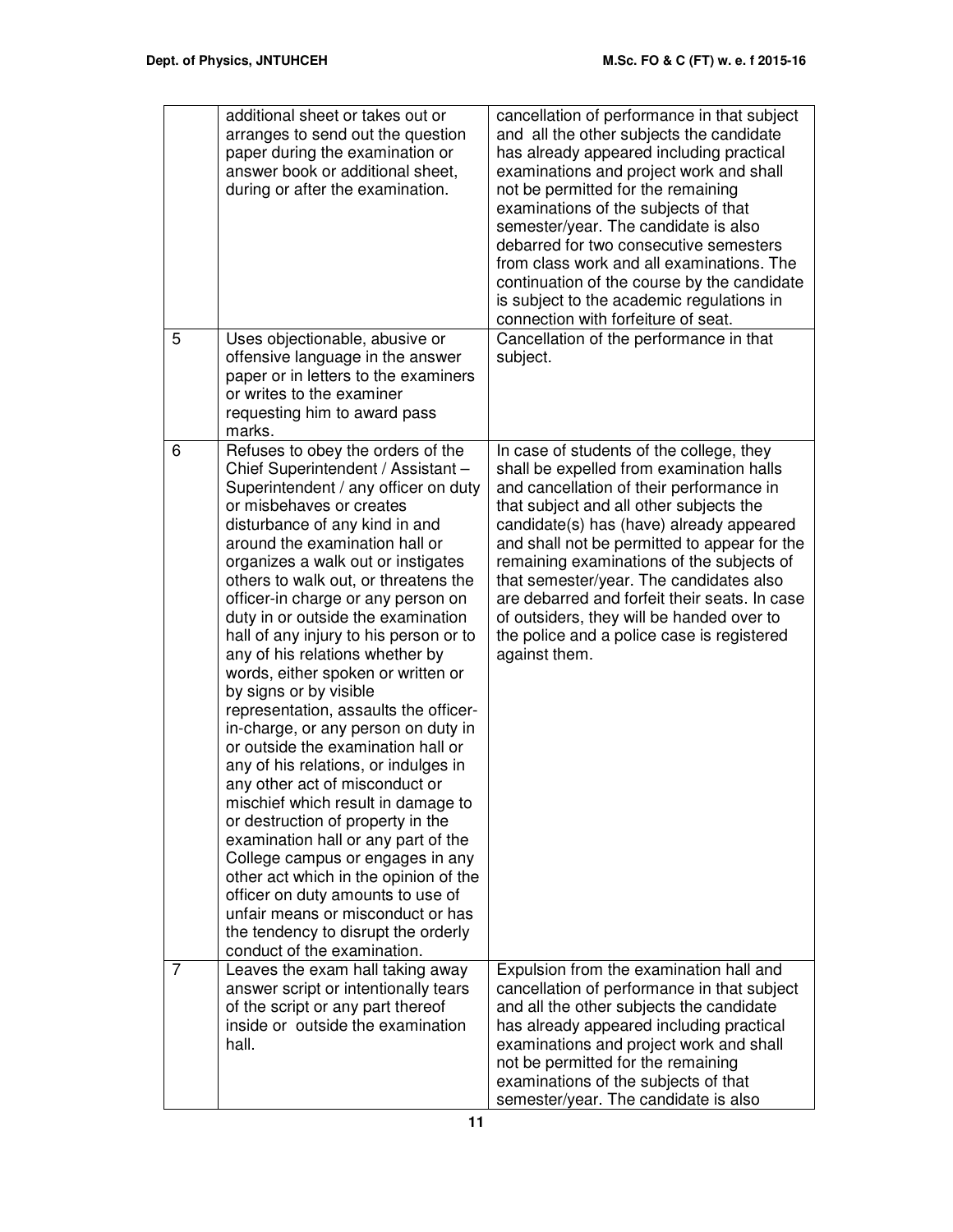|    |                                                                                                                                                                                                                          | debarred for two consecutive semesters<br>from class work and all examinations. The<br>continuation of the course by the candidate<br>is subject to the academic regulations in<br>connection with forfeiture of seat.                                                                                                                                                                                                                                                                                                                               |
|----|--------------------------------------------------------------------------------------------------------------------------------------------------------------------------------------------------------------------------|------------------------------------------------------------------------------------------------------------------------------------------------------------------------------------------------------------------------------------------------------------------------------------------------------------------------------------------------------------------------------------------------------------------------------------------------------------------------------------------------------------------------------------------------------|
| 8  | Possess any lethal weapon or<br>firearm in the examination hall.                                                                                                                                                         | Expulsion from the examination hall and<br>cancellation of the performance in that<br>subject and all other subjects the candidate<br>has already appeared including practical<br>examinations and project work and shall<br>not be permitted for the remaining<br>examinations of the subjects of that<br>semester/year. The candidate is also<br>debarred and forfeits the seat.                                                                                                                                                                   |
| 9  | If student of the college, who is not<br>a candidate for the particular<br>examination or any person not<br>connected with the college indulges<br>in any malpractice or improper<br>conduct mentioned in clause 6 to 8. | Student of the colleges expulsion from the<br>examination hall and cancellation of the<br>performance in that subject and all other<br>subjects the candidate has already<br>appeared including practical examinations<br>and project work and shall not be permitted<br>for the remaining examinations of the<br>subjects of that semester/year. The<br>candidate is also debarred and forfeits the<br>seat. Person(s) who do not belong to the<br>College will be handed over to police and,<br>a 8police case will be registered against<br>them. |
| 10 | Comes in a drunken condition to<br>the examination hall.                                                                                                                                                                 | Expulsion from the examination hall and<br>cancellation of the performance in that<br>subject and all other subjects the candidate<br>has already appeared including practical<br>examinations and project work and shall<br>not be permitted for the remaining<br>examinations of the subjects of that<br>semester/year.                                                                                                                                                                                                                            |
| 11 | Copying detected on the basis of<br>internal evidence, such as, during<br>valuation or during special scrutiny.                                                                                                          | Cancellation of the performance in that<br>subject and all other subjects the candidate<br>has appeared including practical<br>examinations and project work of that<br>semester / year examinations.                                                                                                                                                                                                                                                                                                                                                |
| 12 | If any malpractice is detected which<br>is not covered in the above clauses<br>1 to 11 shall be reported to the<br>College / University for further<br>action to award suitable<br>punishment.                           |                                                                                                                                                                                                                                                                                                                                                                                                                                                                                                                                                      |

### **17. GENERAL:**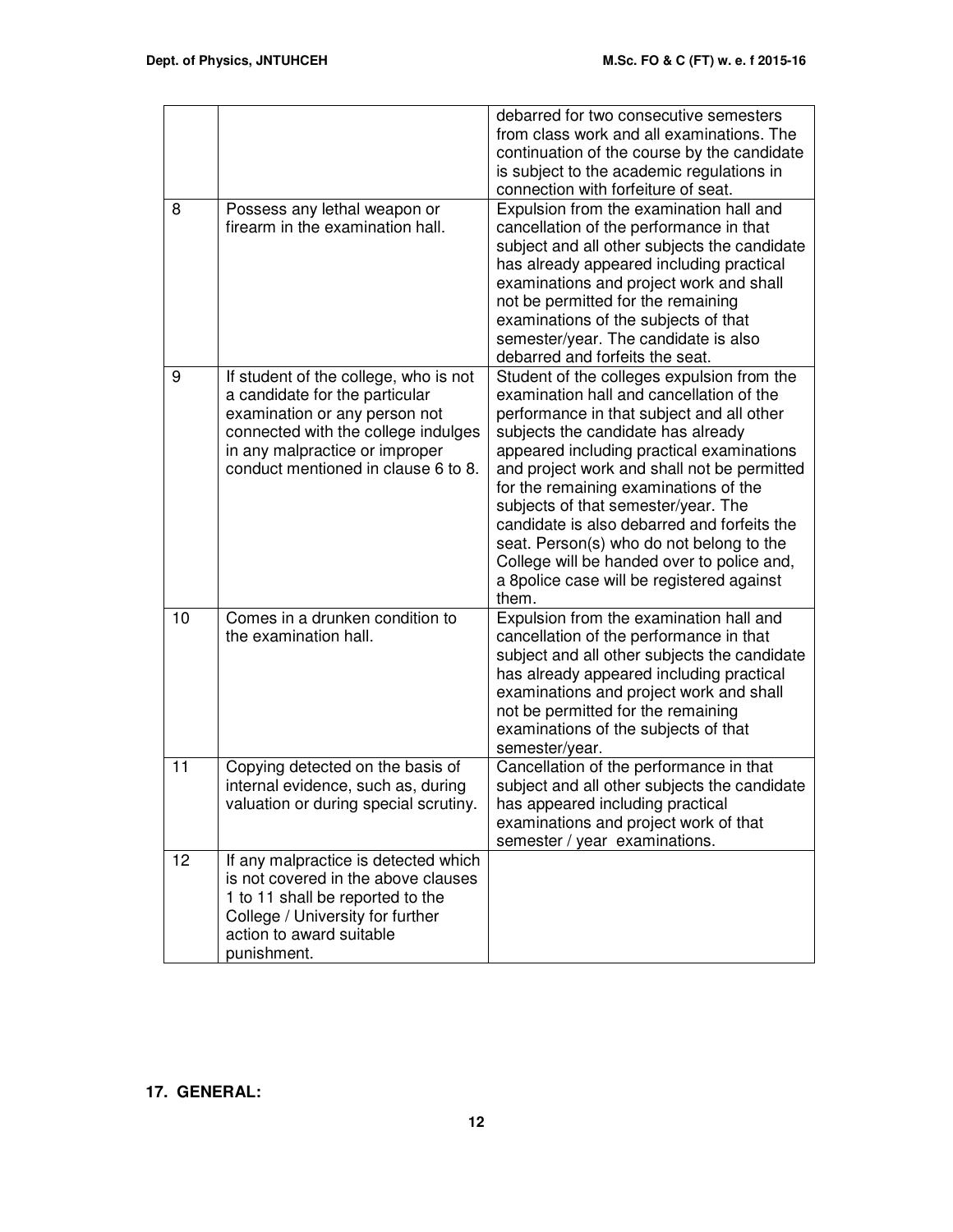- **Credit**: A unit by which the course work is measured. It determines the number of hours of instructions required per week. One credit is equivalent to one hour of teaching (lecture or tutorial) or two hours of practical work/field work per week.
- **Credit Point:** It is the product of grade point and number of credits for a course.
- The Academic Regulations should be read as a whole for the purpose of any interpretation.
- The University/College reserves the right of altering the Academic Regulations and/or Syllabus/Course Structure, as and when necessary. The modifications or amendments may be applicable to all the candidates on rolls, as specified by the University/College.
- Wherever the words 'he' or 'him' or 'his' occur in the above regulations, they will also include 'she' or 'her' or 'hers'.
- Wherever the word 'Subject' occurs in the above regulations, it implies the 'Theory' Subject', 'Practical Subject' or 'Lab.' and 'Seminar'.
- In case of any ambiguity or doubt in the interpretations of the above regulations, the decision of the Vice-Chancellor will be final.

\*\*\*\*\*\*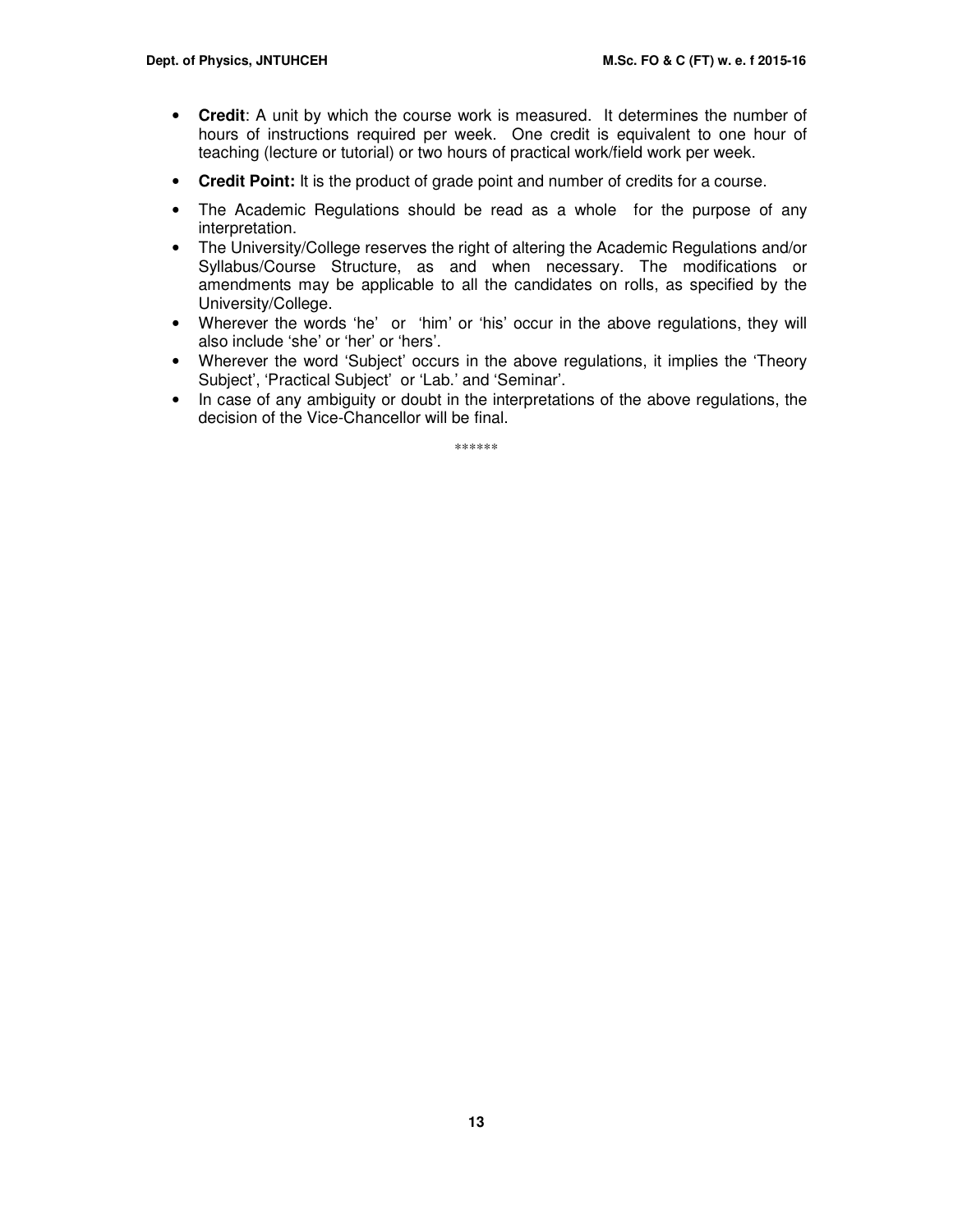### **M.Sc. (Fiber Optics & Communication) – Full Time w.e.f 2015-16**

|                | I YEAR<br><b>I-SEMESTER</b> |                              |              |             |          |                |
|----------------|-----------------------------|------------------------------|--------------|-------------|----------|----------------|
| S.No.          | <b>Course</b>               | <b>Course Title</b>          |              | Т           | P        | <b>Credits</b> |
|                | <b>PHYS05101</b>            | <b>Mathematical Physics</b>  | 4            | 0           | $\Omega$ | 4              |
| $\overline{2}$ | PHYS05102                   | <b>Classical Mechanics</b>   | 4            | $\mathbf 0$ | 0        | 4              |
| 3              | PHYS05103                   | Electromagnetic Theory       | 4            | $\mathbf 0$ | $\Omega$ | 4              |
|                |                             | <b>Departmental Elective</b> |              |             |          |                |
|                | <b>PHYS05104E</b>           | Electronic devices           | 4            | $\Omega$    | $\Omega$ | $\overline{4}$ |
| $\overline{4}$ | <b>PHYS05105E</b>           | Materials Science            | 4            | $\Omega$    | $\Omega$ | $\overline{4}$ |
|                | <b>PHYS05106E</b>           | Physics of Amorphous,        | 4            | $\Omega$    | $\Omega$ | $\overline{4}$ |
|                |                             | Dielectric and Ferroelectric |              |             |          |                |
|                |                             | materials                    |              |             |          |                |
| 5              | PHYS05111                   | General Physics Lab - 1      | $\Omega$     | $\mathbf 0$ | 6        | 2              |
| 6              | PHYS05112                   | Electronics Lab              | $\mathbf 0$  | $\mathbf 0$ | 8        | 3              |
| $\overline{7}$ | PHYS05113                   | Seminar                      | $\mathbf{0}$ | $\Omega$    | 2        | 1              |
|                |                             | <b>Total Credits</b>         |              |             |          | 22             |

| <b>YEAR</b><br><b>II-SEMESTER</b> |                   |                                                        |          |          |                |                |
|-----------------------------------|-------------------|--------------------------------------------------------|----------|----------|----------------|----------------|
| S.No.                             | <b>Course</b>     | <b>Course Title</b>                                    |          | T        | P              | <b>Credits</b> |
|                                   | PHYS05201         | Thermo Dynamics & Statistical<br><b>Mechanics</b>      | 4        | $\Omega$ | $\Omega$       | 4              |
| 2                                 | PHYS05202         | <b>Computational Methods &amp;</b><br>programming in C | 4        | $\Omega$ | $\Omega$       | 4              |
| 3                                 | PHYS05203         | <b>Quantum Mechanics</b>                               | 4        | $\Omega$ | $\Omega$       | $\overline{4}$ |
| <b>Departmental Elective</b>      |                   |                                                        |          |          |                |                |
| 4                                 | <b>PHYS05204E</b> | <b>Communication Theory</b>                            | 4        | $\Omega$ | $\Omega$       | 4              |
|                                   | <b>PHYS05205E</b> | <b>Analog Communications</b>                           | 4        | $\Omega$ | $\Omega$       | 4              |
|                                   | <b>PHYS05206E</b> | <b>Digital Communications</b>                          | 4        | $\Omega$ | $\Omega$       | 4              |
| 5                                 | PHYS05221         | General Physics Lab - 2                                | $\Omega$ | $\Omega$ | 6              | $\overline{2}$ |
| 6                                 | <b>PHYS05222</b>  | C-programming Lab                                      | $\Omega$ | $\Omega$ | 8              | 3              |
| $\overline{7}$                    | PHYS05223         | Seminar                                                | $\Omega$ | $\Omega$ | $\overline{2}$ | 1              |
|                                   |                   | <b>Total Credits</b>                                   |          |          |                | 22             |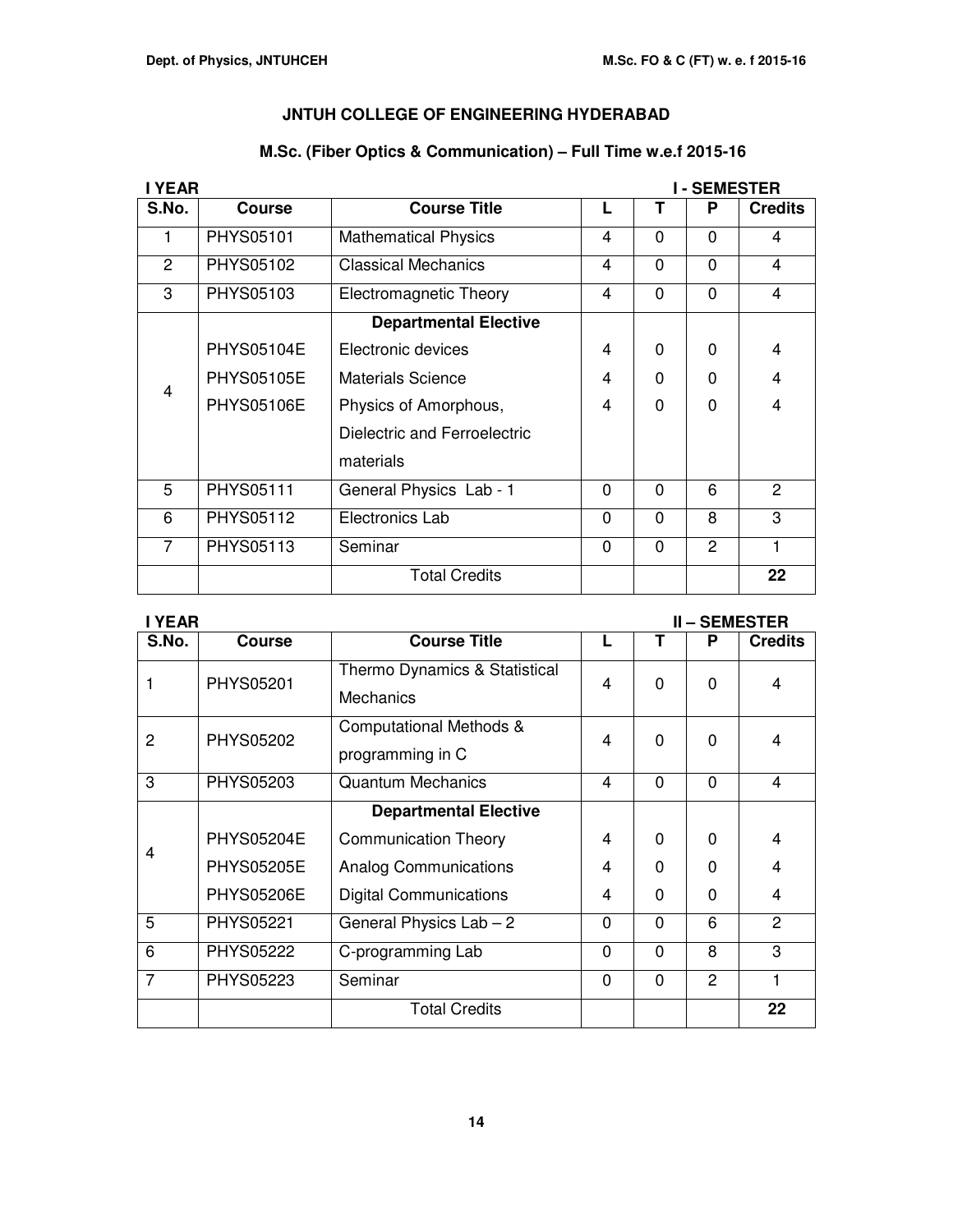### **M.Sc. (Fiber Optics & Communication) – Full Time w.e.f 2015-16**

### **II YEAR I – SEMESTER**

| S.No.          | <b>Course</b>     | <b>Course Title</b>             |          |              | P             | <b>Credits</b> |
|----------------|-------------------|---------------------------------|----------|--------------|---------------|----------------|
|                | PHYS05301         | Microprocessors                 | 4        | $\mathbf{0}$ | 0             | 4              |
| 2              | PHYS05302         | <b>Laser Physics</b>            | 4        | $\Omega$     | 0             | 4              |
| 3              | PHYS05303         | <b>Fiber Optics</b>             | 4        | $\mathbf{0}$ | 0             | 4              |
|                |                   | <b>Departmental Elective</b>    |          |              |               |                |
|                | <b>PHYS05304E</b> | <b>Condensed Matter Physics</b> | 4        | $\Omega$     | 0             | 4              |
| 4              | <b>PHYS05305E</b> | <b>Modern Physics</b>           | 4        | $\Omega$     | 0             | 4              |
|                | <b>PHYS05306E</b> | Physics of Polymers             | 4        | $\Omega$     | 0             | 4              |
| 5              | PHYS05331         | General Physics $Lab - 3$       | 0        | $\Omega$     | 6             | $\overline{c}$ |
| 6              | PHYS05332         | Microprocessors Lab             | $\Omega$ | $\Omega$     | 8             | 3              |
| $\overline{7}$ | <b>PHYSO5333</b>  | Seminar                         | $\Omega$ | $\Omega$     | $\mathcal{P}$ |                |
|                |                   | <b>Total Credits</b>            |          |              |               | 22             |

### **II YEAR III-SEMISTER**

| S.No. | <b>Course</b>     | <b>Course Title</b>                 |                | Т        | P        | <b>Credits</b>          |
|-------|-------------------|-------------------------------------|----------------|----------|----------|-------------------------|
|       | PHYS05401         | <b>Nuclear and Particle Physics</b> | $\overline{4}$ | $\Omega$ | $\Omega$ | 4                       |
| 2     | PHYS05402         | <b>Fiber Optic Sensors</b>          | $\overline{4}$ | $\Omega$ | $\Omega$ | $\overline{4}$          |
| 3     | PHYS05403         | <b>Optical Communication</b>        | 4              | $\Omega$ | $\Omega$ | $\overline{\mathbf{4}}$ |
| 4     |                   | <b>Departmental Elective</b>        |                |          |          |                         |
|       | <b>PHYS05404E</b> | C <sub>++</sub> and Data Structures | 4              | $\Omega$ | $\Omega$ | $\overline{4}$          |
|       | <b>PHYS05405E</b> | <b>Physics of Solids</b>            | 4              | 0        | $\Omega$ | 4                       |
|       | <b>PHYS05406E</b> | Instrumentation                     | 4              | $\Omega$ | 0        | 4                       |
| 5     | PHYS05441         | General Physics Lab - 4             | $\Omega$       | $\Omega$ | 6        | 2                       |
| 6     | <b>PHYS05442</b>  | Fiber Optics Lab                    | $\mathbf 0$    | $\Omega$ | 6        | $\overline{2}$          |
| 7     | PHYS05443         | Project                             |                |          |          | $\overline{4}$          |
|       |                   | <b>Total Credits</b>                |                |          |          | 24                      |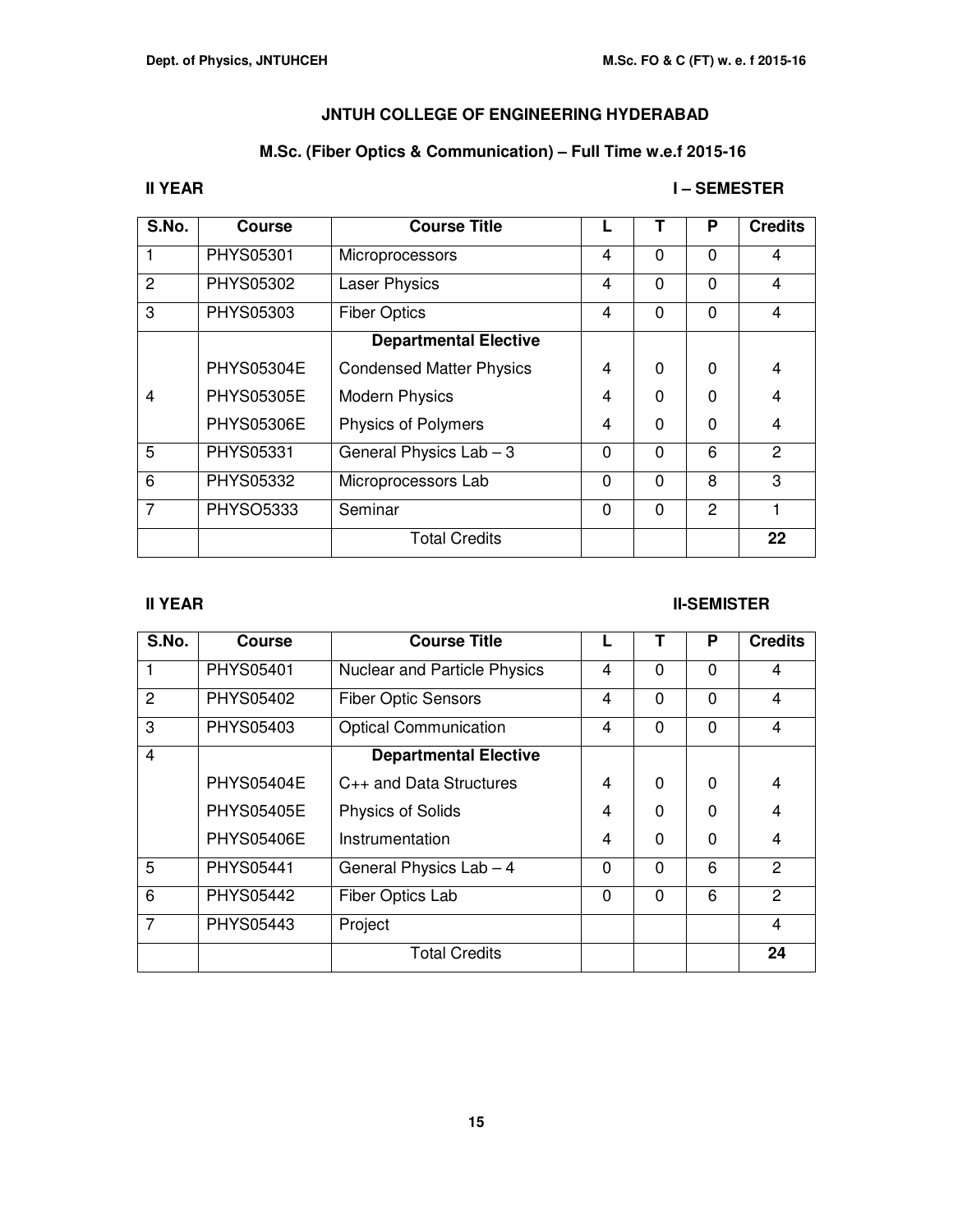**M.Sc. I Year I-Sem (Fibre Optics & Communication)** 

| M.Sc. I Year I-Sem (Fibre Optics & Communication) | L T P C |  |  |
|---------------------------------------------------|---------|--|--|
|                                                   | 4004    |  |  |

### **PHYS05101 MATHEMATICAL PHYSICS**

#### **Unit I: Elementary Complex Analysis**

Complex numbers, variables and functions – singularity – Analytic function, Cauchy Riemann equation – Cauchy's Integral theorem – Cauchy's Residual theorem.

### **Unit II: Matrices**

Matrix algebra – Transpose, Inverse, Adjoint, Unitary Matrices – Eigen values and Eigen vectors – Diagonalisation.

### **Unit III: Differential Equations**

Second order linear Ordinary Differential Equation's with variable coefficients, Solution by series expansion.

### **Unit IV: Special Functions**

Legendre, Bessel, Generating functions, recursion relations, Hermite and Lagurre equations, Generating functions, recursion relations.

### **Unit V: Fourier Series**

Fourier sine and cosine series, Fourier integral and transforms, FT of delta function, Applications of Fourier Transforms**,** Integral transforms, Laplace transform, first and second shifting theorems, Inverse LT by partial fractions, LT of derivative and integral of a function.

### **Text Books:**

- 1. Mathematical Physics by Rajput.
- 2. Complex analysis by Churchill.

- 1. Mathematical Methods for Physics, by G.Arfken.
- 2. Mathematical Physics, A.K.Ghatak, I.C.Goyal and S.L.Chua Macmillan India Ltd.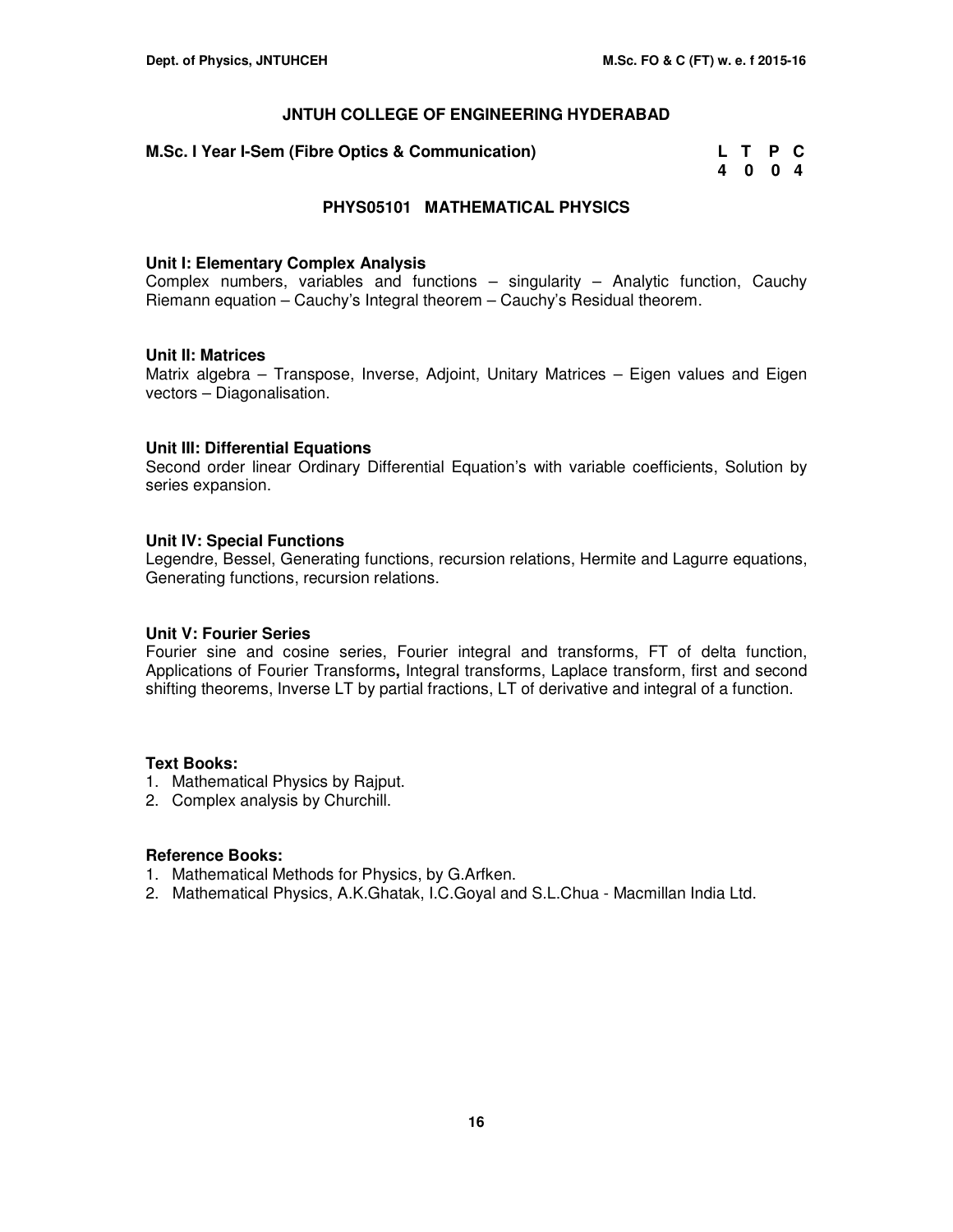### **M.Sc. I Year I-Sem (Fibre Optics & Communication)**

| M.Sc. I Year I-Sem (Fibre Optics & Communication) | L T P C |  |  |
|---------------------------------------------------|---------|--|--|
|                                                   | 4004    |  |  |

### **PHYS05102 CLASSICAL MECHANICS**

#### **UNIT I: Newtonian Formalism**

Newtonian Mechanics of one and many particle systems. Conservation laws, Work-Energy theorem. Open Systems with variable mass. D'Alembert's Principle, Generalized coordinates.

### **UNIT II: Lagrangian Formalism**

Lagrange's equations, Gyroscopic forces, Dissipative systems, Gauge invariance, invariance under Galilean transformation. Rotating frames, terrestrial and astronomical applications of coriolis force.

### **UNIT III: Central Forces**

Two-body problem, Closure and stability of circular orbits, General analysis of orbits, Kepler's laws and equations. Artificial satellites. Scattering in a central force field.

### **UNIT IV: Variation Principles**

The calculation of variations and Euler Lagrange's equations. Deduction of Hamilton's principle from D'Alembert's principle. Modified Hamilton's principle, ∆ - variation. Prinicple of least action. Hamilton-Jacobi equation.

### **UNIT V: Canonical Transformations**

Legender transformations, Generating functions, Procedure and conditions for application of canonical transformations. Poisson's brackets, Lagrange brackets. Relation between Lagrange and Poisson brackets.

#### **Text Books:**

- 1. Classical Mechanics, by H Goldstein (Addison Wesley, 1980).
- 2. Classical Mechanics, by N C Rana and P S Joag ( Tata Mc Graw-Hill. 1991).
- 3. Classical mechanics, by J C Upadhyaya (HP H).

- 1. Classical Mechanics, by A Sommerfeld (Academic Press, 1952).
- 2. Introduction to classical Mechanics, by Takwale and Puranik ( T M H).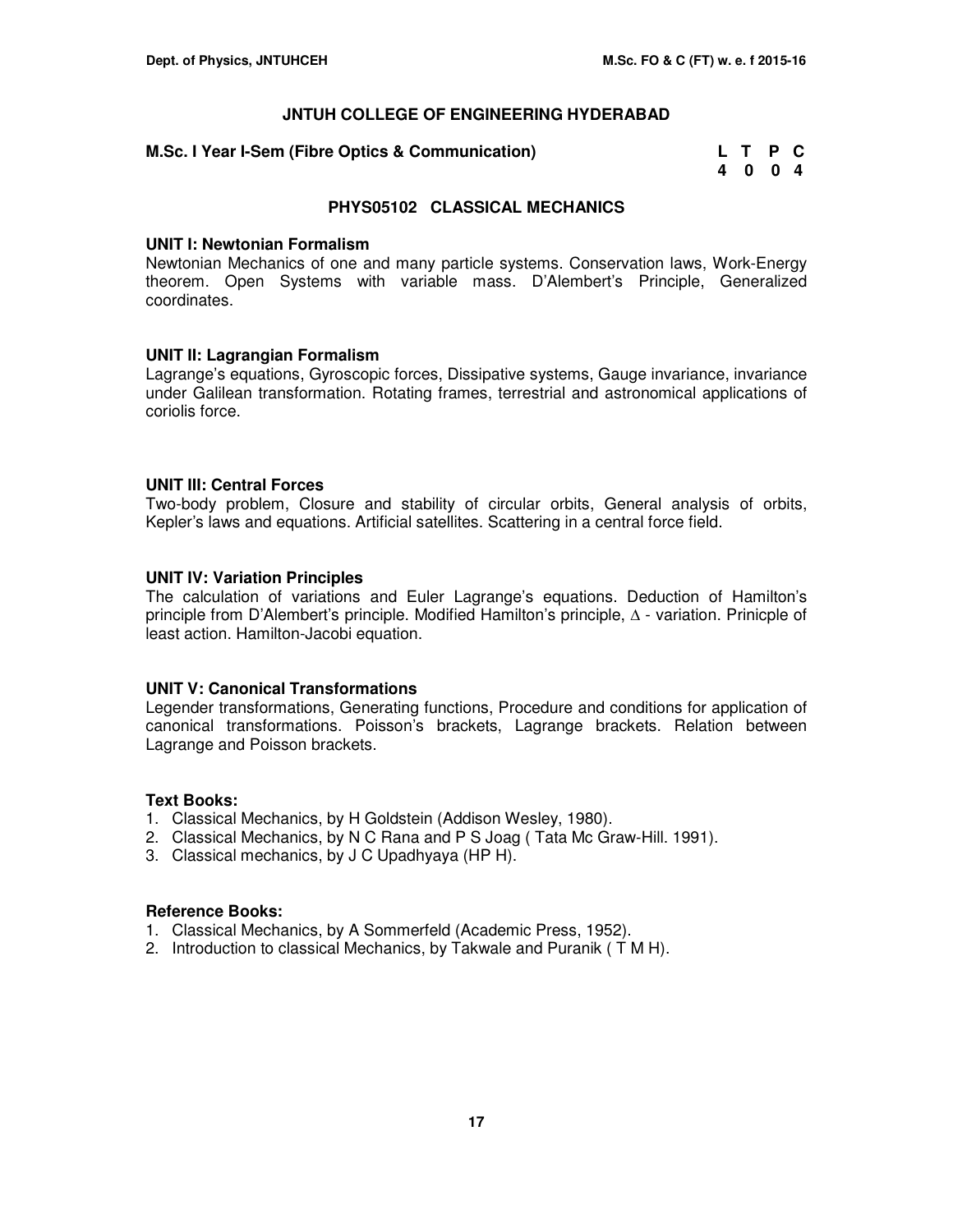| M.Sc. I Year I-Sem (Fibre Optics & Communication) | L T P C |  |
|---------------------------------------------------|---------|--|
|                                                   | 4004    |  |

### **PHYS05103 ELECTROMAGNETIC THEORY**

### **Unit I: Maxwell's Equations**

The equation of continuity for Time-Varying Fields – Inconsistency of Ampere's Law – Maxwell's equations – Conditions at a Boundary surface.

### **Unit II: Electromagnetic Waves**

Solution for free-space conditions  $-$  Uniform plane  $-$  Wave propagation  $-$  Uniform plane waves – The Wave Equation for a conducting medium – Sinusoidal Time Variations – Conductors and Dielectrics – Polarization – Directions cosines.

### **Unit III: Reflection by a Perfect Conductors and Poynting Vector**

Reflection by a perfect conductors normal incidence – Reflection by a perfect conductor – Oblique Incidence – Reflection by a perfect Dielectric – Normal Incidence – Reflection by a perfect Insulator – Oblique Incidence – Reflection at the surface of a conductive medium – Surface impedance – The Transmission – line Analogy - Poynting Vector and the flow of power, Poynting's theorem

### **Unit IV: Guided Waves**

Waves between parallel planes – Transverse Electric Waves – Transverse Magnetic Waves Characteristics of TE and TM Waves – Transverse Electromagnetic Waves – Velocities of propagation – Attenuation in parallel – plane Guides – Wave Impedances – Electric Field and current Flow within the conductors – Transmission lines - Circuit Representation of the parallel-plane transmission line, parallel – plane Transmission lines with loss – E and H about Long parallel cylindrical conductors of Arbitrary cross section.

### **Unit V: Wave Guides**

Rectangular guides – Transverse Magnetic waves in Rectangular guides – Transverse electric waves in rectangular guides – Impossibility of TEM wave in wave guides – Bessel functions – Solution of the Field equation – Cylindrical co-ordinates – TM and TE waves in circular guides – wave impedances and characteristics impedance– Attenuation factor of wave guides.

### **Text Books:**

- 1. Electromagnetic wave and Radiating Systems, 2nd Edition, Edward C. Jordan, Keith G. Balmain.
- 2. 2000 solved problems in Electromagnetics, Syed Nasar, Schaum Series.

#### **Reference Books:**

1. Introduction to Electrodynamics – D.J.Griffith –PHI (1998).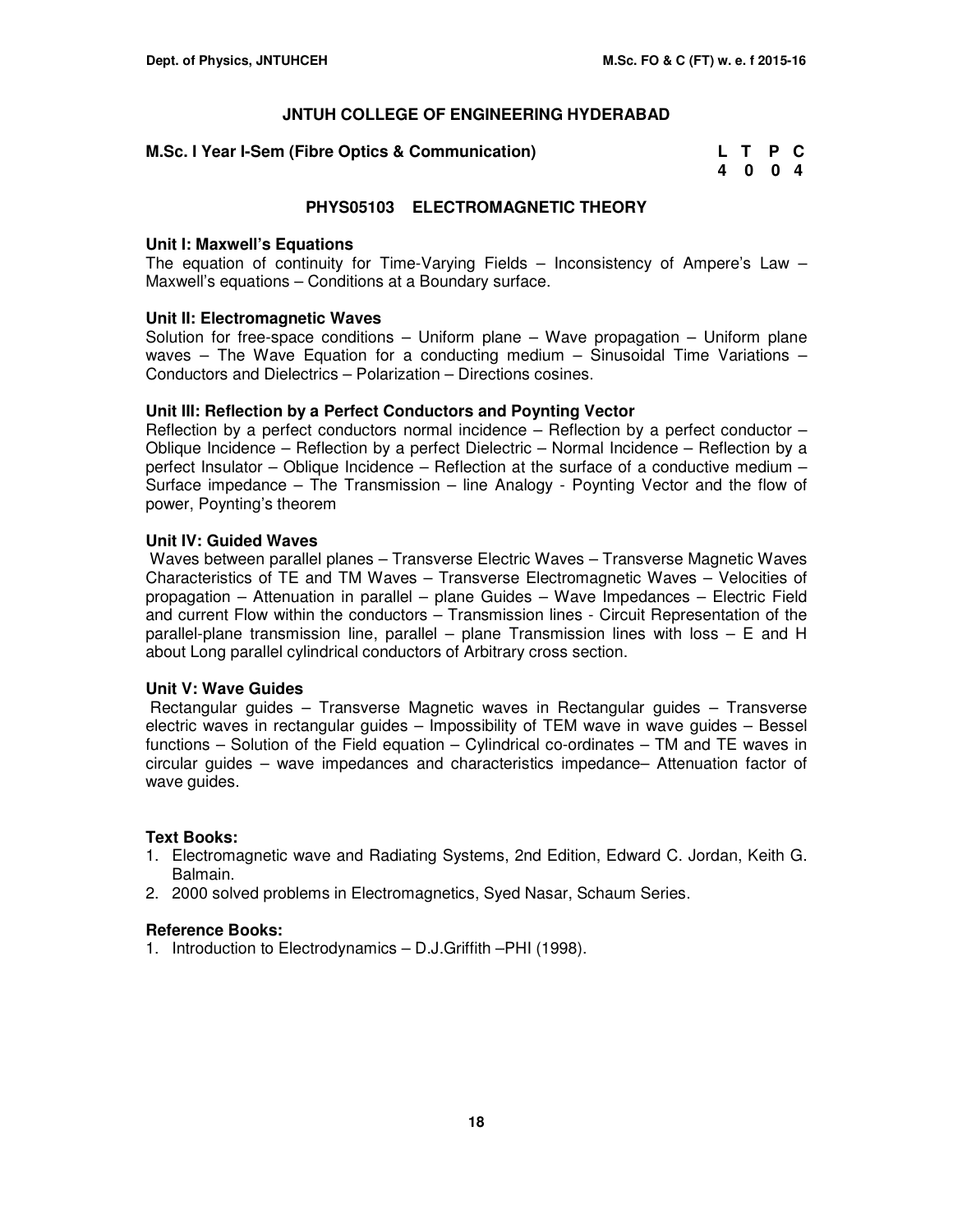| M.Sc. I Year I-Sem (Fibre Optics & Communication) | L T P C |  |
|---------------------------------------------------|---------|--|
|                                                   | 4004    |  |

### **PHYS05104E ELECTRONIC DEVICES**

#### **Unit I: Semiconductor Physics**

Energy bands – carrier concentration in intrinsic semiconductors in thermal equilibrium – charge densities in extrinsic semiconductor, Fermi Dirac Distribution, carrier concentration and fermi levels in extrinsic semiconductors semiconductor -direct and indirect band gap materials.

### **Unit II: Semiconductor Devices**

Basic Equation for semiconductor device operation (qualitative), p-n junction diode, structure – depletion region and capacitance - junction break down – Zener diode, BJT, JFET, UJT, and MOSFET, structure, working, I-V characteristics.

### **Unit III: Photonic Devices**

Radiative and non - radiative transitions, LED - effect of surface and indirect recombination, operation of LED, Diode lasers - conditions for population inversion in active region, light confinement factor. Optical gain and threshold current for lasing, Optical Absorption, , diode photo detectors, p-i-n photo detectors, Avalanche photo detectors, Solar cell-open circuit voltage and short circuit current, fill factor.

#### **Unit IV: Microwave Devices**

Tunnel diode, transferred electron device (Gunn diode). Avalanche Transit time device (REED diode).

#### **Unit V: Memory devices**

Static and Dynamic random access memories SRAM and DRAM, CMOS and NMOS, nonvolatile – NMOS.

### **Text Books:**

- 1. Solid State Electronic Devices by Ben G. Streetman, Sanjay Benerjee.
- 2. Semiconductor Devices- Physics and Technology, by SM Sze Wiley (1985).

- 3. Introduction to Semiconductor devices, M.S. Tyagi, John Wiley & Sons.
- 4. Optical electronics by Ajoy Ghatak and K. Thyagarajan, Cambridge Univ. Press.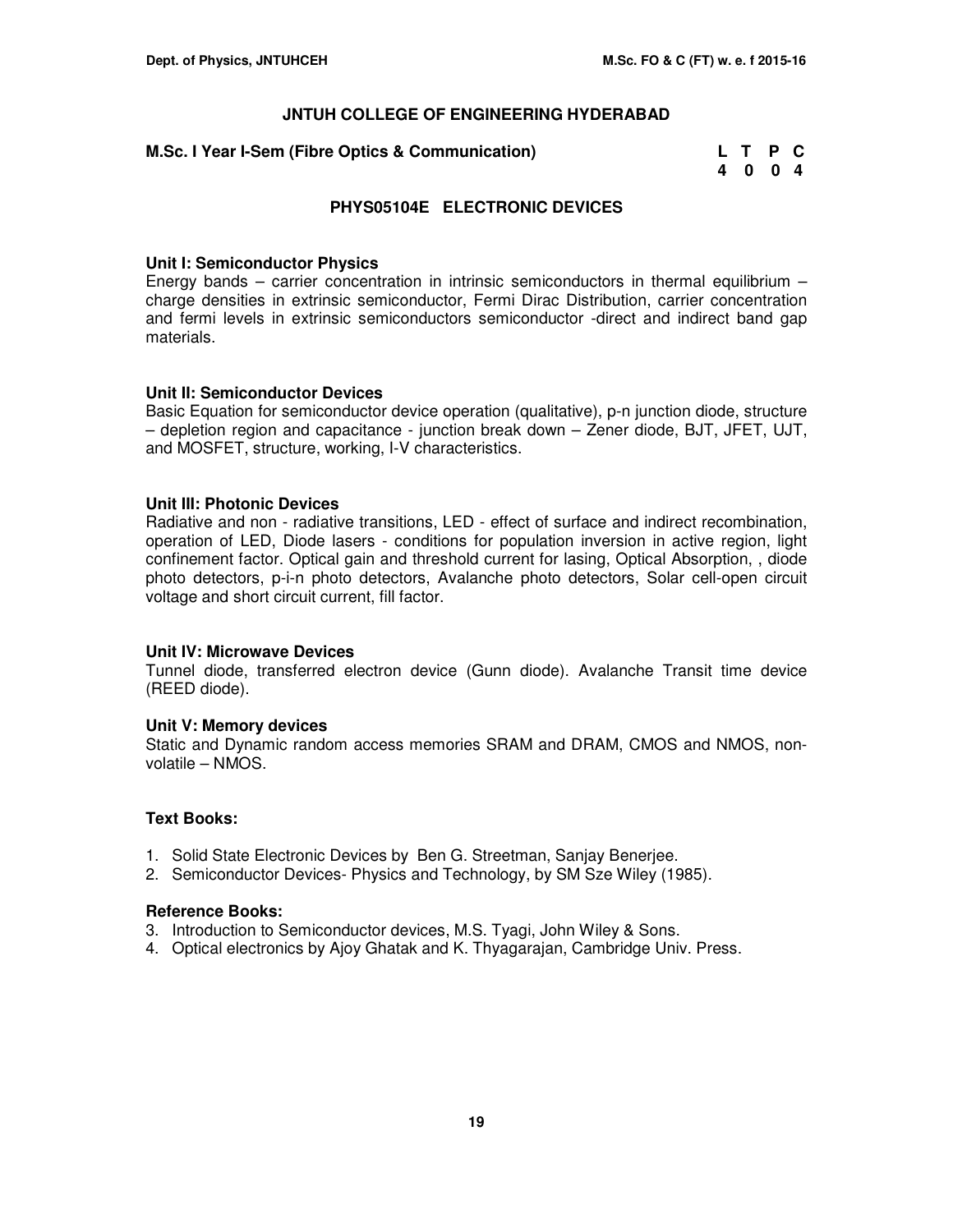### **M.Sc. I Year I-Sem (Fibre Optics & Communication)**

| M.Sc. I Year I-Sem (Fibre Optics & Communication) | L T P C |  |
|---------------------------------------------------|---------|--|
|                                                   | 4004    |  |

### **PHYS05105E MATERIALS SCIENCE**

### **Unit I: Atomic Structure and interatomic Bonding**

Introduction, Atomic Structure – Fundamental Concepts, Electrons in atoms, The Periodic Table, Atomic Bonding in Solids – Bonding Forces and Energies, Primary Interatomic Bonds, Secondary Bonding or van der Waals Bonding, Mixed Bonding, Molecules, Bonding Type – Material Classification

### **Unit II: Dielectrics and Ferroelectrics**

Macroscopic description of the static dieletric constant, the electronic and ionic polorizabilities of molecules. Orientational Polarization, Measurement or dielectric constant of a solid, the internal field of Lorentz, Clausius-Mosotti relation, elementary ideas on dipole relaxation. Classification of ferroelectric crystals- Ba TiO<sub>3</sub> and KDP, Dielectric theory of ferroelectricity, spontaneous polarization and ferroelectric hysteresis.

### **Unit III: Magnetic properties**

Quantum theory of diamagnetism, origin of permanent magnetic moment, Theories of paramagnetism, paramagnetic cooling, spontaneous magnetization, Weiss theory of spontaneous magnetization, Nature and origin of the Weiss molecular field, Heisenberg exchange interaction, Hysteresis. The Block wall, Neel's theory of Antiferromagnetism. Ferromagnetism, Ferrite's and their applications (basic concepts on**ly).**

### **Unit IV: Superconductivity**

Occurrence of Superconductivity, Experimental observations, Persistent currents, Effect of magnetic fields, Meissner effect, Type I and Type II super conductors, Intermediate states, Entropy and heat capacity, energy gap, Isotope effect, Thermal conductivity. Theoretical explanations, London's equation, Penetration depth, Coherence length Cooper Pairs, Elements of BCS theory, Giaver tunneling Josophson effects (basic ideas)

### **Unit V: Fiber optics and Lasers**

Introduction , ray theory Transmission, Types of fibers, Photo conductor, fiber optic sensors. Lasers basic concepts condition for lasing action, Ruby laser, Helium – Neon laser Semi – Conductor lasers applications.

### **Text Books:**

- 1. Materials science & Engineering by W.D.Callister (Jr)
- 2. Materials science by M.Arumugam

**Reference Books: 1.** Introduction to Materials Science by Vijaykumar S. M.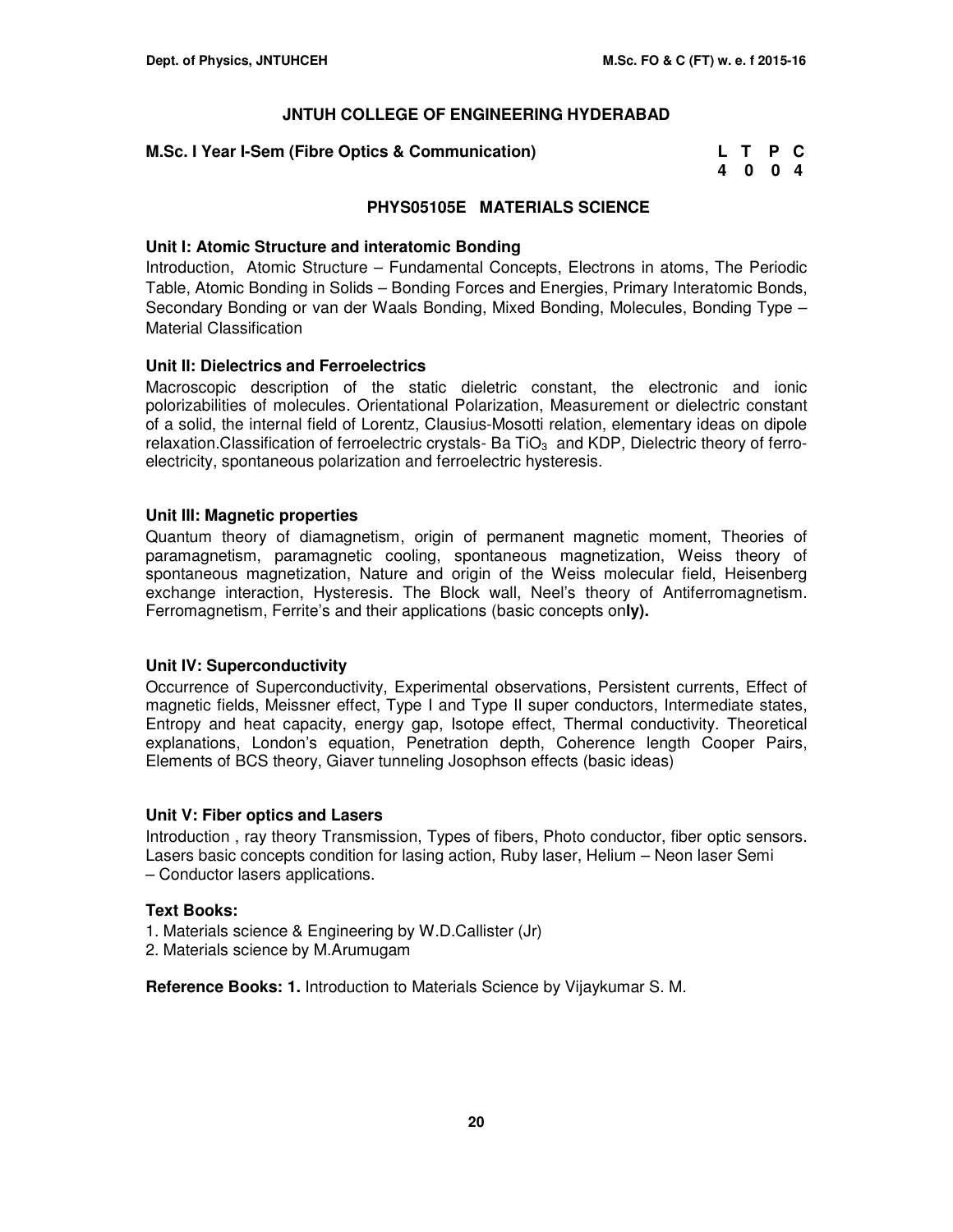**M.Sc. I Year I-Sem (Fibre Optics & Communication)** 

| M.Sc. I Year I-Sem (Fibre Optics & Communication) | L T P C |  |  |
|---------------------------------------------------|---------|--|--|
|                                                   | 4004    |  |  |

### **PHYS05106E PHYSICS OF AMORPHOUS, DIELECTRIC AND FERROELETRIC MATERIALS**

#### **Unit-I: IONICS AND SUPERIONICS:**

Superionic solids, classification of superionic solids, materials and structures, structural characterization, thermodynamic properties, Ionic transport (microscopic nature), Ion dynamic, applications superionic solids with special reference to solid state batteries.

### **Unit-II: PHYSICS OF AMORPHOUS MATERIALS**

Introduction and preparation techniques, Glasses and glass transition, Structure of glass, atomic ordering in amorphous materials, Optical properties amorphous materials**,** Applications of amorphous materials.

### **Unit-III: DIELECTRICS**

Single relaxation times, Debye's equations and Cole-Cole plots, Distribution of relaxation times, Cole-Davidson plots, Random approximation, Variation of dielectric properties with frequency, temperature, pressure, and composition. (dielectric properties of mixtures), Dielectric properties of glasses and polymers.

### **Unit-IV: MEASUREMENT**

Measurement of dielectric properties, Scherring bridges, Q-meters and LCR meters and impedance analysiers. Review of piezoelectric and piezoelectric materials, lead based piezoelectric and applications.

### **Unit-V: FERROELETRICS:**

Review of types of ferroelectrics and their important features methods of preparation of bulk ceramic ferroelectrics. Characterization of ferroelectrics, small signal dielectric measurements, method of measuring spontaneous polarization, pyrolectricity, polarization reversal. Theories of ferrolectricity, Dipole theory, Devonshire thory and pseudospin theory. Application of ferroelectric materials, piezoelectric transducers, pyroelectric detectors, electro-optic application. Second harmonic generators, SAW devices and memory devices.

#### **Text Books:**

- 1. Materials science and engineering by V.Raghavan
- 2. Solid state physics by Kittel

- 3. Materials science and Engineering by W.D.Cellister
- 4. Materials science and Engg by S.M.Srivasthava.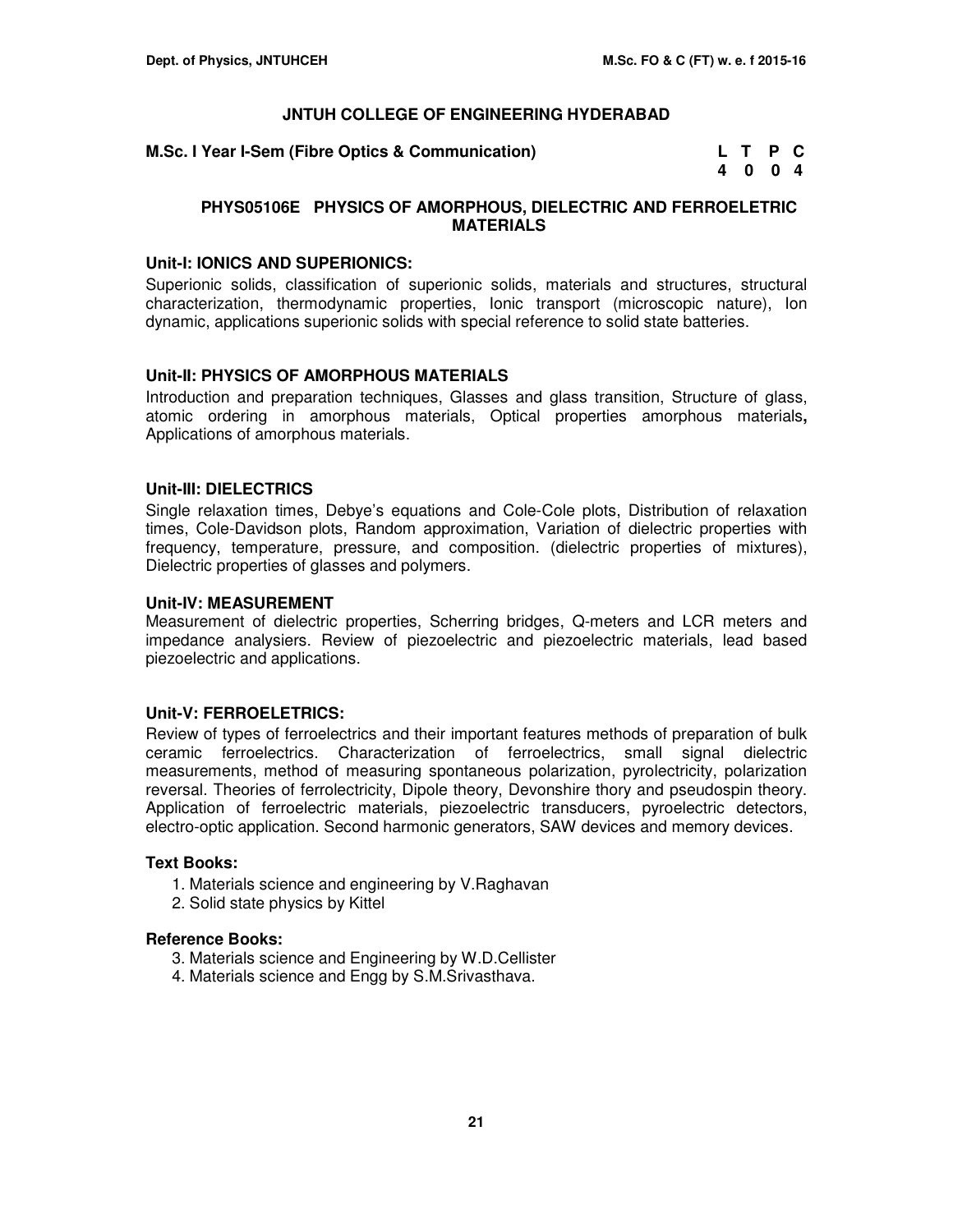| M.Sc. I Year I-Sem (Fibre Optics & Communication) | L T P C |  |  |
|---------------------------------------------------|---------|--|--|
|                                                   | 0062    |  |  |

### **PHYS05111 GENERAL PHYSICS LAB – 1**

- 1. Rigidity Modulus of a spring
- 2. Young's Modulus of a spring
- 3. Cauchy's Constants for ordinary Prism using white light
- 4. Diffraction Grating Using Sodium light
- 5. Hall Effect
- 6. B-H Curve
- 7. e/m ratio using small bar magnet
- 8. Diffraction due to circular aperture
- 9. Two probe method
- 10. Zeeman effect

### **Note: Any 8 experiments are to be performed by each student**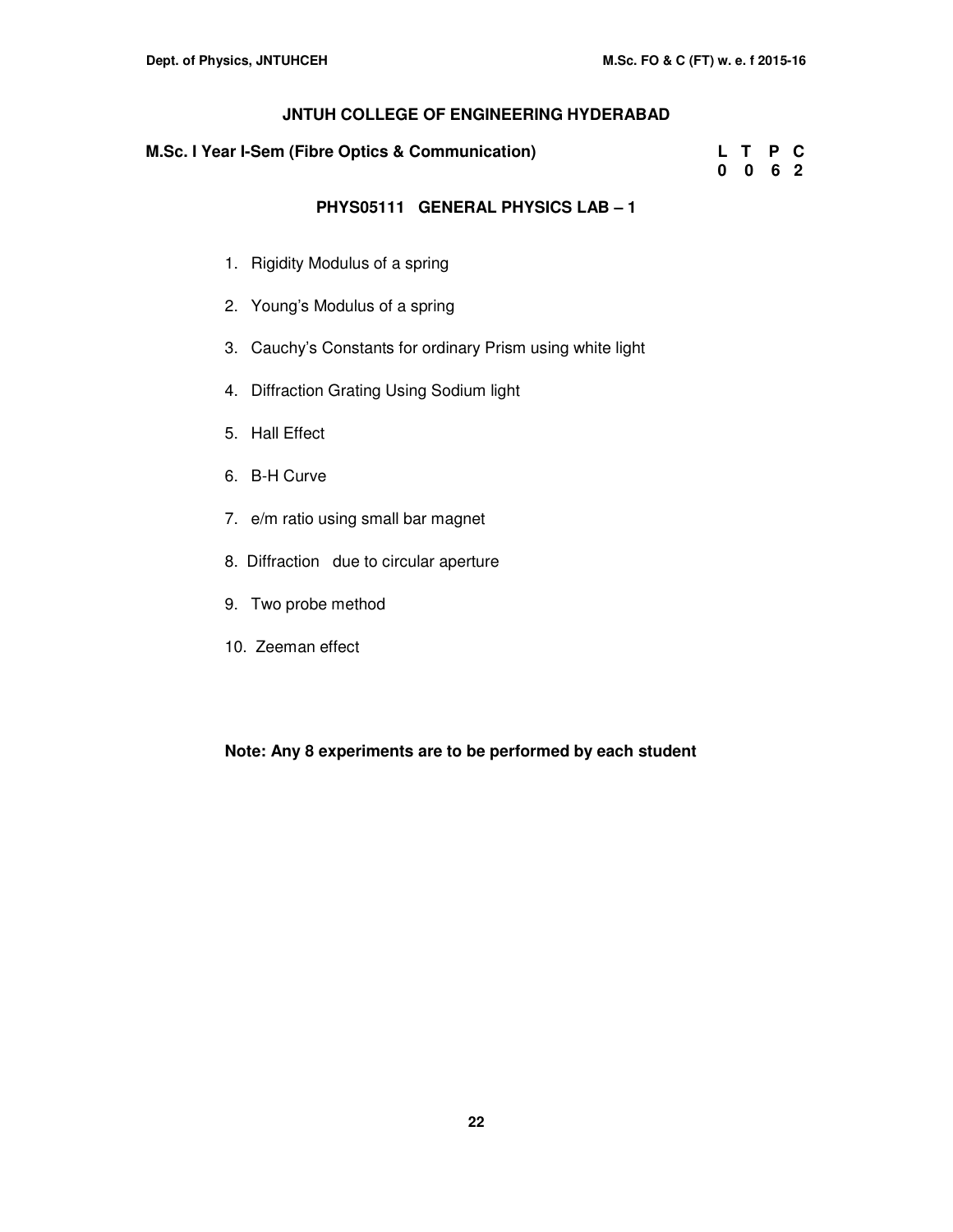| M.Sc. I Year I-Sem (Fibre Optics & Communication) | L T P C<br>0062 |  |  |
|---------------------------------------------------|-----------------|--|--|
|                                                   |                 |  |  |

### **PHYS05112 ELECTRONICS LAB**

- 1. Characteristics of P-N junction diode
- 2. Characteristics of Zener diode
- 3. Common Base-Characteristics
- 4. Common emitter characteristics
- 5. Common collector characteristics
- 6. Zener diode applications as voltage regulator
- 7. RC phase shift oscillator.
- 8. characteristics of PIN diode
- 9. Characteristics of LED
- 10. Rectifiers and filters

**Note: Any 8 experiments are to be performed by each student**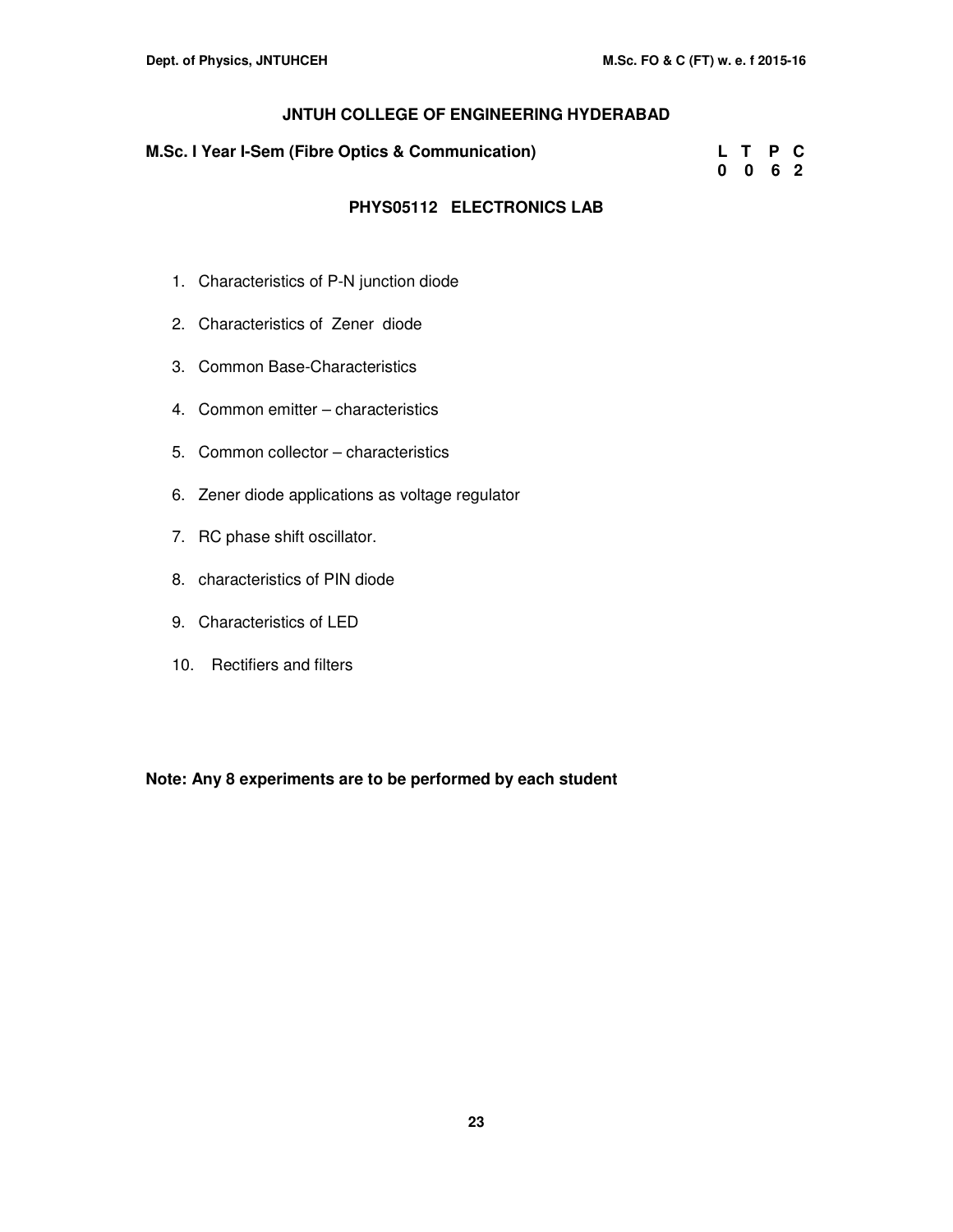| M.Sc. I Year II-Sem (Fibre Optics & Communication) | L T P C |  |
|----------------------------------------------------|---------|--|
|                                                    | 4004    |  |

### **PHYS05201 THERMODYNAMICS & STATISTICAL MECHANICS**

### **UNIT I: Basics of Statistical Mechanics**

Objective of Statistical Mechanics, Macrostates, Microstates, Phase space, Concept of Ensembles, Ensemble average, Liouville theorem, Conservation of extension in phase, Equation of motion and Liouville theorem, Equal a prior probability, statistical equilibrium, Microcanonical ensemble, Ideal gas, Quantization of phase space ,

### **Unit II: Thermodynamics**

Entropy, Equilibrium conditions, Quasistatic processes, Entropy of an ideal Boltzmann gas using the micro canonical ensemble, Gibbs paradox, Sackur-Tetrode equation, Entropy and probability. canonical ensemble, Entropy of a system in contact with a heat reservoir, Ideal gas in canonical ensemble, Maxwell velocity distribution, Equipartition of energy.

### **UNIT III: Grand Canonical Ensemble**

Ideal gas in grand canonical ensemble, comparison of micro canonical, canonical and grand canonical ensembles,Canonical partition function, Molecular partition functions, Translational partition function, Rotational partition function, Vibrational partition function.

### **UNIT IV:Ideal Bose-Einstein Gas**

Bose-Einstein distribution, Bose-Einstein condensation, liquid helium, Two-fluid model of liquid helium II.

### **UNIT V: Ideal Fermi-Dirac Gas**

Fermi-Dirac distribution, Degeneracy, electrons in metals, Thermionic emission, Magnetic susceptibility of free electrons.

#### **Text Books:**

- 1. Statistical Mechanics By B.K. Agarwal & Melvin Eisner.
- 2. Statistical Mechanics By E.S Raja Gopal.

- 1. Statistical Mechanics by Battacharya.
- 2. Fundamentals of Statistical and Thermal Physics by Frederick Reif.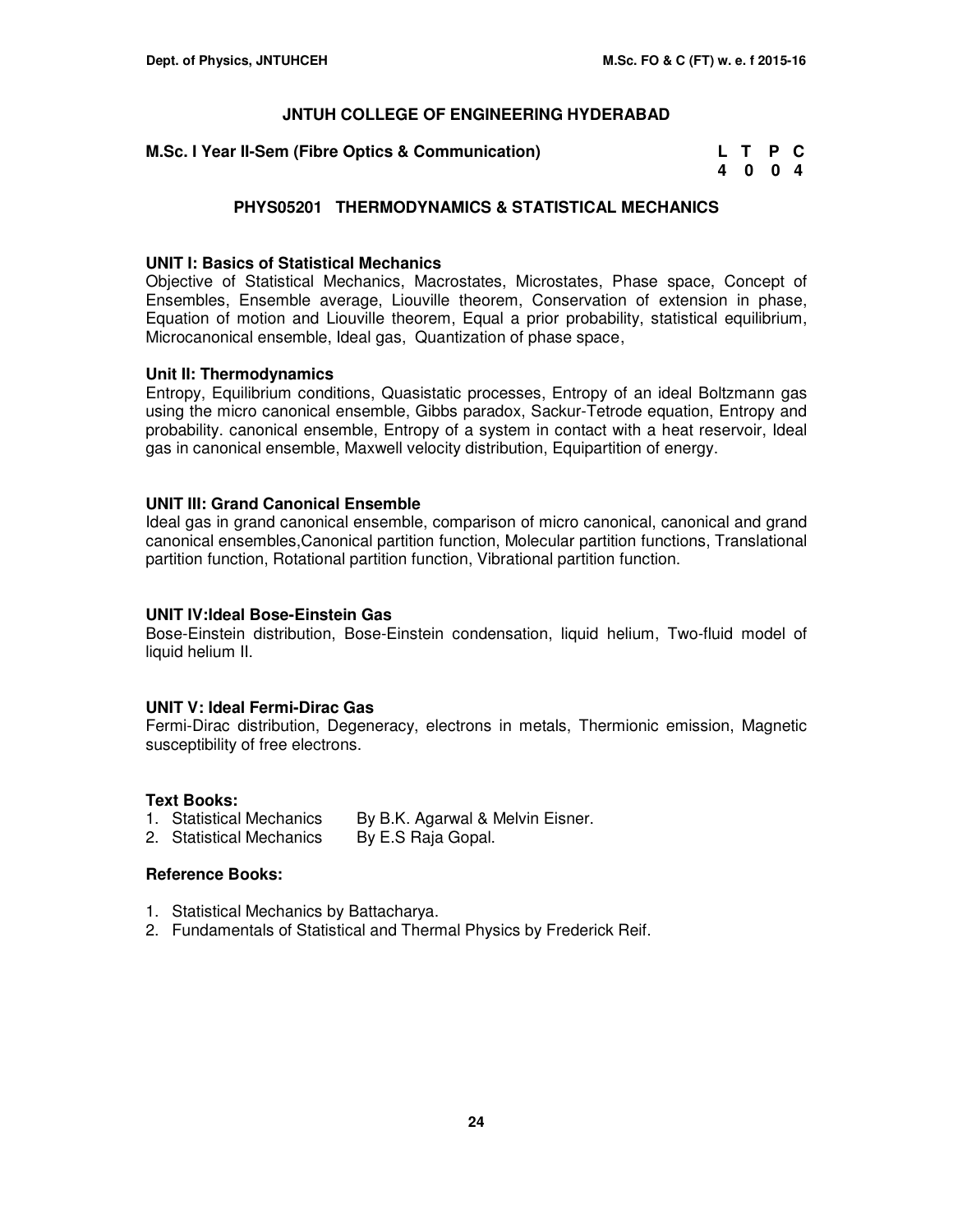**M.Sc. I Year II-Sem (Fibre Optics & Communication)** 

| M.Sc. I Year II-Sem (Fibre Optics & Communication) | L T P C |  |  |
|----------------------------------------------------|---------|--|--|
|                                                    | 4004    |  |  |

### **PHYS05202 COMPUTATIONAL METHODS AND PROGRAMMING IN C**

### **Computational Methods**

### **UNIT I: Solutions of Equation**

Methods for determination of zeroes of linear and non linear algebraic equations and transcendental equations, convergence of solutions. Solutions of simultaneous linear equations, Gaussian elimination, pivoting, iterative Method, matrix inversion. Eigenvalues and eigenvectors of matrices, Power and Jacobi Method.

### **UNIT II: Numerical Differentiation And Integration**

Newton-Cotes formulae, error estimates, Gauss method. Random variation, Monte Carlo evaluation of Integrals, Methods of importance sampling, Random walk and Metropolis method.Numerical solution of ordinary differential equations, Euler and Runge Kutta methods, Predictor and corrector method. Elementory ideas of solutions of partial differential equations.

### **Programming in 'c'**

### **UNIT III: Basics**

Background , Sample program , Components of a C program , Data types ,Naming conventions for variables , Printing and initializing variables , Defining arrays, Functions and Invoking functions , Elementary operators , The conditional operator , Increment and decrement operators.

### **UNIT IV: Condition Constructs and Function**

if statement , if else statement , while loop , for loop , do while loop , break and continue statements , switch statement , else if, General function declarations , Returning a value or not, Function prototypes, Arguments and parameters.

### **Unit –V: Pointers & Directions**

Fundamental concepts , Pointer operators and operations , Changing an argument with a function call , Pointer arithmetic ,Traversing arrays with a pointer , Relationship between array and pointer

### **Text Books:**

- 1. Rajaraman: Numerical Analysis.
- 2. C Programming using turbo  $C_{++}$ ,  $2^{nd}$  edition, Robart Lafore.
- 3. Let Us 'C' Yashwanth Kanithkar.

- 1. Sastry: Introductory Methods of Numerical Analysis
- 2. Numerical Recipes in 'C' 2<sup>nd</sup> edition, W.H.Press, S.A.Teukolsky, W.T.Wellering, B.P.Flannery.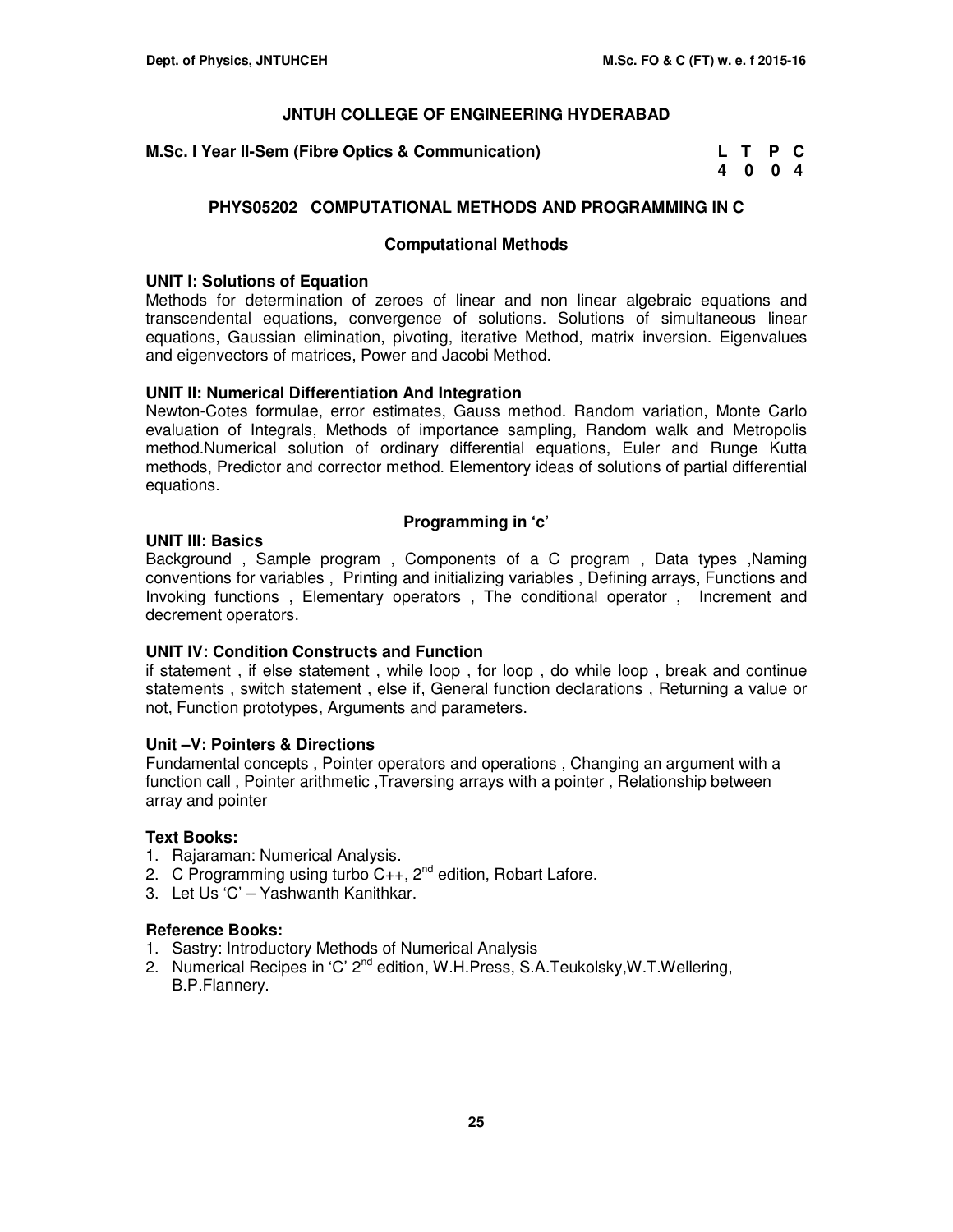| M.Sc. I Year II-Sem (Fibre Optics & Communication) | L T P C |  |
|----------------------------------------------------|---------|--|
|                                                    | 4004    |  |

### **PHYS05203 QUANTUM MECHANICS**

#### **UNIT I: Fundamental Concepts**

Inadequacy of classical mechanics, Schrodinger equation, continuity equation, Ehrenfest theorem, Admissible wave functions, Stationary states - One-dimensional problems, wells and barriers, Harmonic oscillator by Schrodinger equation and by operator method.

### **UNIT II: General Formalism**

Uncertainty relation of x and p, states with minimum uncertainty product, General formalism of wave mechanics, Commutation relations, Representation of states and dynamical variables, Dirac delta function, bra and ket notation, Matrix representation of an operator.

### **UNIT III: Angular momentum Formalism**

Angular momentum in QM, Central force problem: Solution of Schrodinger equation for spherically symmetric potentials, Hydrogen atom.

### **UNIT IV: Time dependent Perturbation**

Time-independent perturbation theory, Non-degenerate and degenerate cases, Applications such as Stark effect - Variational method: WKB approximation and time dependent perturbation theory.

### **UNIT V: Relativistic Quantum Mechanics**

Klein Gordon equation – plane wave solutions and equation of continuity – Dirac equation – probability density – Dirac matrices – Plane wave solutions – Significance of negative energy states – spin of the Dirac particle – Dirac particle in electromagnetic fields – Dirac equation in covariant form – Gamma matrices.

### **Text Books:**

- 1. L I Schiff, Quantum Mechanics (McGraw-Hill).
- 2. Mathews and Venkateshan, Quantum Mechanics.

- 1. Quantum mechanics by E.Merzbacher (Wiley 1970).
- 2. B Craseman and J D Powell, Quantum Mechanics (Addison Wesley).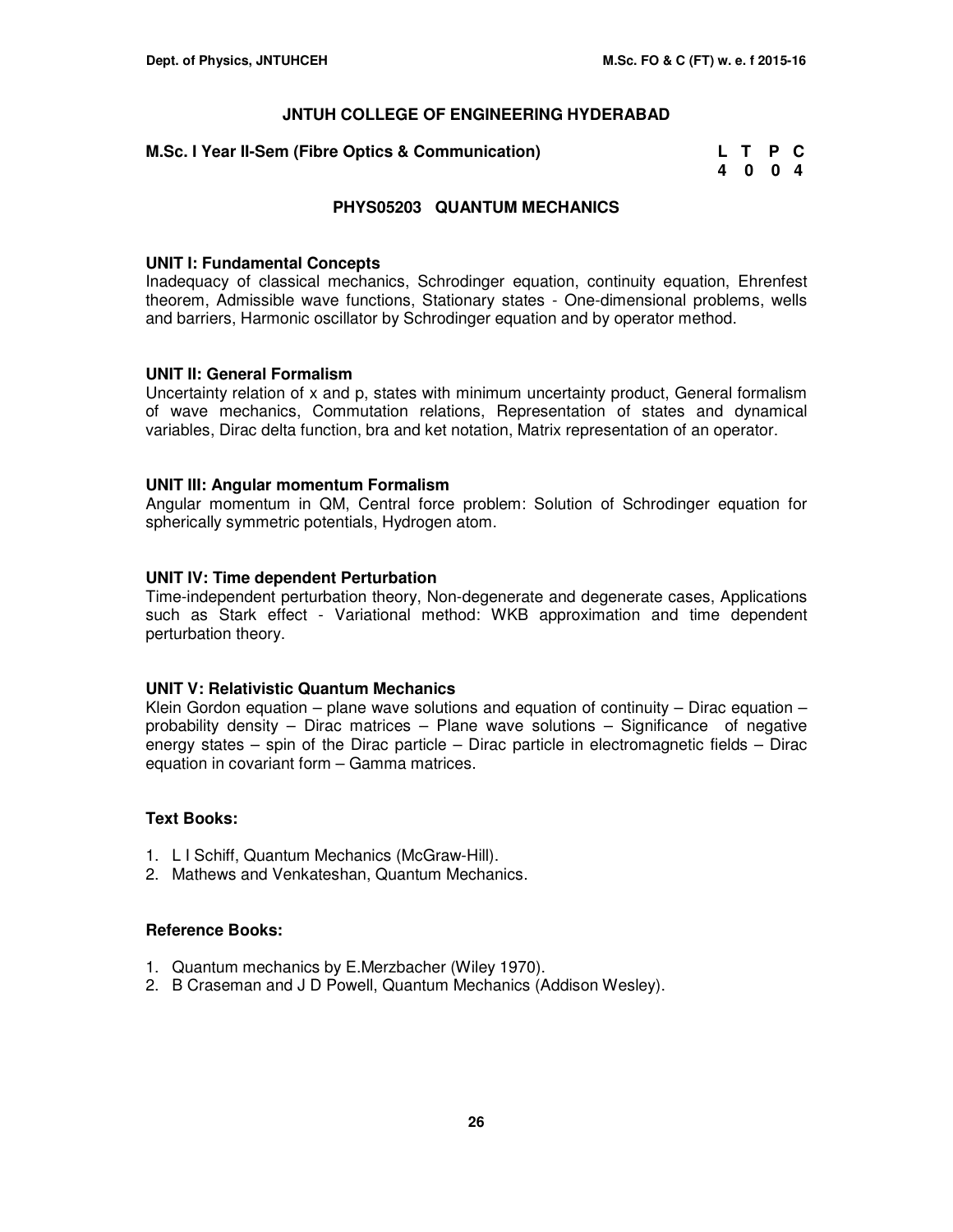| M.Sc. I Year II-Sem (Fibre Optics & Communication) | L T P C |  |
|----------------------------------------------------|---------|--|
|                                                    | 4004    |  |

### **PHYS05204E COMMUNICATION THEORY**

#### **UNIT I: Introduction to Fourier Series**

Signal analysis, The sampling function, Response of a linear system, normalized power, normalized power in Fourier Expansion. Fourier Transform, Fourier transforms of discrete functions.

### **UNIT II: Amplitude Modulation Systems**

Frequency translation, A method of Frequency translation, recovery of baseband signal (Synchronous detection), Amplitude modulation- Envelope detection, spectrum of an amplitude modulated signal, modulators and balanced modulators-DSB, Single sideband, modulation ( SSB). Vestigial Side band modulation (VSB), Multiplexing.

### **UNIT III: Frequency Modulation System**

Angle modulation, Phase and frequency modulation, spectrum of an FM signal ( Sinusoidal Signal). Some features of Bessel coefficients, Phasor diagram of FM Signal, Reactive Modulators,FM demodulators.

### **UNIT IV: Pulse Modulation Systems**

Sampling theorem. Types of sampling. Principles of PAM, PWM methods. Pulse code modulation. Delta modulation.

#### **UNIT V: Noise**

Thermal noise, shot noise, noise power spectral density, Noise figure and noise temperature. Available gain. Noise figure of a single amplifier.

### **Text Books:**

- 1. S.S. Haykins communication System, Wiley Ester.
- 2. Taub and Schilling Principles of Communication T.M.H.

#### **Reference Books:**

1. A.B. Carlson, Communication Systems ( I S E ).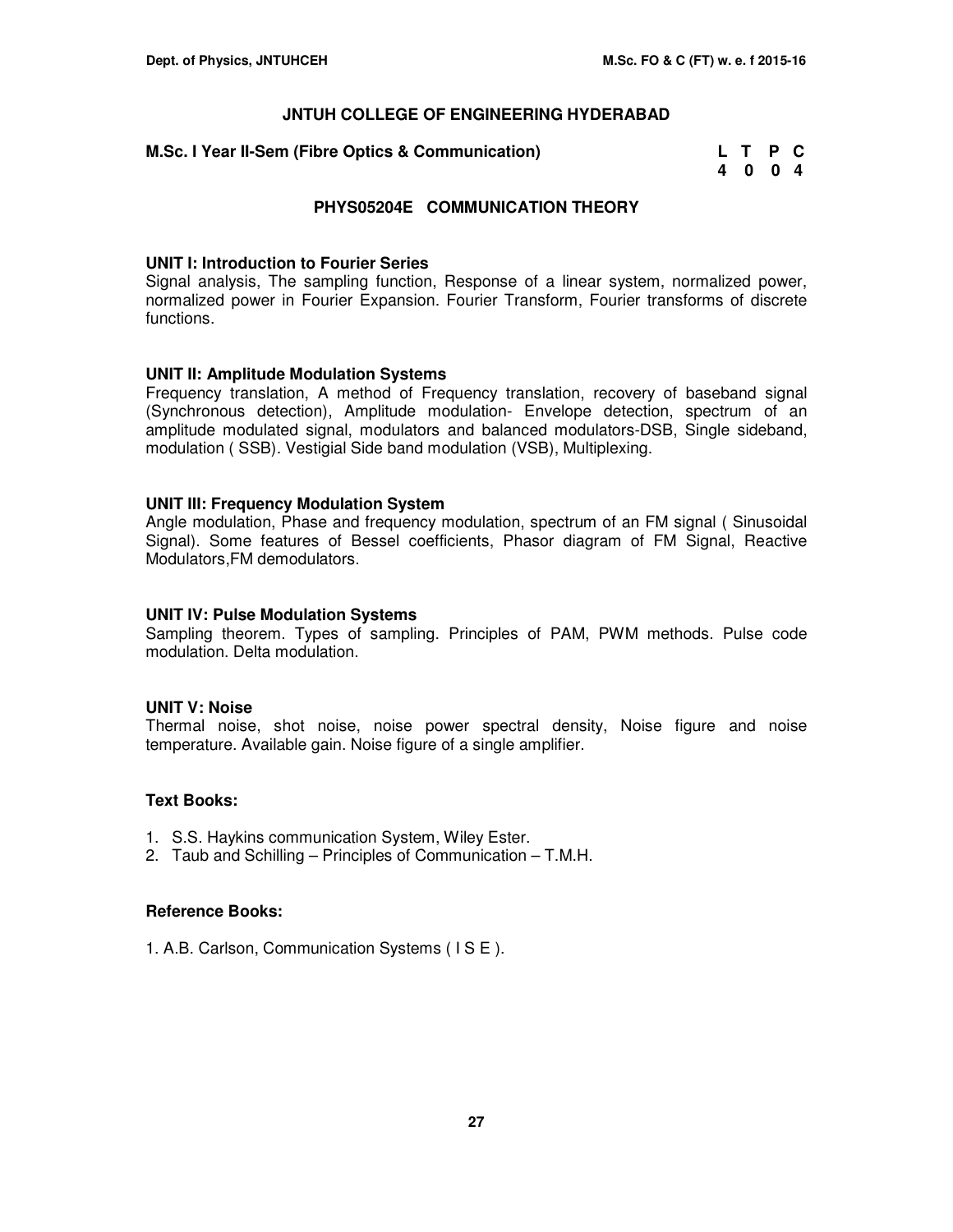### **M.Sc. I Year II-Sem (Fibre Optics & Communication)**

| M.Sc. I Year II-Sem (Fibre Optics & Communication) | L T P C |  |
|----------------------------------------------------|---------|--|
|                                                    | 4004    |  |

### **PHYS05205E ANALOG COMMUNICATION**

### **UNIT I: AMPLITUDE MODULATION**

Introduction to communication systems, Need for modulation, Frequency Division Multiplexing, Amplitude Modulation, Definition, Time domain and frequency domain description, single tone modulation, power relations in AM waves, Generation of AM waves, square law modulator, switching modulator, detection of AM waves, Square law detector, Envelop detector, Double sideband suppressed carrier modulators,

### **UNIT II: SSB MODULATION**

Introduction to Hilbert transform, Frequency domain description, Frequency discrimination method for generation of AM SSB Modulated wave, Time domain description, Phase discrimination method for generating AM SSB Modulated waves, demodulation of SSB waves, vestigial sideband modulation, frequency description,

### **UNIT III: ANGLE MODULATION**

Basic concepts, frequency modulation, single tone frequency modulation, spectrum analysis of sinusoidal FM wave, Narrow band FM, Wideband FM, Constant average power, transmission bandwidth of FM wave-generation of FM waves, direct FM, Detection of FM waves:

### **UNIT IV: NOISE**

Resistive noise source(thermal), arbitrary noise sources, effective noise temperature, average noise figures, average noise figure of cascaded networks, narrow band noise, quadrature representation of narrowband noise and its properties, Noise in analog communication system, noise in DSB and SSB System, Noise in AM system,

#### **UNIT V: RECEIVERS**

Radio receiver-receiver types, tuned radio frequency receiver, super heterodyne receiver, RF Section and characteristics- frequency changing and tracking, intermediate frequency, AGC, FM receiver, comparison with AM receiver, amplitude limiting, Pulse modulation- types of pulse modulation,

#### **Text Books:**

- 1. Communication Systems by Simon Haykins, John wiley & Sons, IV Edition.
- 2. Electronic communications Dennis Roddy & John Coolean, IV Edition, PEA, 2004
- 3. Communications Systems B.P.Lathi, BS Publicaions, 2004

- 1. Analog and Digital Communications-Simon Haykins, John Wiley, 2005.
- 2. Digital and Analog Communication Systems: Sam Shanmugam, John Wiley, 2005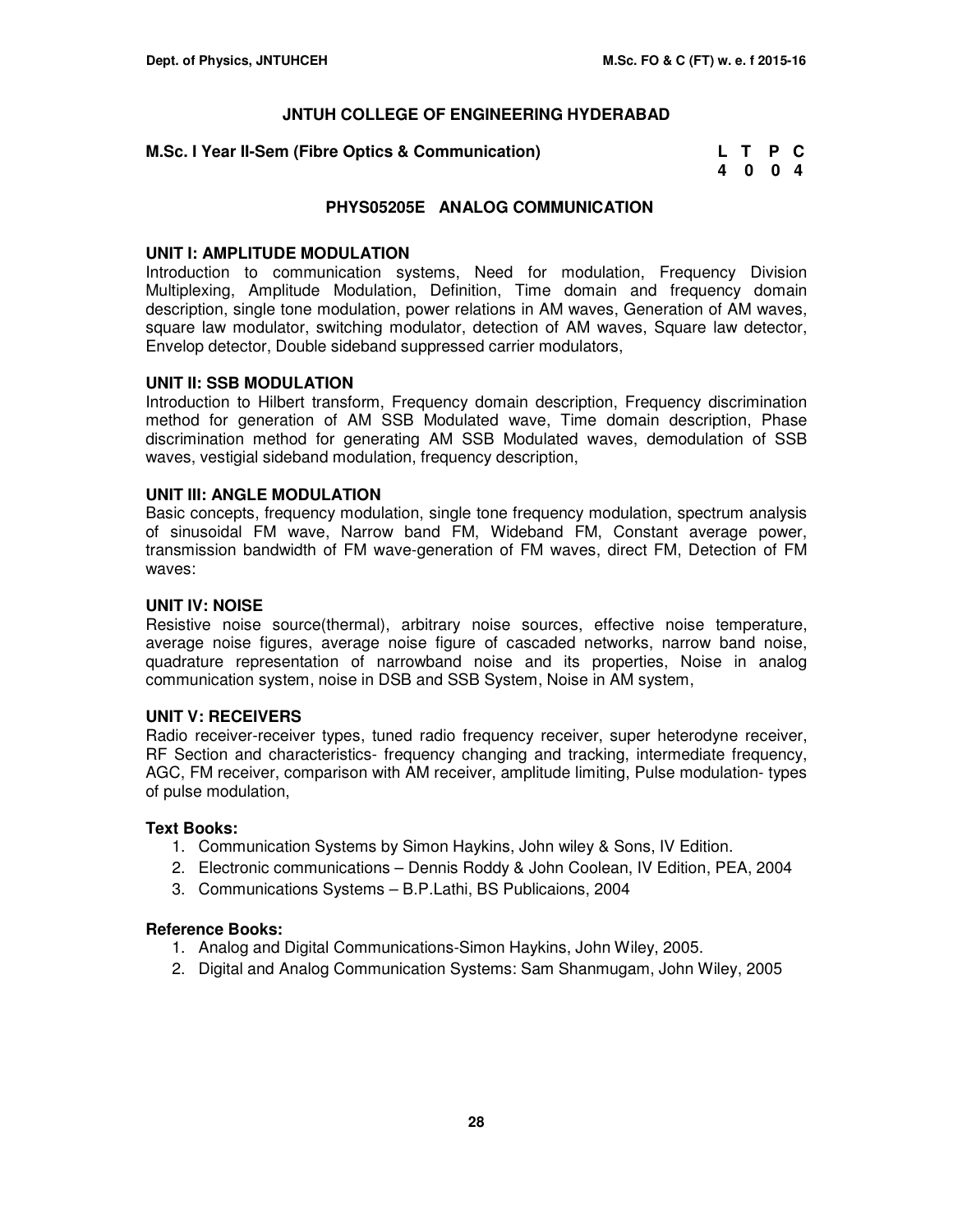### **M.Sc. I Year II-Sem (Fibre Optics & Communication)**

| M.Sc. I Year II-Sem (Fibre Optics & Communication) | L T P C |  |
|----------------------------------------------------|---------|--|
|                                                    | 4004    |  |

### **PHYS05206E DIGITAL COMMUNICATIONS**

### **UNIT I: Elements of Digital Communication Systems**

Modal of digital communication Systems, Digital Representation of Analog Signal, Certain Issues in Digital Transmission, Advantages of Digital Communication Systems, Sampling Theorem, Types of Sampling – Impulse Sampling, Natural Sampling, Flat –Top Sampling, Introduction to baseband Sampling, PCM Generation and Reconstruction, Quantization Noise, Non Uniform Quantization and Companding, DPCM, Adaptive DPCM, DM and DM Noise in PCM and DM.

### **UNIT II: Digital Modulation Techniques**

Introduction, ASK, ASK Modulator, Coherent ASK Detector, Non-Coherent ASK Detector, FSK, Bandwidth and Frequency Spectrum of FSK, Non –Coherent FSK Detector, Coherent FSK Detector, FSK Detection using PLL, BPSK, Coherent PSK Detection, QPSK, Differential PSK,

### **UNIT III: Baseband transmission and optimal reception of Digital Signal**

A Baseband signal receiver, Probability of error, Optimum receiver, Coherent reception, Signal space representation and probability of error, Eye diagrams, cross talk.

### **UNIT IV: Entropy information rate, Source Coding**

Huffman coding, Shannon Fano coding, Mutual Information, Channel capacity of discrete channel, Shannon Hartley law, Trade of between bandwith and SNR

### **UNIT V: Error Control Codes**

Linear block codes, Matrix description of linear block codes, Error detection and Error correction capabilities of linear block codes, Cyclic codes- Algebraic structure, Encoding, Syndrome calculation, Decoding. Convolution codes, encoding, decoding using state, tree and trellis diagrams, decoding using viterbi Algorithm, Comparison of error rates in coded and un-coded transmission.

### **Text Books:**

- 1. Principles of Communication Systems: Herbert Taub, Donald L Schilling, Goutam Saha, III Edition, Mcgraw-Hill, 2008.
- 2. Digital and Analog Communication Systems: Sam Shanmugam, John Wiley, 2005.

- 1. Digital Communications-John G, Proakis, Masoud Salehi, V Edition, Mcgraw-Hill, Digital Communications-Simon Haykins, John Wiley, 2005.
- 2. Digital Communications-Ian A. Glover, Peter M. Grant, II Edition, Pearson Edu.,
- 3. Communications Systems B.P.Lathi, BS Publicaions, 2006.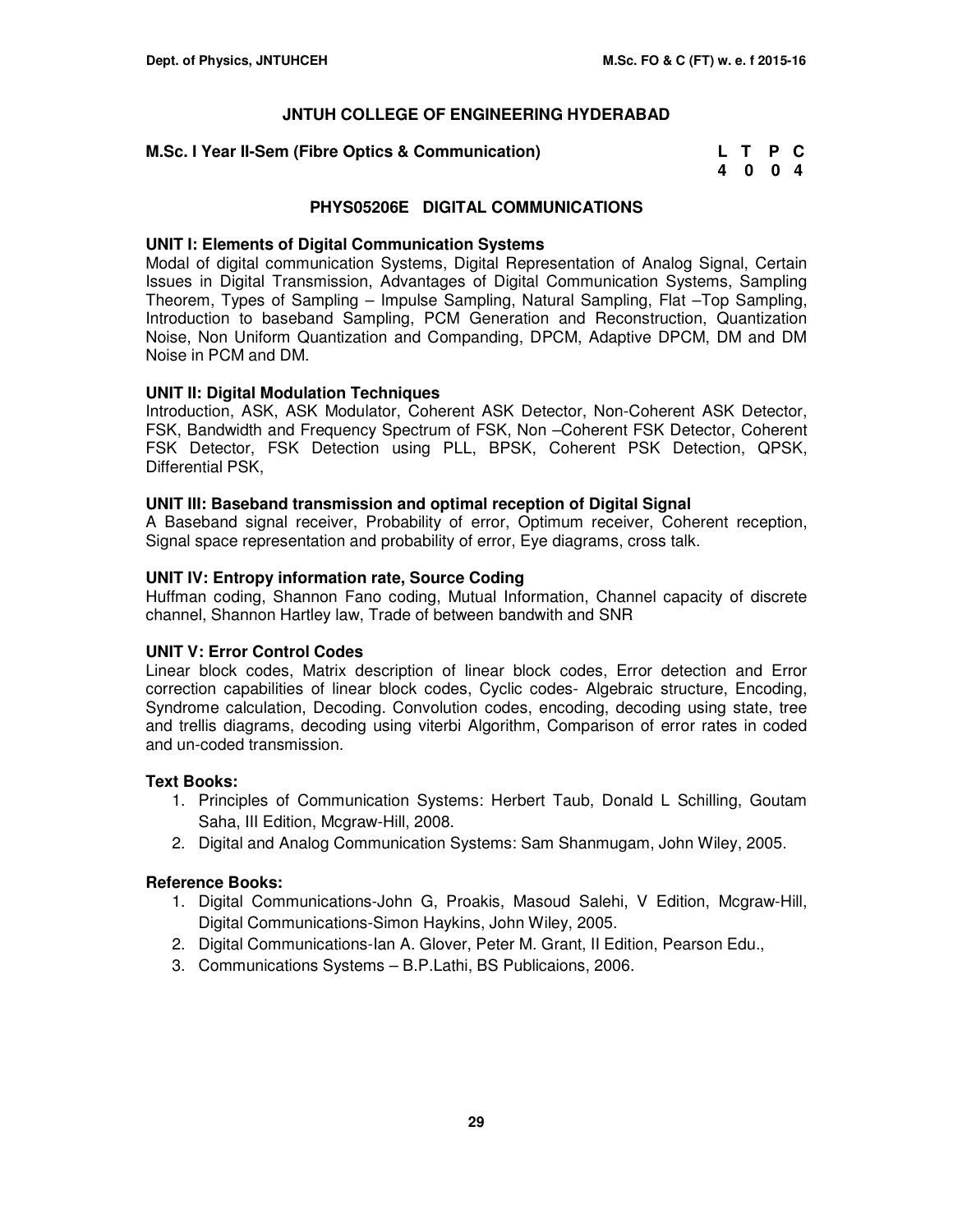| M.Sc. I Year II-Sem (Fibre Optics & Communication) |  | L T P C |  |
|----------------------------------------------------|--|---------|--|
|                                                    |  | 0062    |  |

### **PHYS05221 GENERAL PHYSICS LAB - 2**

- 1. Estimation of errors Gaussian distribution.
- 2. Diffraction by Single slit Sodium light
- 3. Diffraction by Double slit Sodium light
- 4. Viscosity of liquids using oscillating disc method
- 5. Photo cell- Planck's constant using filters
- 6. Solar cell characteristics
- 7. Thermistor characteristics
- 8. Stefan's constant
- 9. Polarimeter- Specific rotatory power of sugar solution
- 10. LASER Characteristics

**Note: Any 8 experiments are to be performed by each student**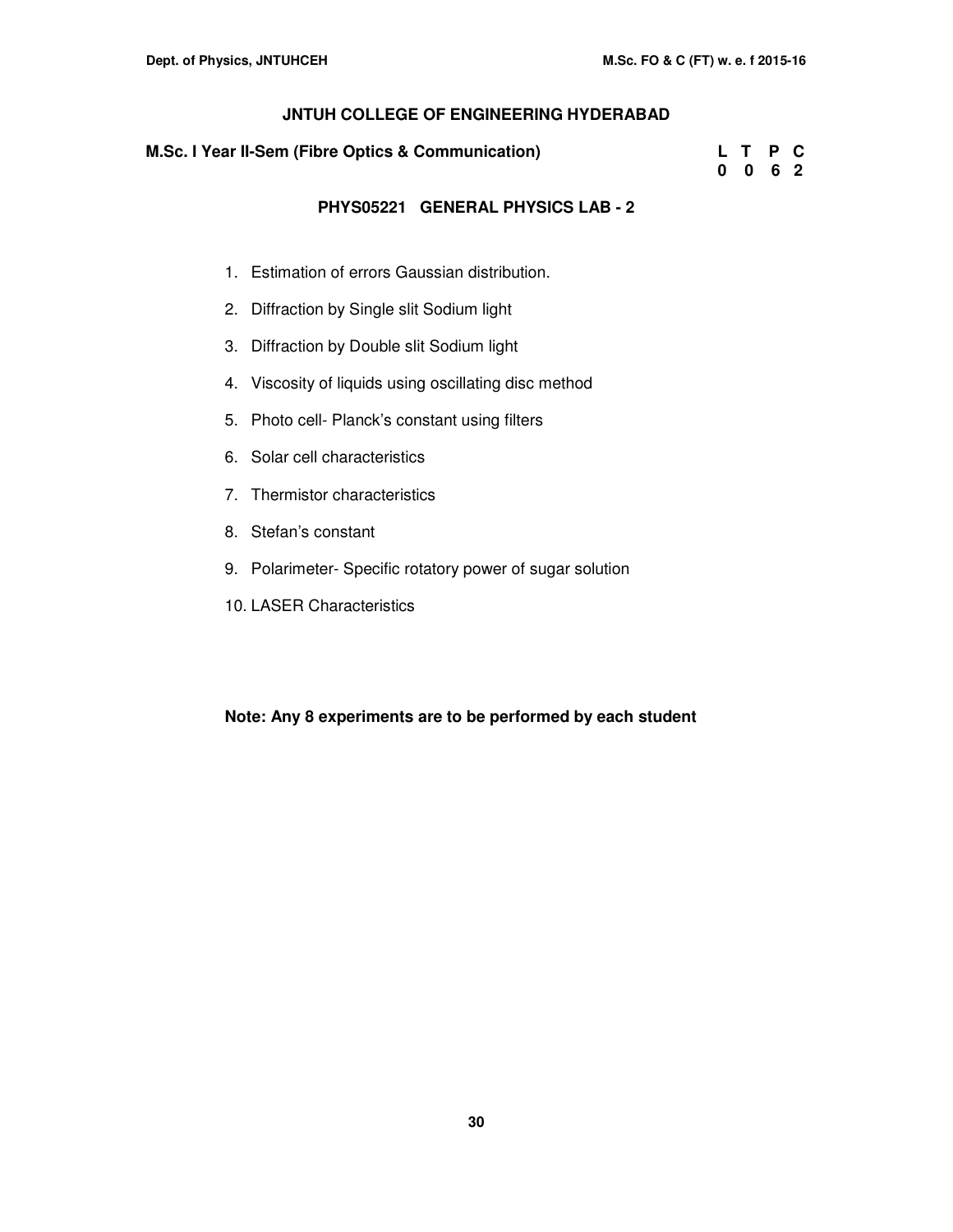#### **M.Sc. I Year II-Sem (Fibre Optics & Communication)**

| M.Sc. I Year II-Sem (Fibre Optics & Communication) | L T P C         |  |
|----------------------------------------------------|-----------------|--|
|                                                    | $0 \t0 \t6 \t2$ |  |

### **PHYS05222 C PROGRAMMING LAB**

### **COMPUTATIONAL METHODS**

- 1. Program for differentiation using Bisection method.
- 2. Program for Newton-Raphson method.
- 3. Program for simultaneous linear equation using Gaussian elimination method.
- 4. Program for simultaneous linear equation using Gauss-Seidel method.
- 5. Program for interpolation using Newton's divided difference method.
- 6. Program for interpolation using Lagrange method.
- 7. Numerical integration using Trapezoidal method.
- 8. Program for Numerical integration by using Simpsons 1/3 rule.
- 9. Program to solve ordinary differential equations using Euler's method.
- 10. Program to solve ordinary differential equations using Range-Kutta method.
- 11. Program to find the matrix inversion method.

**Note: Any 8 experiments are to be performed by each student**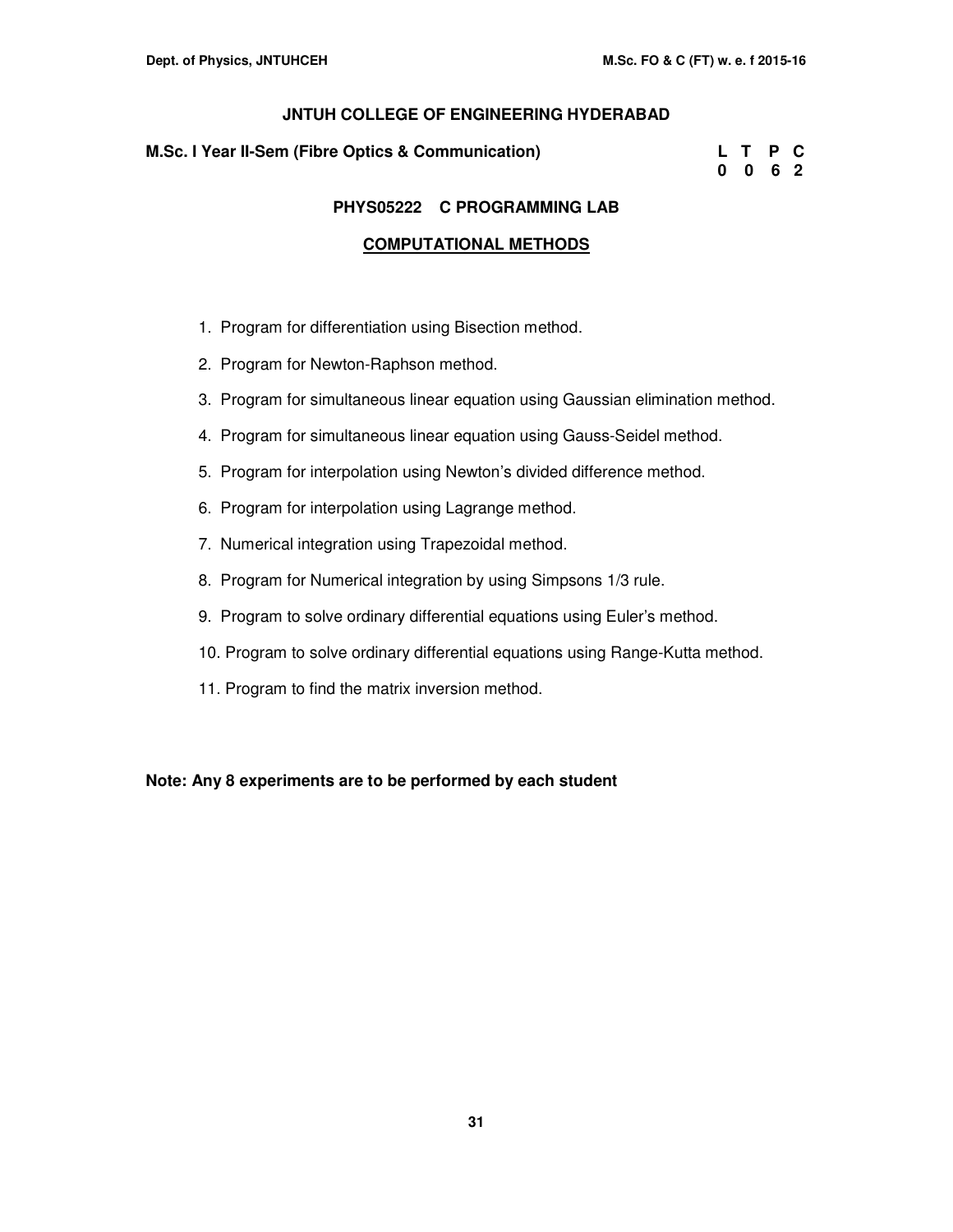**M.Sc. II Year I-Sem (Fibre Optics & Communication)** 

| M.Sc. II Year I-Sem (Fibre Optics & Communication) | L T P C |  |  |
|----------------------------------------------------|---------|--|--|
|                                                    | 4004    |  |  |

### **PHYS05301 MICROPROCESSORS**

#### **UNIT I: Introduction to Microporcessors**

Introduction to Intel family 8 & 16 bit microprocessors features of 8085, Functional block diagram, registers, instructions and addressing modes. Simple programs using the instruction set of 8085.

### **UNIT II: Architecture of Microprocessor**

Features of 16- bit microprocessors, Signal description and pin configuration of 8086 microprocessors, Internal architecture of 8086/8088, Difference between 8086 and 8088. Demultiplexed 8086.

### **UNIT III:Instruction Set 8086**

Instruction set of 8086 microprocessor, Addressing modes, Interrupt structure of 8086, stack and subroutine concepts. Timing diagrams of a few simple instructions.

### **UNIT IV: Assembly Language Programming**

Simple programs, programs using MASM611- assembler, implementation of features like IF-THEN-ELSE, WHILE-DO LOOP, REPEAT-UNTIL LOOP & FOR LOOP.

#### **UNIT V: Interfacing**

8086 system bus structure: memory and I/O interfacing with 8086, Interfacing 8086 with 8255, 8254, interfacing stepper motor.

### **Text Books:**

- 1. D.V. Hall: Microprocessing & Interfacing Programming And Hardware-TMH-II Edition.
- 2. Barry. B. Brey: The Intel Microprocessors,  $(4<sup>th</sup> Edition)$ , Prentice Hall Of India.
- 3. D.V.Hall: Microprocesors And Digital Systems, 2<sup>nd</sup> Edition (For 8085).

### **Reference Books:**

1. Microprocessors and Microcontrollers by K.Raghunathan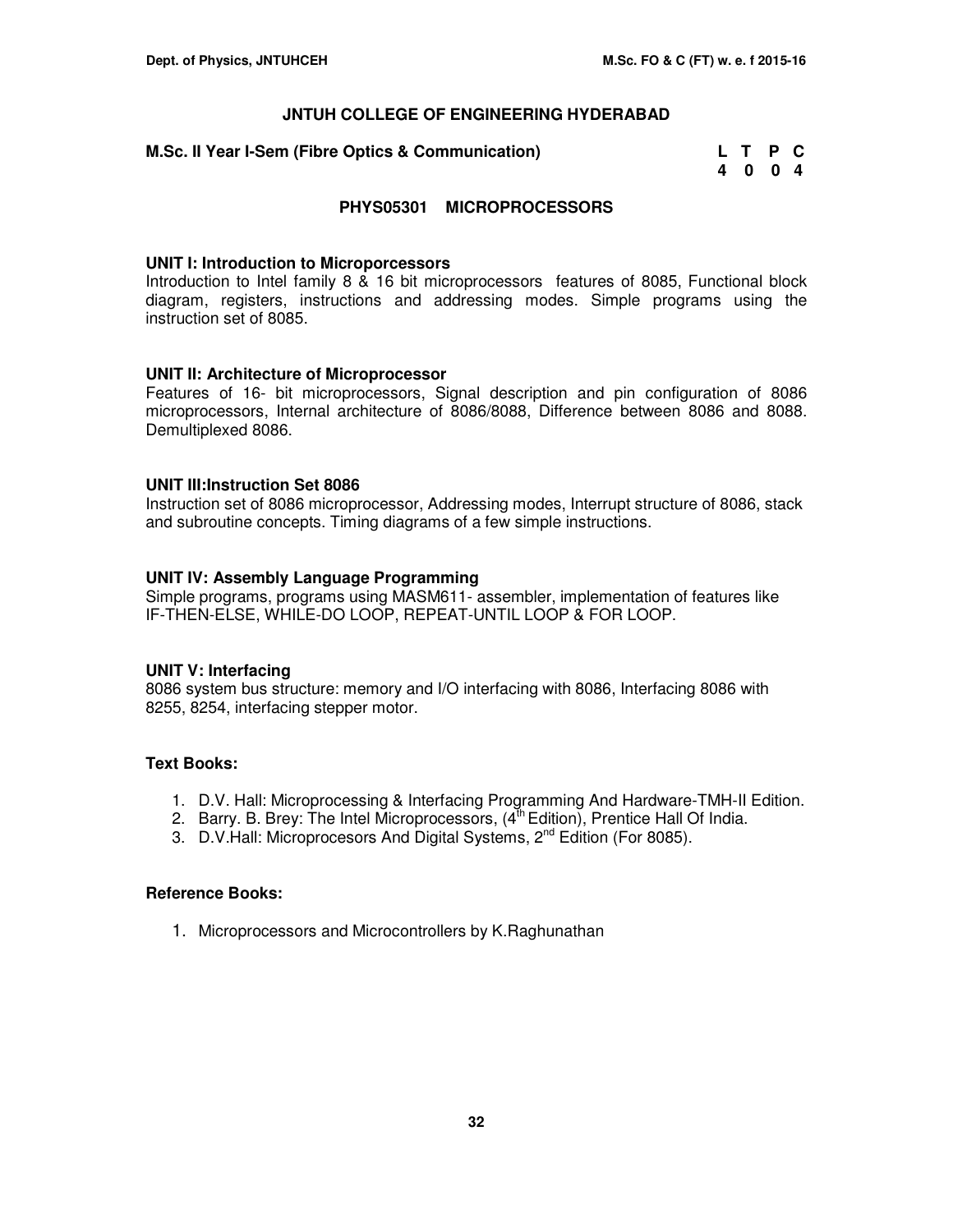| <b>A.Sc. II Year I-Sem (Fibre Optics &amp; Communication)</b> | L T P C |  |
|---------------------------------------------------------------|---------|--|
|                                                               | 4004    |  |

### **PHYS05302 LASER PHYSICS**

### **UNIT I: The Einstein Coeffecients And Light Amplification**

Introduction, The Einstein Coefficients, Quantum Theory for the evaluation of the Transition Rates and Einstein Coefficients, More Accurate delution for the Two-Level System, Line Broadening Mechanisms, Saturation behavior of Homogeneously and In homogeneously Broadened transitions.

### **UNIT II: Laser Rate Equation And Semiclassical Theory Of The Laser**

The Tree-level system, Four-level System, variation of Laser Power around Threshold. Optimum output coupling, Laser spiking, cavity modes polarization of the cavity medium First- order Theory and Higher- order Theory.

### **UNIT III: Optical Resonators**

Modes of rectangular cavity and the open planar resonator, Confocal Resonator, The Quality Factor, Ultimate line width of the Laser, Transverse and Longitudinal mode selection , Q-switching, mode locking in lasers, , Geometrical Optic Analysis of Optical Resonators.

### **UNIT IV: Interaction Of Radiation Field With Matter**

Quantization of the electromagnetic field, Eigenkets of the Hamiltonian, The coherent states, Transition Rates, the Phase-Operator, Coherence properties of Laser Light, The Ruby, Helium Neon Laser, solid state Laser, Carbon Dioxide Laser, Dye Lasers, Semiconductor Lasers.

#### **UNIT V: Applications**

Spatial Frequency Filtering, Holography, Laser Energy Requirements. Laser- Induced Fusion Reaction. Large information – carrying capacity of light waves, Light wave Communication System (optical Fiber, Modulators and Detectors). Harmonic Generation, Stimulated Raman Emission.

#### **Text Books:**

- 1. Lasers by K. Thygarajan and A.K.Ghatak.
- 2. Optical Electronics by Thygarajan and A.K. Ghatak.
- 3. Lasers : Siegman.

- 1 Optical Electronics by Yariv.
- 2. Opto Electronics by Milson.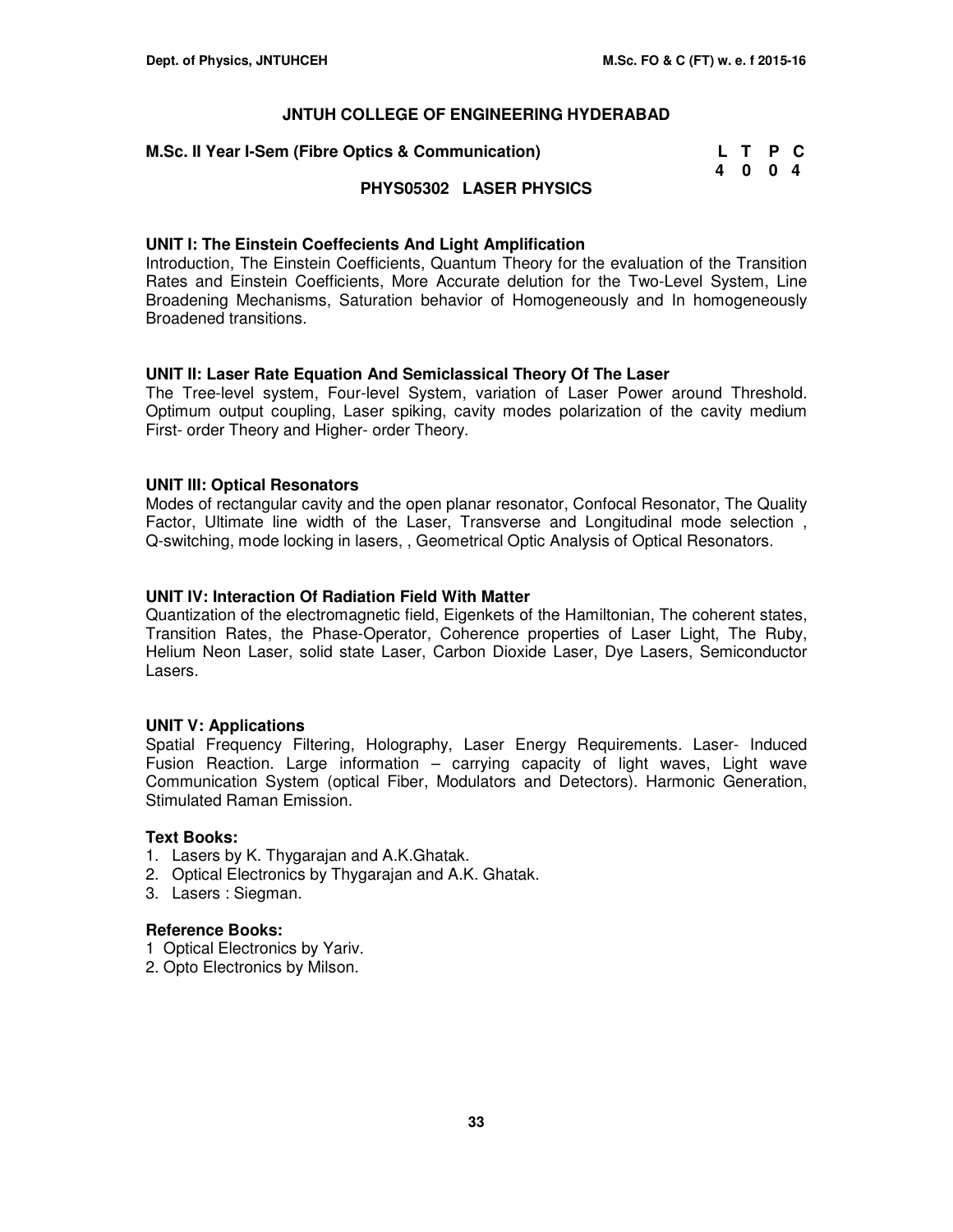| <b>A.Sc. II Year I-Sem (Fibre Optics &amp; Communication)</b> | L T P C |  |
|---------------------------------------------------------------|---------|--|
|                                                               | 4004    |  |

### **PHYS05303 FIBER OPTICS**

### **UNIT I: Propagation in Fiber**

Introduction to Fiber propagation using a Ray Model, Material Dispersion. Refractive index theory of a bulk media, Experimental values, Time dispersion in bulk media, The combined effect of Material & Multipath Dispersion, RMS pulse widths and frequency Response.

### **UNIT II: Fabrication & Assessment of Fibers**

Fiber production Methods- Double crucible method, Vapor axial deposition (VAD) method, MCVD method, Cables, Splices & connectors, Attenuation Mechanisms in optical fibers.

### **UNIT III: Wave Propagation in Step Index Fibers**

Modes and Rays, Wave Propagation modes in an ideal step-index Filter, solution of wave equation, solution for propagation constant, variation of propagation constants with frequency, Weakly guiding solutions, Types of single mode fibers.

### **UNIT IV: Wave Propagation in Graded Index Fibers**

Modes in graded- Index Fibers, The equivalence of the WKB Approximation & Ray Modal. Intermode Dispersion in graded-Index Fibers, Intramode Dispersion in graded-Index Fibers. Total Dispersion in Graded Index Fibers.

### **UNIT V: Optical Amplifiers**

Basic applications and types of optical amplifiers, semiconductor optical amplifiers, raman amplifiers, Erbium doped fiber amplifiers, amplifier noise, system application.

### **Text Books:**

- 1. OPTICAL COMMUNICATION SYSTEM JOHN GOWAR.
- 2. OPTICAL FIBER COMMUNICATIONS JOHN M SENIOR.

#### **Reference Books:**

1. OPTICAL FIBER COMMUNICATIONS BY D J KEISER **.**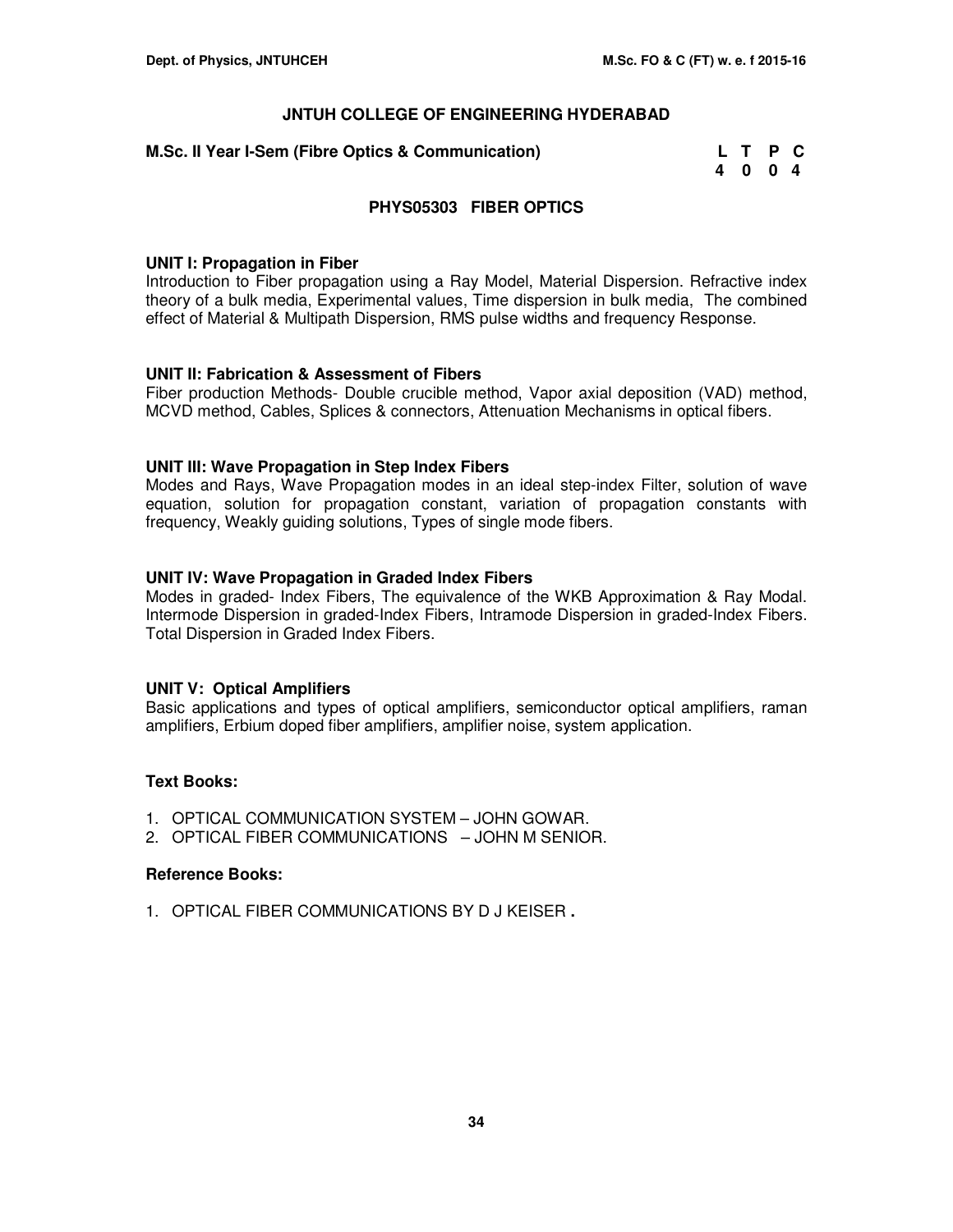| <b>A.Sc. II Year I-Sem (Fibre Optics &amp; Communication)</b> | L T P C |  |
|---------------------------------------------------------------|---------|--|
|                                                               | 4004    |  |

### **PHYS05304E CONDENSED MATTER PHYSICS**

#### **UNIT I: Crystal Physics**

Crystalline solids, unit cells and direct lattice, two and three dimensional Bravais lattices, closed packed structures. Interaction of X-rays with matter, absorption of X-rays. Elastic scattering from a perfect lattice. The reciprocal lattice and its applications to diffraction techniques. The Laue, powder diffraction methods, crystal structure factor.

### **UNIT II: Defects in Crystals**

Point defects, , line defects and planar (stacking) faults, estimation of Schottky and Frenkel defects, edge and screw dislocations-Burger vectors. The role of dislocations in plastic deformation and crystal growth- The observation of imperfections in crystals, X-ray and electron microscopic techniques.

### **UNIT III: Electronic Properties of Solids**

Electrons in a periodic lattice, Bloch theorem, band theory(Kronig –Penny model), Brillouin Zones, classification of solids, effective mass of electron, Tight-bonding, cellular and pseudo potential methods.

#### **UNIT IV: Superconductivity**

Fermi surface, de Hass von Alfen effect, cyclotron resonance, magneto- resistance, quantum Hall effect. Superconductivity: critical temperature, persistent current, Meissner effect.BCS theory, Applications of superconductors.

#### **UNIT V: Magnetic Properties**

Weiss theory of ferromagnetism. Heisenberg model and molecular field theory. Spin waves a magnons and spintronics, Curie-Weiss law for susceptibility, Ferri- and anti ferromagnetic order. Domains and Bloch-wall energy.

#### **Text Books:**

- 1. Verma and Srivastava: crystallography for Solid State Physics.
- 2. Solid State Physics by A.J. Dekker.
- 3. Omar: Elementary Solid State Physics.

- 1. Introduction to Solids: Leonid V.Azaroff.
- 2. Introduction to Solid State Physics by Charles Kittel.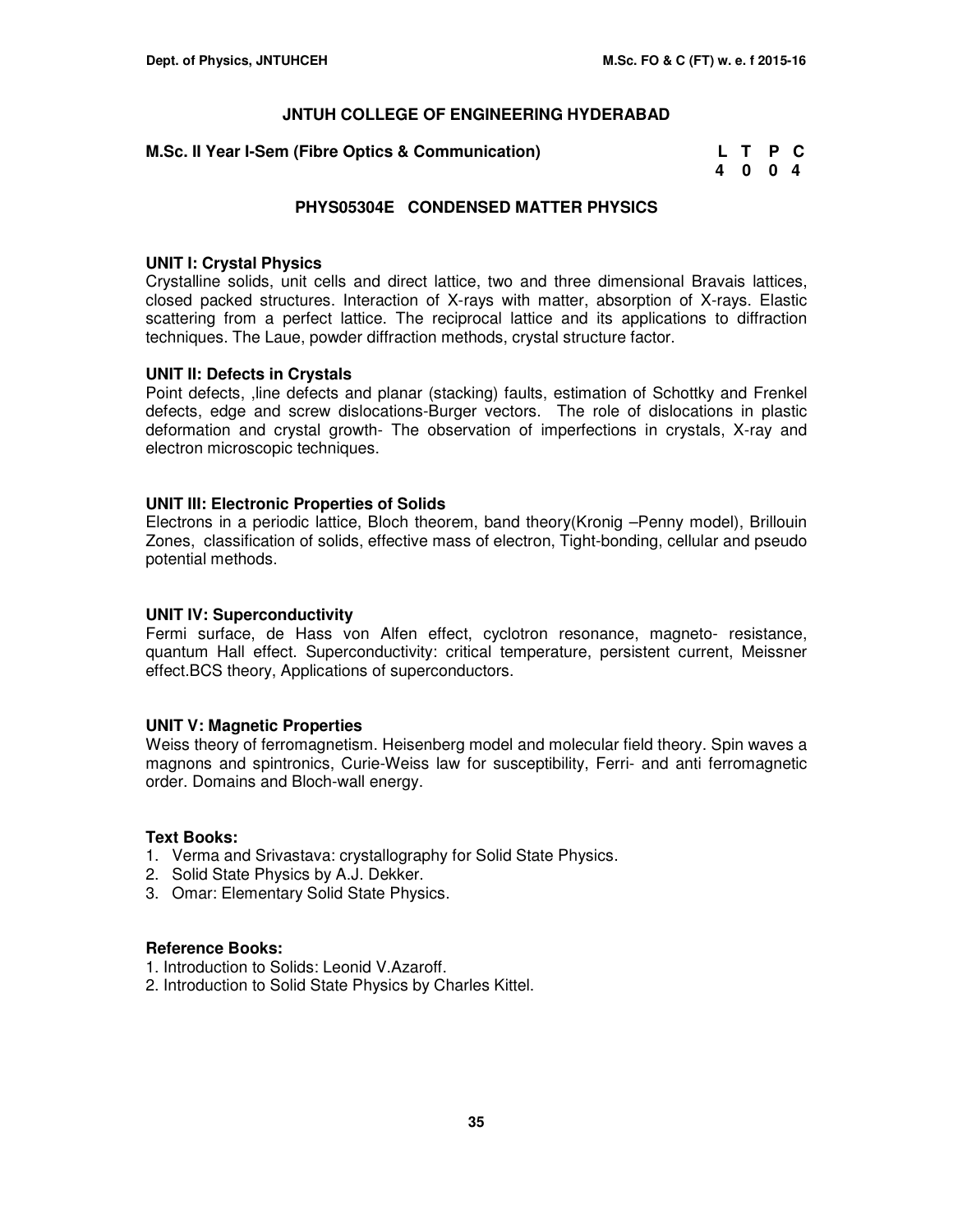### **M.Sc. II Year I-Sem (Fibre Optics & Communication)**

| <b>A.Sc. II Year I-Sem (Fibre Optics &amp; Communication)</b> | L T P C |  |
|---------------------------------------------------------------|---------|--|
|                                                               | 4004    |  |

### **PHYS05305E MODERN PHYSICS**

### **Unit – I: Origins of Quantum Physics**

Blackbody Radiation and h, Photoelectric effect, X Rays, Compton scattering, atomic spectra Bohr atom - quantization of energy, Electron waves, travelling wave propagation, medium and EM fields, Standing waves in the Bohr atom, Electron wave packets, Heisenberg uncertainty

### **Unit – II: Electromagnetic Waves**

Equation of continuity, Maxwell's equations, Maxwell's equations in integral and differential forms, Physical Significance, Pointing theorem, Poynting vector, The wave equation, plane Electro magnetic wave in free space, plane Electro magnetic wave in anisotropic non conducting medium, plane Electro magnetic wave in isotropic non conducting medium, plane Electro magnetic wave in conducting medium.

### **Unit – III: Diffects in Solids**

Introduction, classification of imperfections, point defects; vacancies, impurities, interstitials, color centues, Schottkey defects, Frenkel defects. Estimation of concentration of Schottkey defects and Frenkel defects at a given temperature. Line Defects: Edge dislocation, Screw dislocation, Burger's circuit and Burger's vector.

### **Unit – IV: Super conductors**

Super conducting phenomenon, Zero electrical resistance, Meissner's effects, magnetic phase diagram, energy gap, isotope effect, flux quantization, Josephson effect and tunneling, SOULD, London equations, BCS theory, application of superconductors.

#### **Unit – V: Photonic devices**

Light emitting diodes, photo diode, solar sells, photo transistor.

#### **Text Books:**

- 1. EM Waves and Radiating Systems by Edward C.Jordon Keith G. Balmain
- 2. Electro magnetic theory and Electrodynamics by Satya Prasad

- 3. Introduction to solid state physics by C.Kittel
- 4. Physics of Semiconductor Devices by S.M.Sze.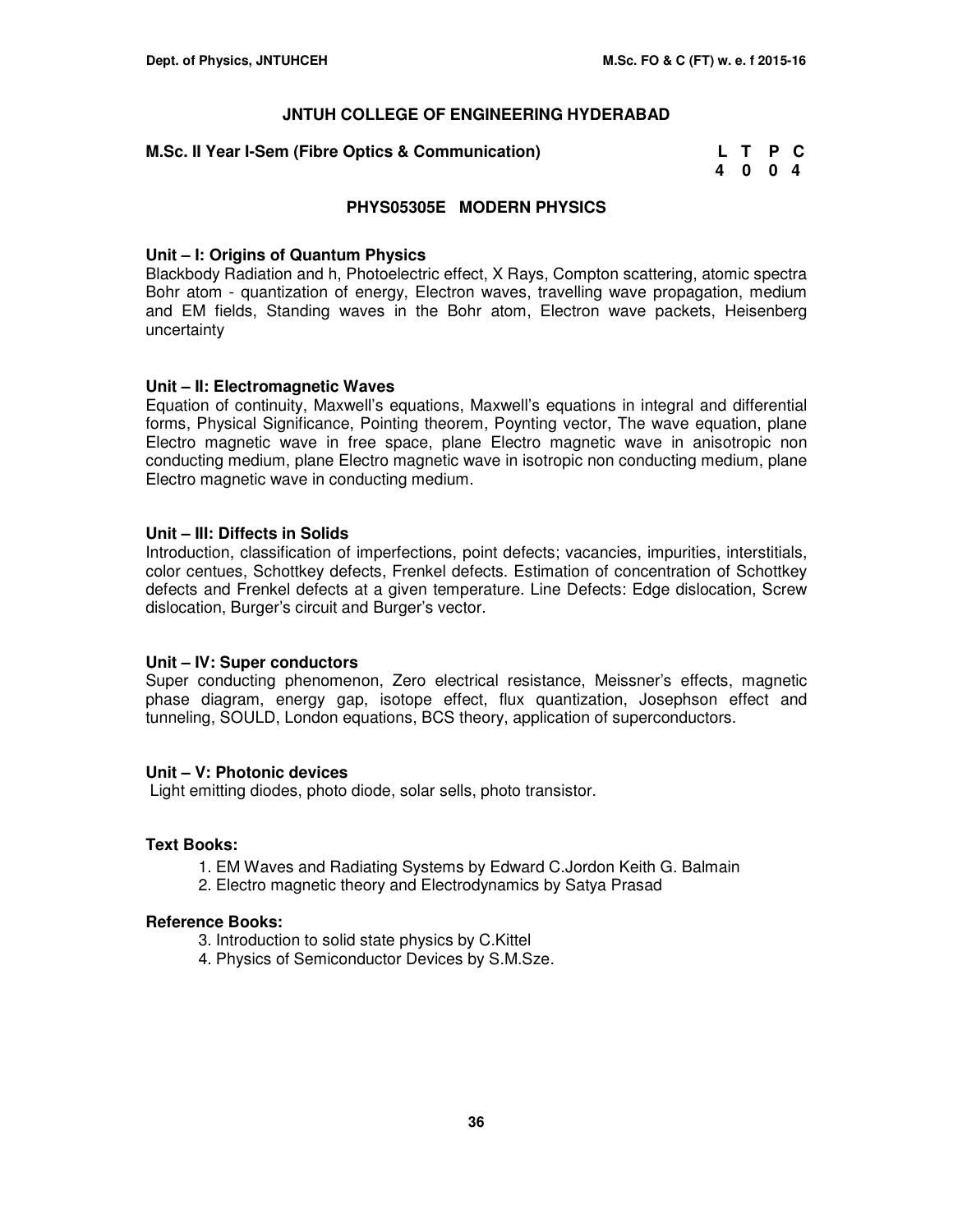### **M.Sc. II Year I-Sem (Fibre Optics & Communication)**

| <b>A.Sc. II Year I-Sem (Fibre Optics &amp; Communication)</b> | L T P C |  |
|---------------------------------------------------------------|---------|--|
|                                                               | 4004    |  |

### **PHYS05306E PHYSICS OF POLYMERS**

### **UNIT I: Introduction to Polymers**

Introduction to polymers, classification of polymers thermoplastics and Thermosets, glass transition temperature (Tg) melting temperature (Tm ), control of Tm and Tg and relation between them, Dependence of Tm and Tg on copolymer composition.

### **UNIT II: Polymer Structures**

Introduction, Hydrocorban Molecules, Polymer Molecules, The chemistry of Polymer Molecules, Molecular Weight, Molecular Shape, Molecular Structure, Molecular Configurations, Thermoplastic and Thermosetting Plymers, Copolymers, Polymer Crystellinity, Polymer Crystals

### **UNIT II: Classification of Polymers**

Polymer additices: Plastioizers, and reinforce other important additives: Stabilizers, flame retardants, Biocious colorants, Polymer blends, polymer composites, properties, toughened plastics and phase separated blends.

### **UNIT III: Analysis of Polymers**

Analysis and testing of polymer by spectroscopic memory Infrared spectroscopy, nuclear magnetic resonance, X-ray diffrention Thermal analysis of polymer: Differential scanning calorimetry, Differential Thermal Analysis and Thermo gravimetric method.

### **UNIT IV: Super Ionic Solids**

Super Ionic solids, classification, Ionic Transport, Ion Dynamics, Polymer electrolytes and their advantages, Applications with special reference to batteries.

### **Text Books**:

- 1 An Introduction to polymer physics-I by Perepechko
- 2 Polymer science and technology-by Joel.R.Fried

- 3 Text Book of polymer Science by Fred W Billmeyer,
- 4 Super ionic solids by S. Chandra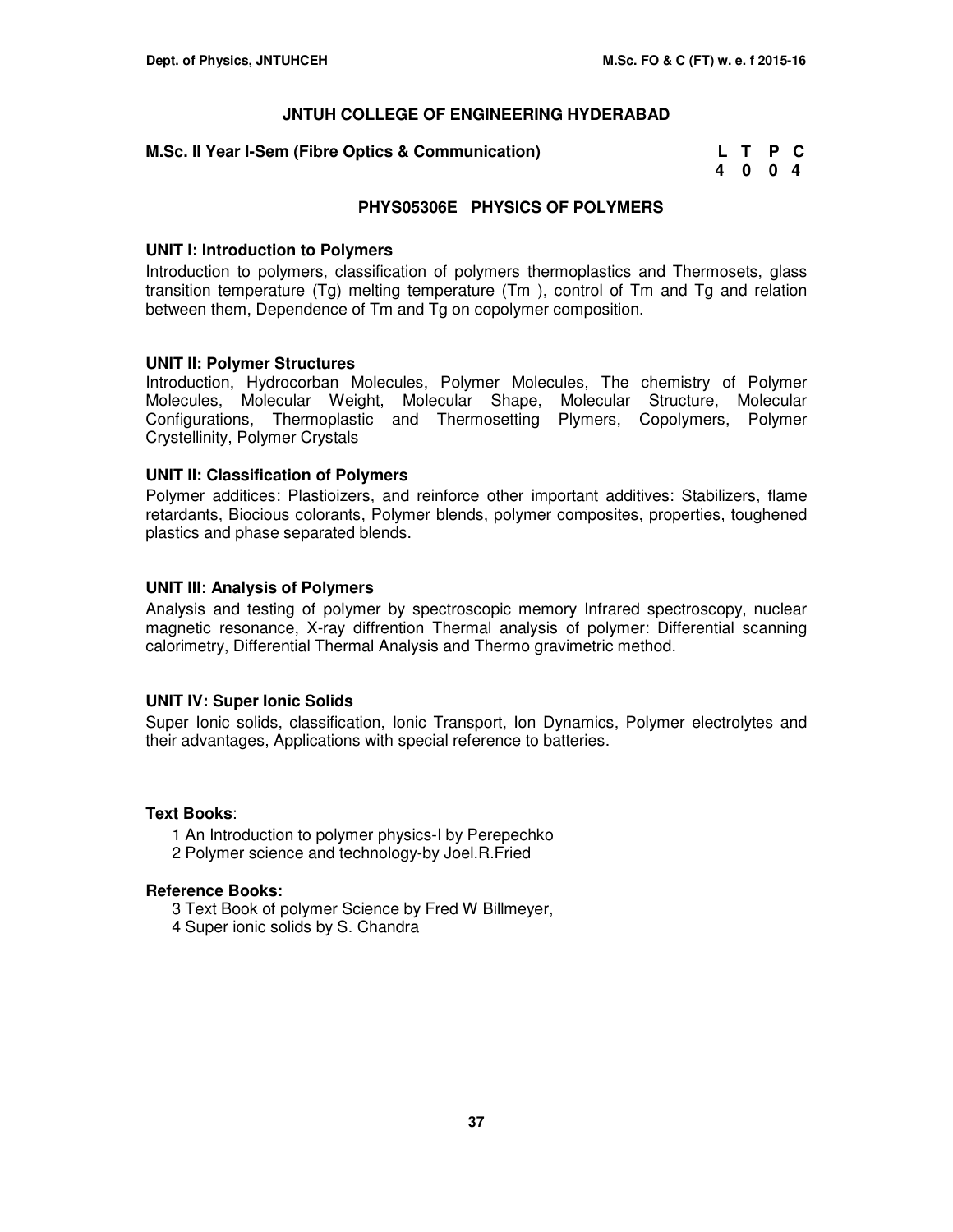### **M.Sc. II Year I-Sem (Fibre Optics & Communication)**

| <b>I.Sc. II Year I-Sem (Fibre Optics &amp; Communication)</b> |      | L T P C |  |
|---------------------------------------------------------------|------|---------|--|
|                                                               | 0062 |         |  |

### **PHYS05331 GENERAL PHYSICS LAB - 3**

- 1. Magnetic Susceptibility of solid
- 2. Dielectric Constant of given material
- 3. Abbe's Refractometer using different liquids and different concentrations
- 4. Specific Heat of Solids
- 5. Refractive Index of Ordinary and Extra-Ordinary ray using Calcite Prism
- 6. Ultrasonic diffraction using quartz crystal
- 7. Linear expansion of metal using parallel fringes
- 8. Diffraction LASER due to single slit
- 9. Michelson interferometer
- 10. Diffraction of LASER beam due to double slit

### **Note: Any 8 experiments are to be performed by each student**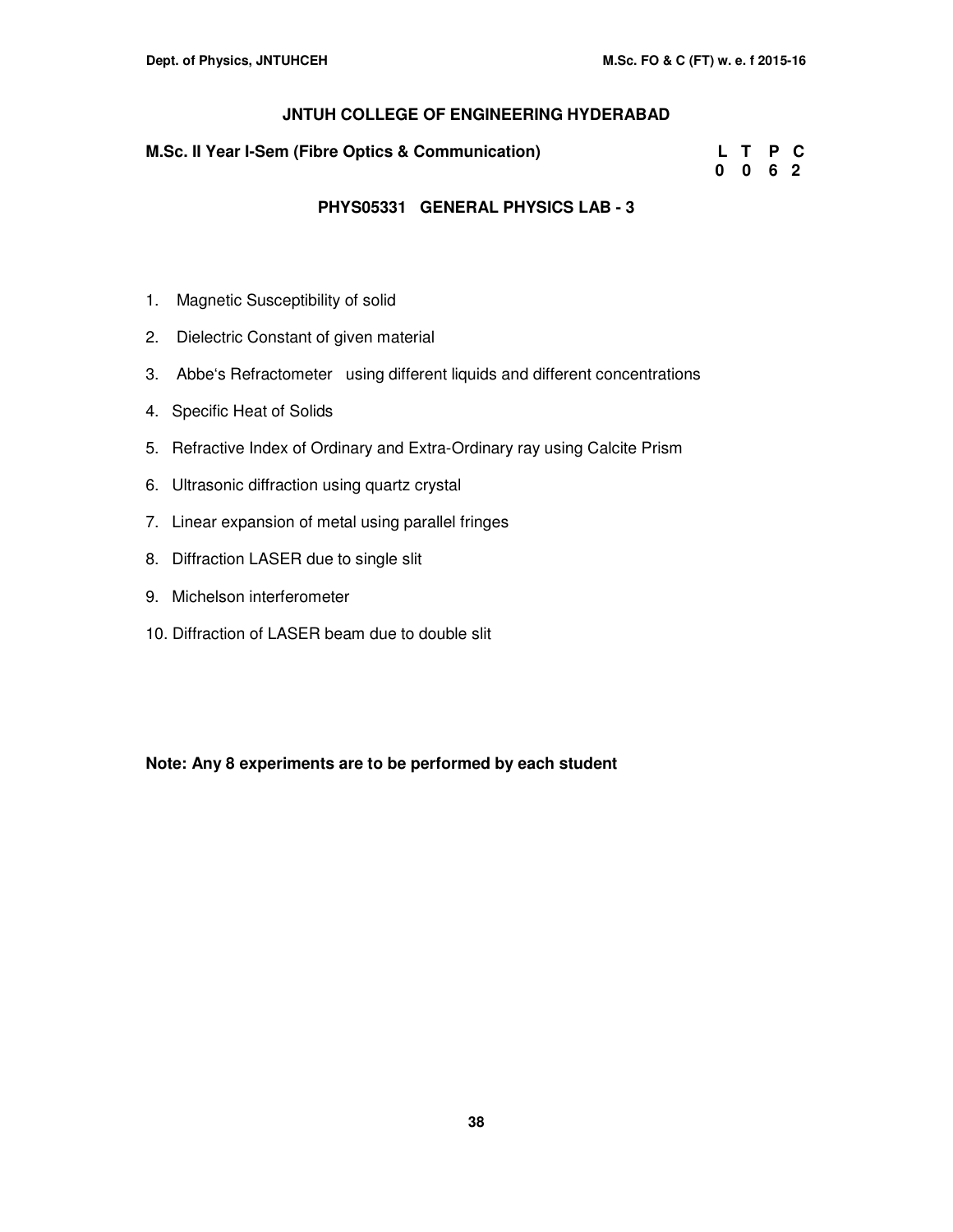### **M.Sc. II Year I-Sem (Fibre Optics & Communication)**

| <b>M.Sc. II Year I-Sem (Fibre Optics &amp; Communication)</b> |      | L T P C |  |
|---------------------------------------------------------------|------|---------|--|
|                                                               | 0062 |         |  |

### **PHYS05332 MICROPROCESSOR LAB**

- 1. Load resistor A ,B ,C , D with the same constants
- 2. Sum of two numbers
- 3. Subtraction of two numbers
- 4. To interchange the data at the two locations
- 5. Increment data by one
- 6. Sum of four numbers in memory locations

### MASM PROGRAMS

- 7. Addition of two 8-bit numbers
- 8. Addition of two 16-bit numbers
- 9. Addition with carry(ADC)
- 10. ASCII adjust after addition (AAA)
- 11. Decimal adjust for addition (DAA)
- 12. Subtraction of two 8-bit numbers
- 13. Subtraction of two 16-bit numbers
- 14. Subtract with borrow(SBB)
- 15. Decimal adjust for subtraction (DAS)
- 16. Multiplication of two numbers (8-bit)
- 17. Multiplication of two numbers (16-bit)
- 18. Signed multiplication (IMUL)
- 19. ASCII adjust after multiplication (AAM)
- 20. Division of two numbers( 8-bit)
- 21. Division of two numbers( 16-bit)
- 22. Signed division (IDIV)
- 23. Addition of 10 conjugative numbers
- 24. Conversion of packed numbers to the unpacked numbers
- 25. To print the multiplication table
- 26. Factorial of a given number
- 27. Largest number in an array
- 28. Given number is even or odd
- 29. Addition of two matrices (16-bit)
- 30. Insert a character at the end of string

### **Note: Any 8 experiments are to be performed by each student**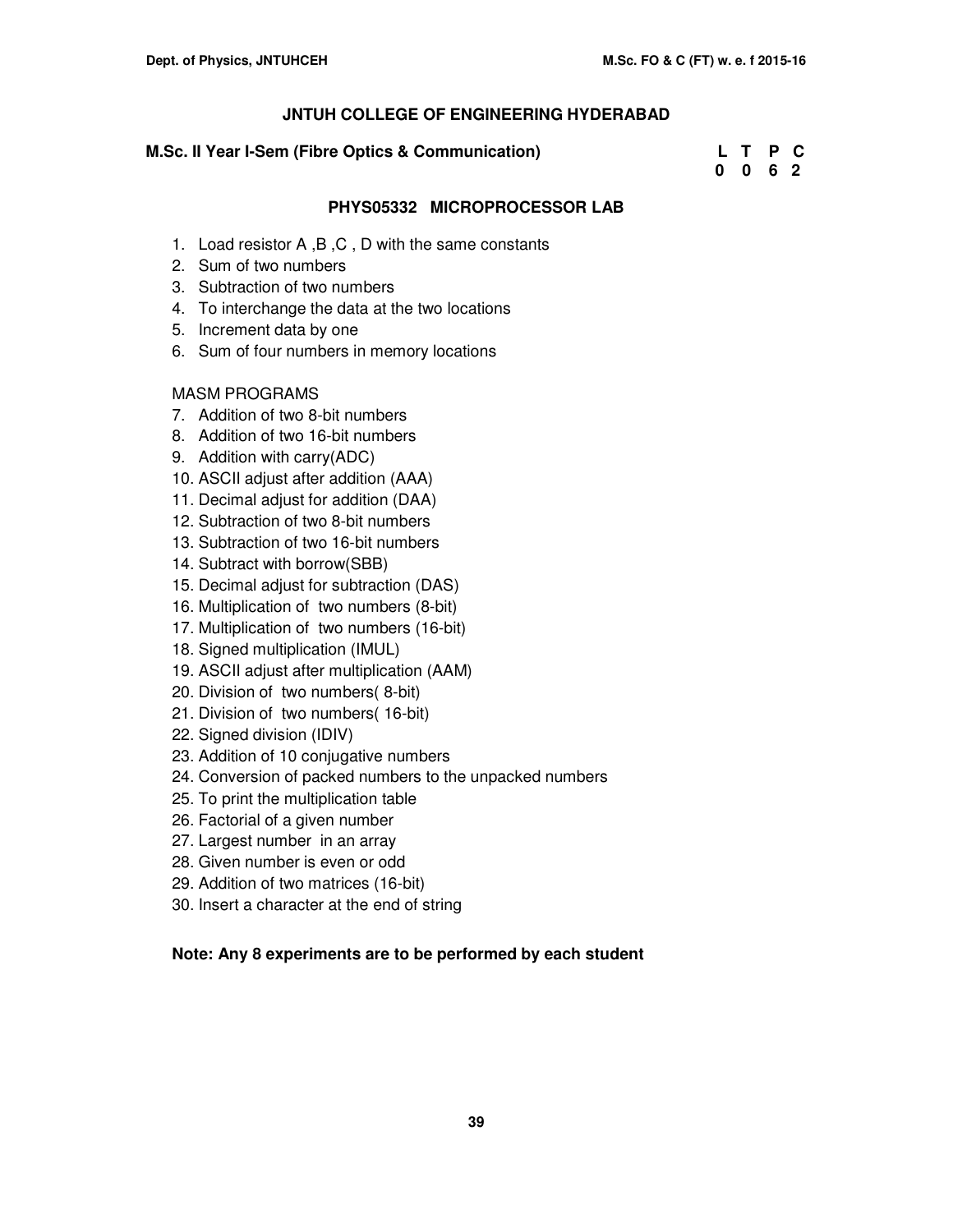| <b>A.Sc. II Year II-Sem (Fibre Optics &amp; Communication)</b> | L T P C |  |  |
|----------------------------------------------------------------|---------|--|--|
|                                                                | 4004    |  |  |

### **PHYS05401 NUCLEAR AND PARTICLE PHYSICS**

#### **UNIT I: Nuclear Forces**

Properties of Nuclear forces – Non central forces, Exchange forces and tensor forces-Meson theory of nuclear forces- Nucleon – nucleon scattering- Effective range theory – Spin dependence of nuclear forces – Isospin formalism.

### **UNIT II: Nuclear Reactions**

Direct and compound nuclear reaction mechanisms – Cross sections in terms of partial wave amplitudes – Compound nucleus – Scattering Matrix – Reciprocity theorem – Breit – Wigner one – level formula – Resonance scattering.

### **UNIT III: Nuclear Models**

Liquid drop model – Bohr – Wheeler theory of fission – Experimental evidence for shell effects – Shell model – Spin – Orbit coupling – Magic numbers – Angular momenta and parities of nuclear ground states –estimate of transition rates(Qualitative) - magnetic moments and Schmidt lines- Collective model of Bohr and Mottelson.

#### **UNIT IV: Nuclear Decay**

Beta decay – Fermi theory of beta decay –Total decay rate- Angular momentum and parity selection rules- Comparative half – lives – Allowed and forbidden transitions – Selection rules – Parity violation – Two component theory of neutrino decay – Detection and properties of neutrino.

### **UNIT V: Elementary Particle Physics**

Types of interaction between elementary particles – Hadrons and leptons – Symmetry and conservation laws – Elementary ideas of CP and CPT invariance – Classification of hadrons Quark Model- bottom and top quarks, Electromagnetic structure of nucleons.

### **Text Books:**

- 1. Nuclear Physics, Tayal
- 2. I. Kaplan, Nuclear Physics, 2<sup>nd</sup> Ed., Narosa, Madras, 1989.

- 1. Introductory Nuclear Physics by W.Wong.
- 2. Introductory Nuclear Physics by S.B.Patel.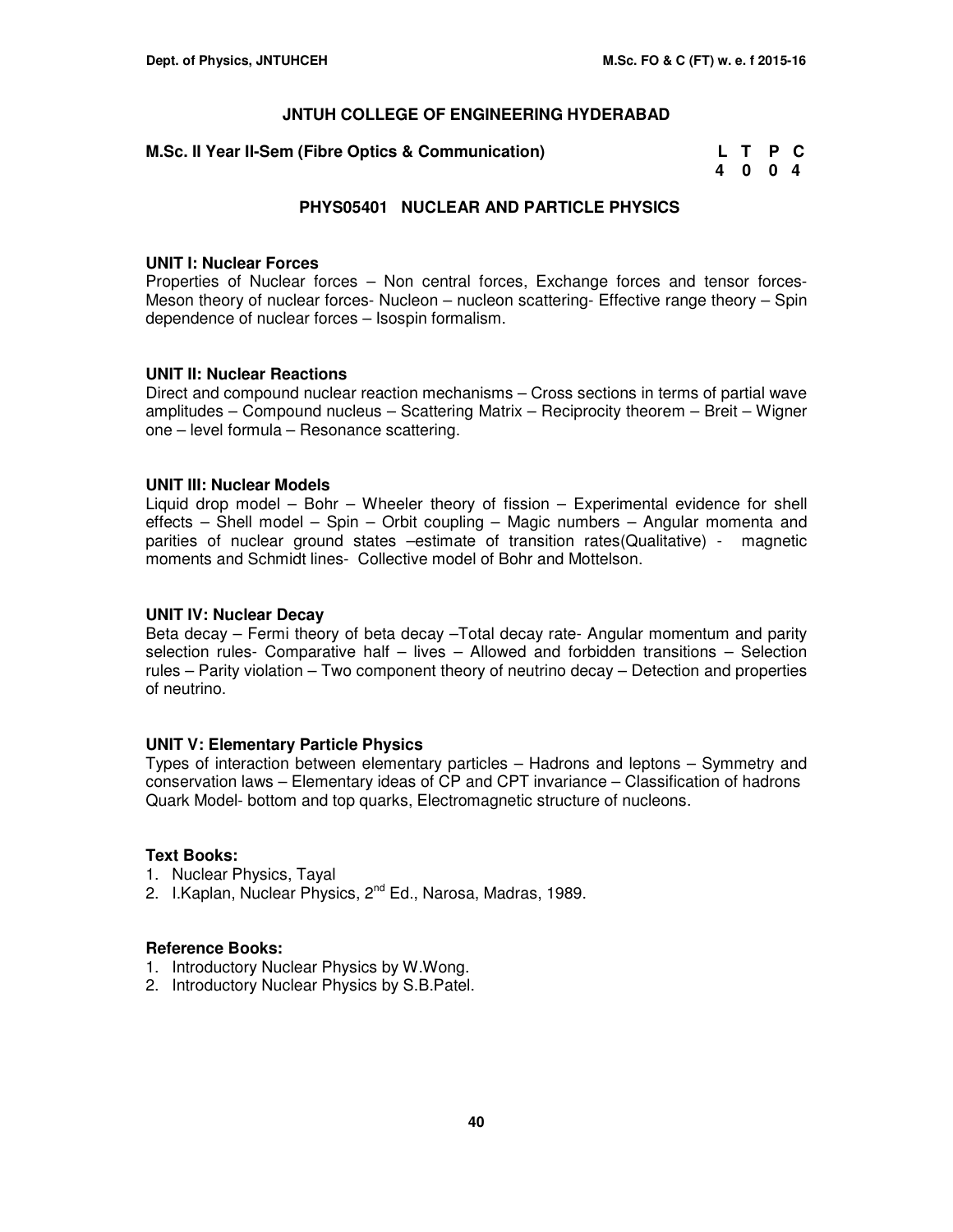| <b>A.Sc. II Year II-Sem (Fibre Optics &amp; Communication)</b> | L T P C |  |
|----------------------------------------------------------------|---------|--|
|                                                                | 4004    |  |

### **PHYS05402 FIBER OPTIC SENSORS**

#### **UNIT I: Intensity Modulated Sensors**

General features, intensity modulation through interruption, shutter/sehliren multimode fiber Optic sensors, Reflective fiber optic sensors, Evanescent – Wave fiber sensors, Microband sensors, Fiber Optic refractometers, Intensity modulated fiber optic thermometers, chemical analysis, Distributed sensing with fiber optics.

### **UNIT II: Interferometric Sensors**

Basic principles of interferometric optical fiber sensors, Applications of interferometric optical fiber sensors, components for interferometric sensors, Future trends in interferometric sensors.

### **UNIT III: Fused Single Mode Couplers**

Introduction, physical principles, polarization effects, Experimental properties- Wavelength dependence, dependence on external refractive index, Theoretical modeling - Qualitative behavior, first approximation, second approximation, comparison with experiment, dependence on external refractive index.

### **UNIT IV: Single – Mode All Fiber Components**

Directional, couplers, fused single mode couplers, polished single mode couplers, polarization splitters, polarization controllers, optical isolators, single mode fiber filters.

#### **UNIT V: Signal Processing in Mono-mode Fiber Optic Sensor Systems**

Transduction mechanisms – sensor transfer function, Phase modulated sensors, polarization modulated sensors, Optical processing – Two beam Interferometer, Multiple beam interferometer.

### **Text Books:**

- 1. Fundamentals of Fiber Optics in Telecommunications and sensor systems Edited by Bishnu P. Pal.
- 2. Introduction to fiber Optics by Ajoy Ghatak and K. Thyagarajan

### **Reference Books:**

1. Fiber-Optic Communications Technology by Djafar K. Mynbaev, Lowell L. Scheiner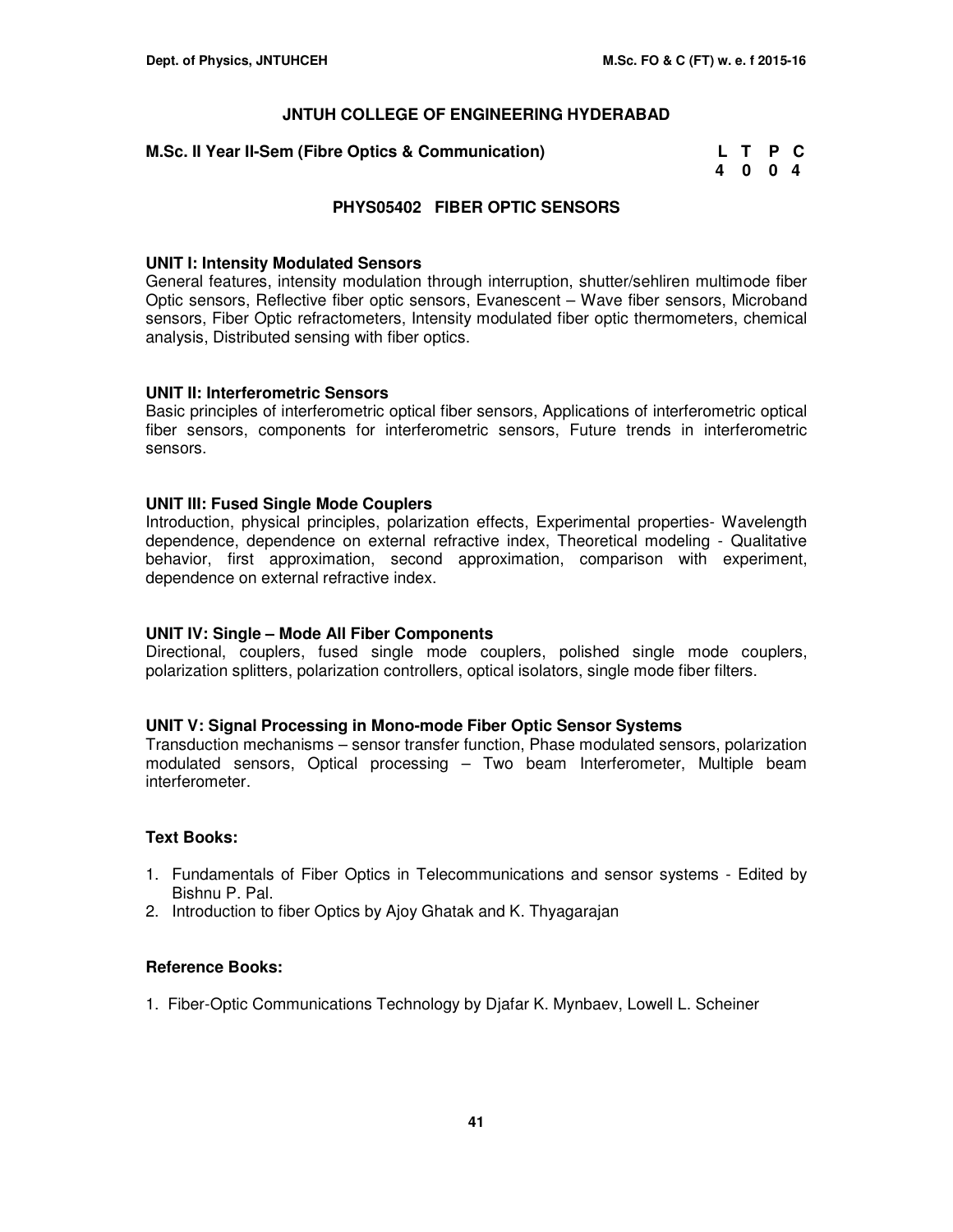| <b>A.Sc. II Year II-Sem (Fibre Optics &amp; Communication)</b> | L T P C |  |
|----------------------------------------------------------------|---------|--|
|                                                                | 4004    |  |

### **PHYS05403 OPTICAL COMMUNICATION**

### **UNIT I: Basics of Communication System**

Historical Perspective-The Measurement of Information and the capacity of a Tele communication Channel- Communication system Architecture -Optical communication system - Sources for longer wavelengths - The reliability of DH Semiconductor LED's and Lasers.

### **UNIT II: Semiconductor Photodiode Detectors**

General Principles-Intrinsic Absorption -Quantum Efficiency -Materials and Designs for p-i-n photodiode -Impulse and frequency response of a p-i-n photodiodes -Noise in p-i-n photodiodes -Avalanche Photo Diode Detectors: The Multiplication process- APD Designs - APD Band widths - APD Noise.

### **UNIT III: Signal Amplification & Regeneration**

The Receiver Amplifier- Introduction- Sources of Receiver Noise - Circuits, Devices & Definitions - The voltage Amplifier circuits - The Trans Impedance Feedback Amplifier. The Regeneration of Digital signals - Causes of Regeneration error - The Quantum Limit to Detection - The effect of Amplifier & Thermal Noise on the Error probability-Noise Penalties in Practical systems.

#### **UNIT IV: Unguided Communication Systems**

Introduction-Transmission parameters – Sources: Neodymium lasers, Carbon dioxide laser sources – Detectors: photomultiplier tubes at shorter wavelengths, detectors for longer wavelengths, use of heterodyne detection- Examples of unguided optical communication systems: Terrestrial systems, Proposed optical communication systems for communication in near space.

### **UNIT V: Optical Fiber Communication System**

Introduction- the Economic Merits of optical fiber system - Optical Fiber Digital Telecommunication systems: First generation, second generation systems - Analogue systems - Applications in Local Data Communication Systems- The wired city.

### **Text Books:**

- 1. Optical Communication System, John. Gowar.
- 2. Optical Fiber Communications, John M Senior.

### **Reference Books:**

1. Fiber optic communication systems by Govind P.Agrawal.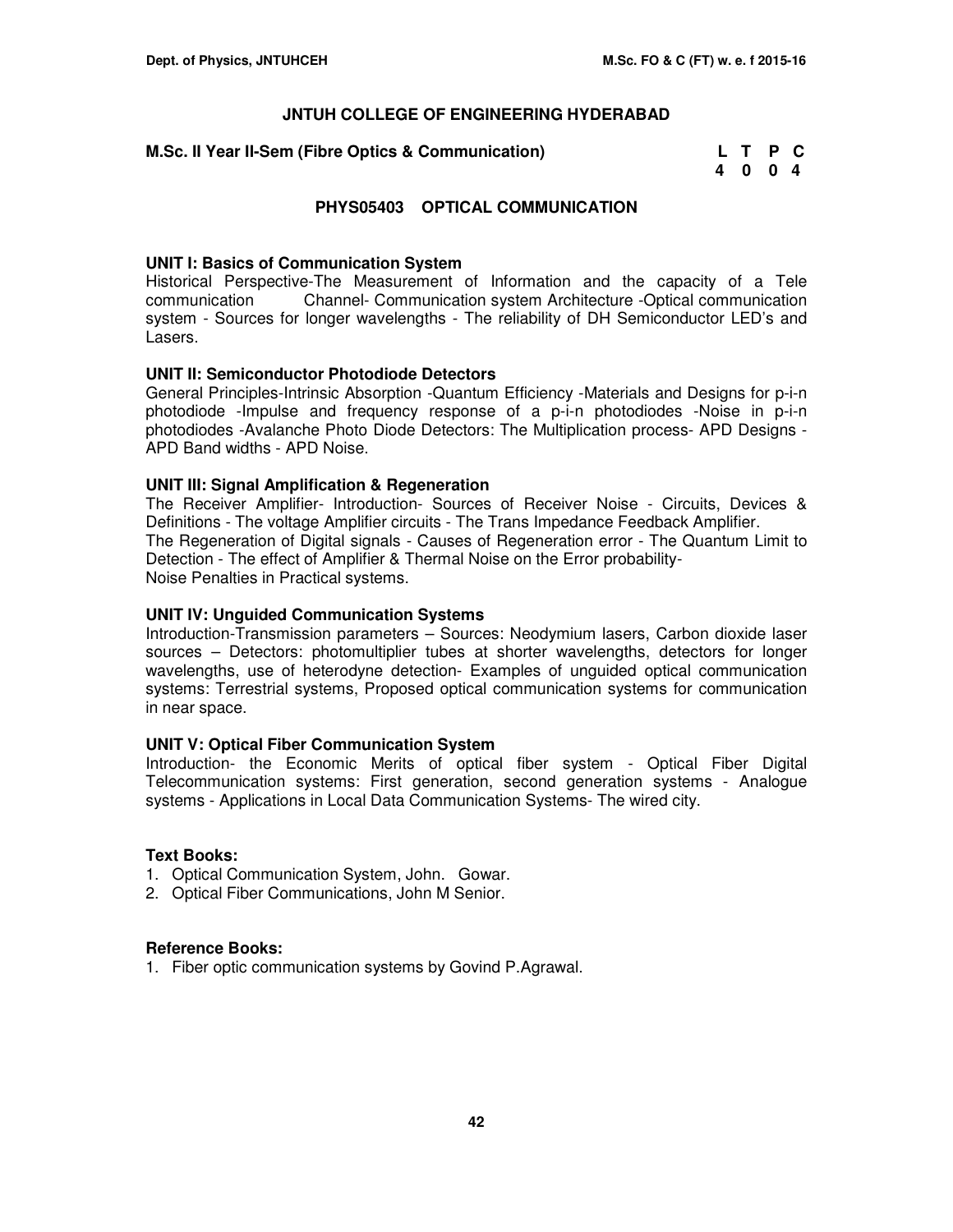| <b>M.Sc. II Year II-Sem (Fibre Optics &amp; Communication)</b> | L T P C |  |
|----------------------------------------------------------------|---------|--|
|                                                                | 4004    |  |

### **PHYS05404E C++ AND DATA STRUCTURES**

### **UNIT I: Introduction To Object Oriented Programming (OOP)**

Problems with Procedural languages, Basic concepts of OOP. Beginning with C++ - tokens, expressions, control structures. Functions in C++. Arrays and Pointers.

### **UNIT II: Oops Concepts**

Classes and objects. Constructors and destructors. Polymorphism - operator overloading, Function overloading. Inheritance , forms of inheritance.

### **UNIT III: Stacks and Queues**

Stack- understanding stacks, primary stack operations, Implementing stack class in C++, stack class member functions, Applications of stacks examples- Queues and priority queues: understanding primary Queue operations, Implementing queue class in C++.

### **Unit IV: Linked lists & Trees**

Understanding links, Link class and member functions, Implementing link class in c++. Implementing stacks and queue using linked lists.

**Trees** : tree terminology, representing the tree in c++, the node class and the tree class, traversing binary trees, c++ code for tree traversal, Implementing a binary search tree in c++, examples.

#### **UNIT V: Searching & Sorting**

Searching and sorting algorithms: Linear search algorithm, binary search algorithm, Bubble sort, shell sort algorithms.

### **Text Books:**

1. Object Oriented Programming with C++, E Balaguruswamy, Tata McGraw Hill publishing company.

- 1. Programming with C++, John Hubbard, Schaum outlines, McGraw hill international.
- 2. Data structures and Algorithms in 24 hours, Robert Lafore, Techmedia.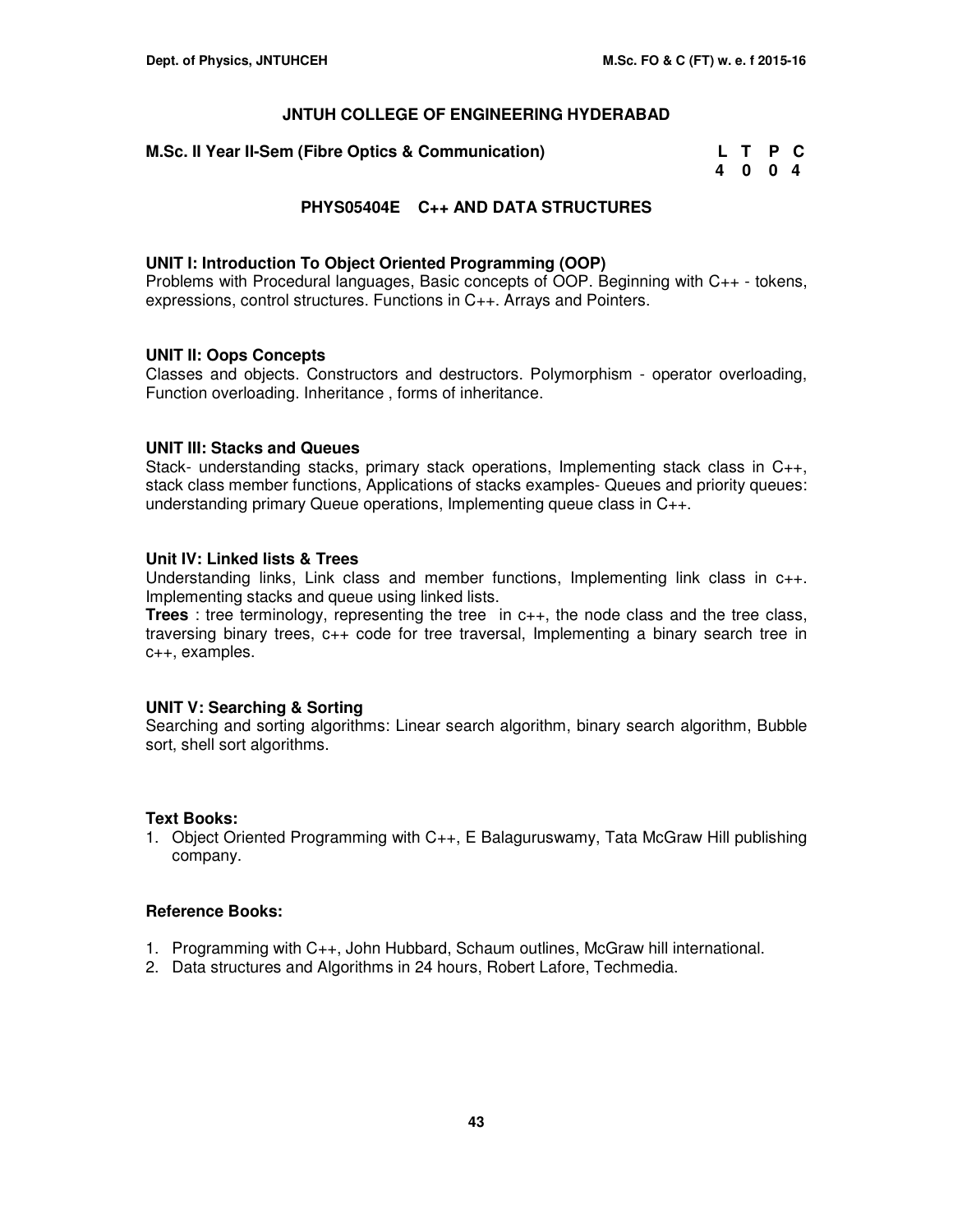### **M.Sc. II Year II-Sem (Fibre Optics & Communication)**

| <b>A.Sc. II Year II-Sem (Fibre Optics &amp; Communication)</b> | L T P C |  |
|----------------------------------------------------------------|---------|--|
|                                                                | 4004    |  |

### **PHYS05405E PHYSICS OF SOLIDS**

### **UNIT I: Bonding in solids**

Cohesive Energy **–** Calculation of Cohesive Energy of Ionic Solids, Lattice energy of Ionic Crystals, Madelung constant. Lattice points and space lattice – Basic and Crystal structure – Unit cells and Lattice parameters – Unit cells and primitive cells crystal systems – Bravais lattices – Structures of Diamond, Zns, NaCl and CsO systems.

### **UNIT II: Crystal Directions, planes and Miller Indices**

Important features of Miller Indices of crystal planes – Important planes in a cubic crystal – Distribution of atoms in the atoms, plane of a Simple Cubic crystal – Relation between inter planar spacing and lattice parameter – Allotropy and Polymorphism. Imperfections in Crystals - Point Defects – Frenkel and Schottky defects Energy of formation of a Vacancy –

### **UNIT III: Electron Theory of Metal**

Classical Theory – Drawbacks of Classical theory Relaxation time, Collision time and mean free path – Quantum theory of free electron Fermi-Dirac statistics and Electronic distribution in solids – Density of Energy states an Fermi Distribution Function, Band theory of solids – Kronig –Penney Model – Motion of electron in a one dimensional periodic potential.

#### **UNIT IV: Dielectric Properties**

Microscopic Concept of Polarization, Sources of polarization Internal field – Clausius – Mosotti relation – Ferro electricity and Piezo-electricity Complex dielectric Constant and Dielectric Loss – Dielectrics in Alternating Fields important requirements of good insulating materials – Some important insulating material.

#### **UNIT V: Semiconductors**

Conductivity and temperatures Statistics electrons and holes in intrinsic semiconductors – Statistics of electrons and holes extrinsic semiconductors – electrical conductivity – Extrinsic semiconductors – Mechanic of conduction in semiconductors – Generation and recombination electrons and holes Mobility of Current Carriers – Hall effect.

#### **Text Books:**

1. Solid state physics, A.J.Dekher Macmillion, London

2. Introduction to Solid state physics, C.Kittel, VII Ed, John Willey & Sons, New York

#### **Reference Books:**

3. Introduction to Solids, L.Azaroff, New Age International (P) Publishers, New Delhi.

4. Solid State Physics, M. Keer, New Age International (P) Publishers, New Delhi.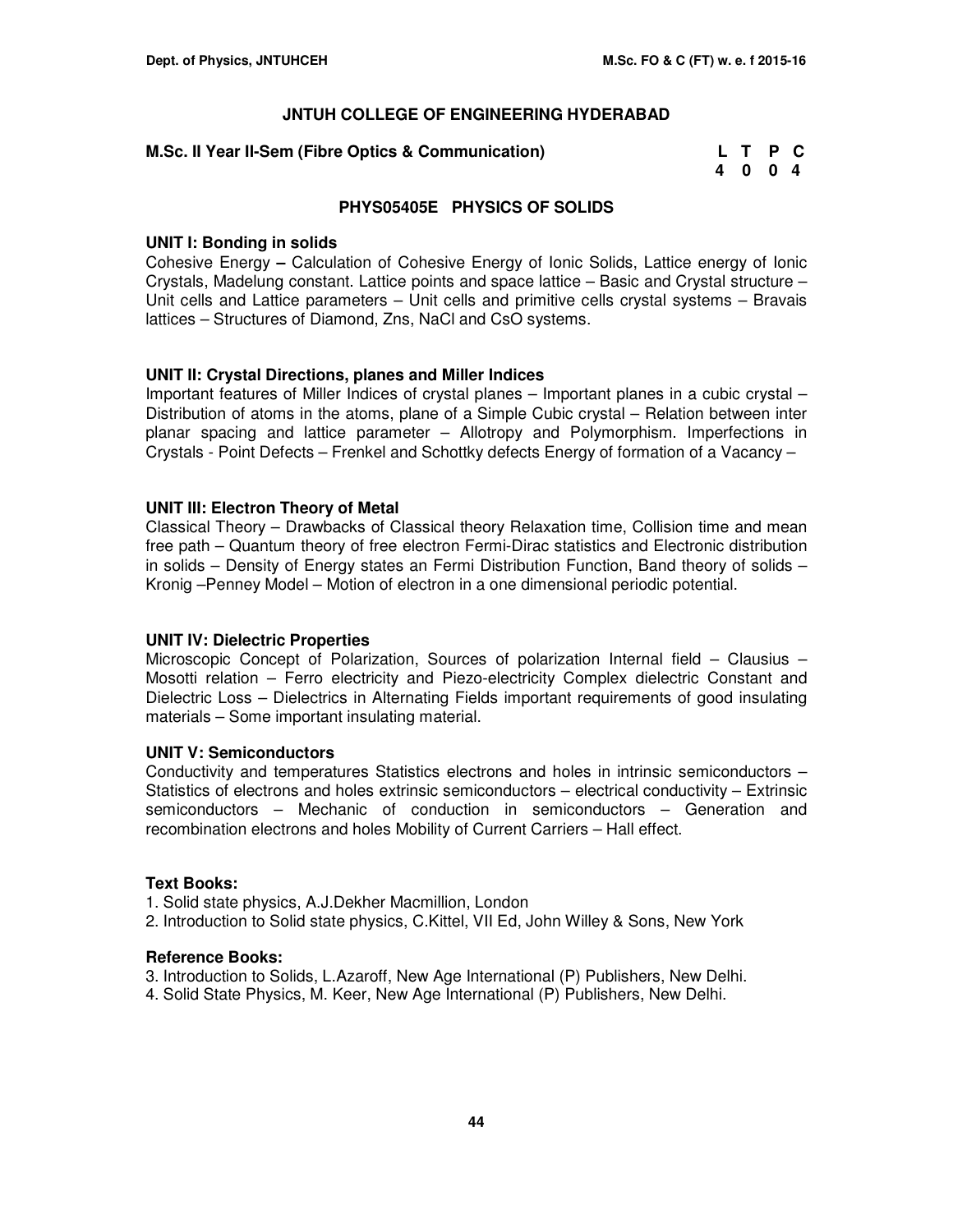### **M.Sc. II Year II-Sem (Fibre Optics & Communication)**

| <b>M.Sc. II Year II-Sem (Fibre Optics &amp; Communication)</b> | L T P C |  |
|----------------------------------------------------------------|---------|--|
|                                                                | 4004    |  |

### **PHYS05406E INSTRUMENTATION**

### **Unit I: Compositional and Structural Characterization Techniques**

X-ray Photoelectron Spectroscopy (XPS), Energy Dispersive X-ray analysis (EDAX), Principles and applications of X-ray diffraction: Electron diffraction, Electron probe microanalysis (EPMA), Ion beam techniques: SIMS & RBS.

### **Unit II: Surface Characterization Techniques**

High resolution microscopy, Scanning electron microscopy (SEM), Transmission electron microscopy(TEM), Atomic force microscopy(AFM), Scanning tunneling microscopy(STM).

### **Unit III: Spectroscopic Techniques**

Fourier Transform infrared (FTIR) spectroscopy, Raman spectroscopy techniques: micro Raman and laser Raman.

### **Unit IV: Electrical Characterization Techniques**

Measurement of resistivity by 4-prob method, Hall measurement, Sebecek coefficient measurements, nano indentation techniques, electron beam induced current measurement (EBIC).

### **Unit V: Thermal and Magnetic Characterization**

VSM, Thermal analysis, impedance and ferroelectric measurements.

### **Text Books:**

1.Nano: The Essentials -Understanding Nano Scinece and Nanotechnology by T.Pradeep, 2.Introduction to Nano Technology by Charles. P. Poole Jr and Frank J. Owens,

3. A practical approach to X-Ray diffraction analysis by C.Suryanarayana

### **Reference Books:**

1.Nanotechnology : Principles and Practices – Sulabha K. Kulkarni 2.Specimen preparation for Transmission Electron microscopy by John & Bravmno et al,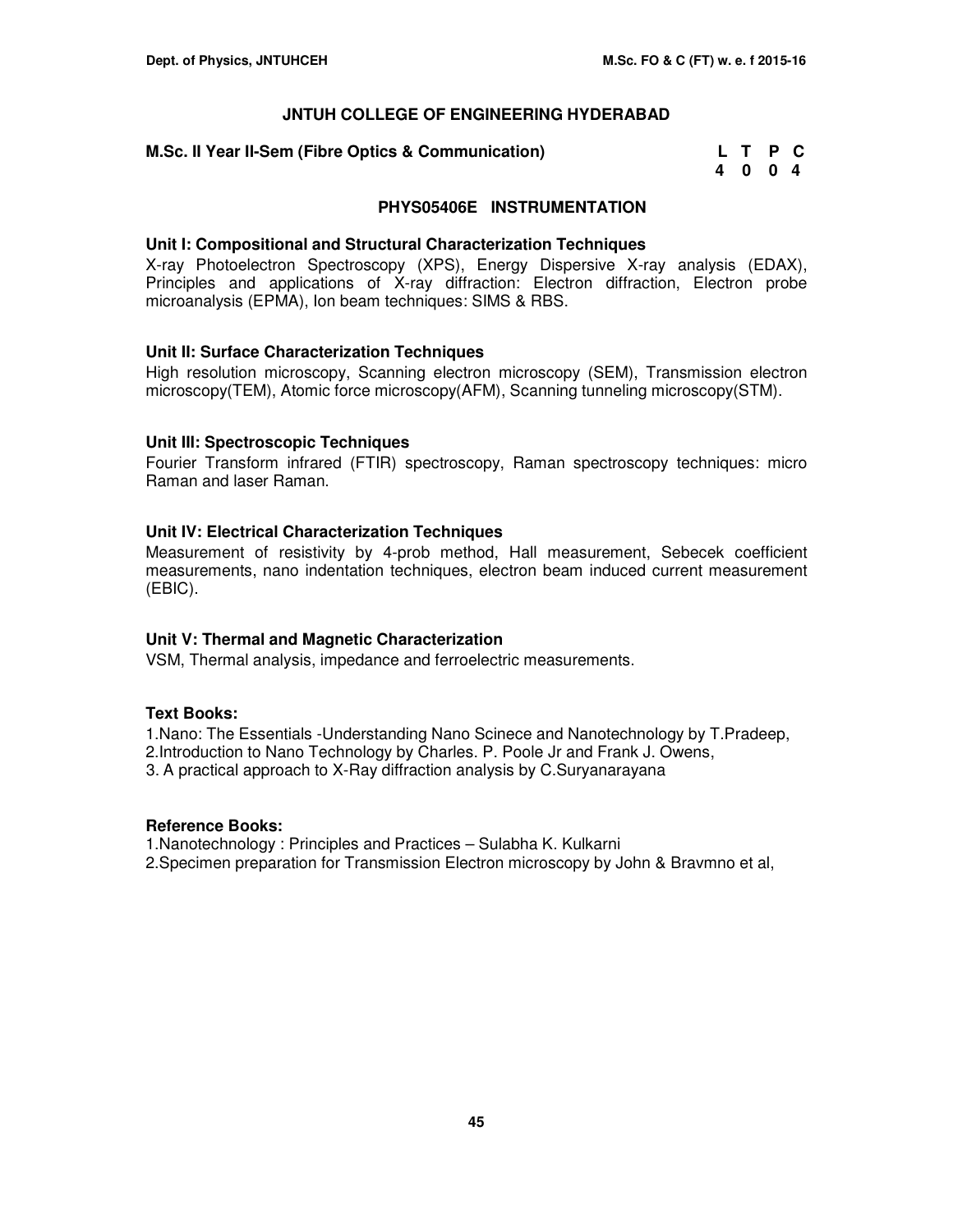| M.Sc. II Year II-Sem (Fibre Optics & Communication) | L T P C |      |  |
|-----------------------------------------------------|---------|------|--|
|                                                     |         | 0062 |  |
|                                                     |         |      |  |

### **PHYS05441 GENERAL PHYSICS LAB - 4**

- 1. GM counter –characteristics
- 2. GM counter range energy
- 3. GM counter absorption co-efficient of a material
- 4. GM counter inverse square law
- 5. Photo elastic constant
- 6. Raman Effect
- 7. Four probe method
- 8. Magnetic Susceptibility of a liquid
- 9. Constant deviation spectrometer
- 10. Thermo electric power

**Note: Any 8 experiments are to be performed by each student**